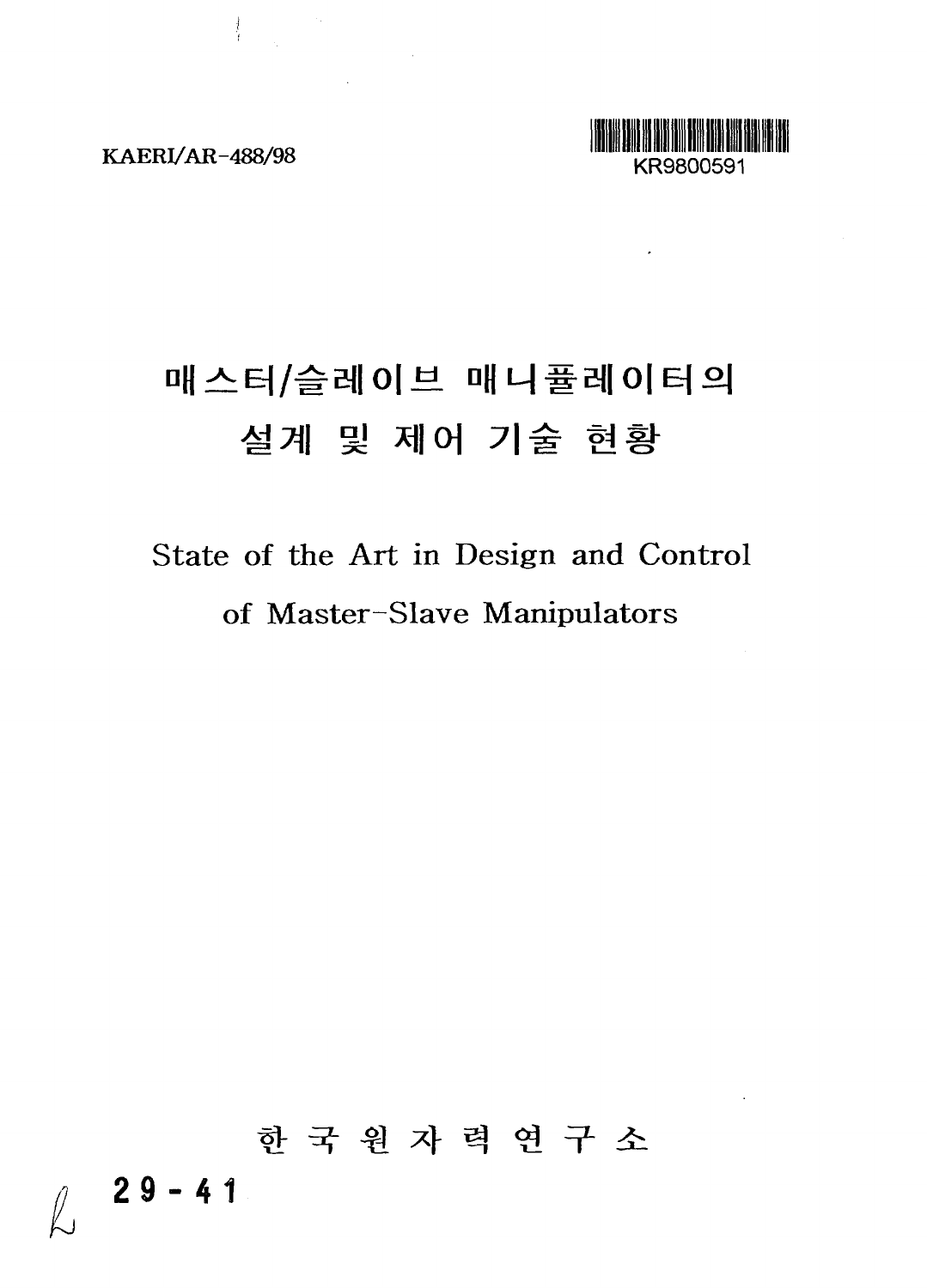## 제 출 문

## 한국원자력연구소장 귀하

본 보고서를 1998 년도 기술보고서로 제출합니다.

제목 : 매스터/슬레이브 매니퓰레이터의 설계 및 제어 기술 현황

1998년 3월

|  |  | 주 저 자 : 선임연구원 |  |        | 김 기 호(원자력로보트Lab.)    |  |
|--|--|---------------|--|--------|----------------------|--|
|  |  | 공 저 자 : 책임연구원 |  | 김 승 호( | $\ddot{\phantom{1}}$ |  |
|  |  | 선임연구원         |  | 김 병 수( | $\boldsymbol{\mu}$   |  |
|  |  | 선임연구원         |  | 김 창 회( | $\boldsymbol{\mu}$   |  |
|  |  | 서임연구원         |  | 정 승 호( | $\ddot{\phantom{a}}$ |  |
|  |  | 선임연구원         |  | 황 석 용( | $\boldsymbol{\mu}$   |  |
|  |  | 서임기술원         |  | 서 용 칠( | $\boldsymbol{\mu}$   |  |
|  |  | 선임기원          |  | 이 영광(  | $\ddot{\phantom{0}}$ |  |
|  |  |               |  |        |                      |  |

감수위원 : 책임연구원 윤 지 섭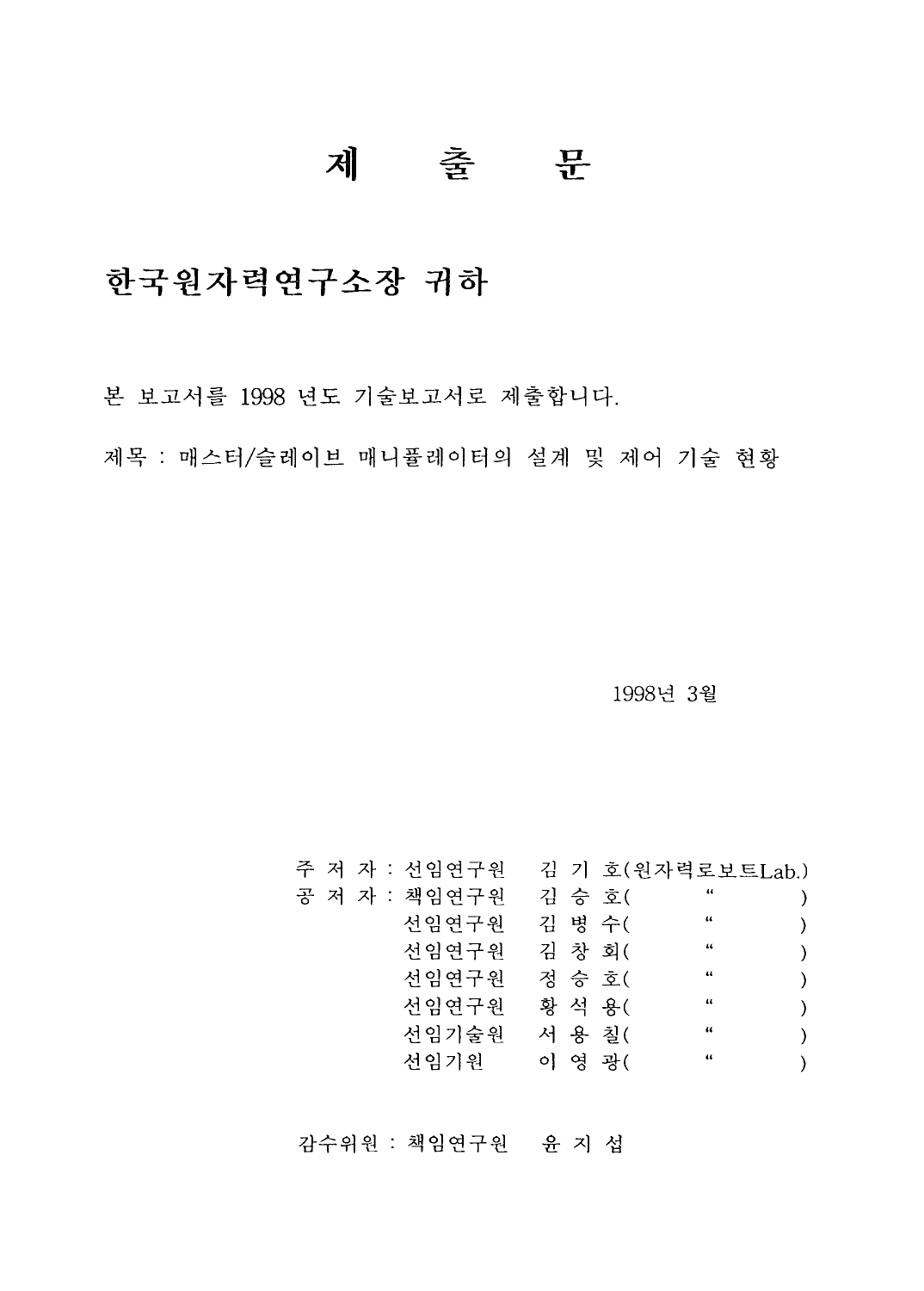### 요 약 뮤

극한환경에서 작업자를 대신할 수 있는 원격로봇 또는 원격기계장치에 대한 연구는 큰 관심과 주목을 받고 있다. 특히 매스터/슬레이브 매니퓰 레이터는 엄격한 ALARA 규정에 적용받는 원자력 산업에서 40년 이상 폭넓게 사용되어 왔지만, 복잡하고 다축 자유도로 구성된 시스템의 성공 적 운용은 매우 미미하다.

매스터 매니퓰레이터는 한쪽에서는 조작자와 다른 한쪽에서는 슬레이브 매니퓰레이터와 서로 인터페이스하는 입력장치로서 워격조작에서 중요하 부분을 차지한다. 양방향 힘반향제어는 매스터와 슬레이브 매니퓰레이터 의 성공적이고 능숙한 운전에서 중요한 역할을 하며, 기계적 하드웨어를 잘 설계하고 제어 방식을 적절하게 실현함으로써 매스터와 슬레이브 시스 템의 성능을 고양시킬 수 있다.

본 보고서에서는 매스터와 슬레이브 매니품레이터 시스템에서 인간과 기계의 인터페이스 장치인 매스터 매니퓰레이터의 설계에 관한 문제를 기 술하며, 유사형과 범용형 매스터 매니퓰레이터를 설계하는데 있어서 중요 한 설계변수들의 영향을 정량적으로 평가하고, 이를 토대로 설계조건을 확립한다. 또한 매스터와 슬레이브 매니풀레이터에서 사용되는 다양한 양 방향 힘반향 제어방식을 고찰하며, 매스터와 슬레이브 매니퓰레이터 사이 의 위치 및 힘 정보 흐름을 조사하며, 각 각의 제어 루프에 대하여 분석 하고 이들을 통합하여 실현시키는 방법에 대하여 기술하다.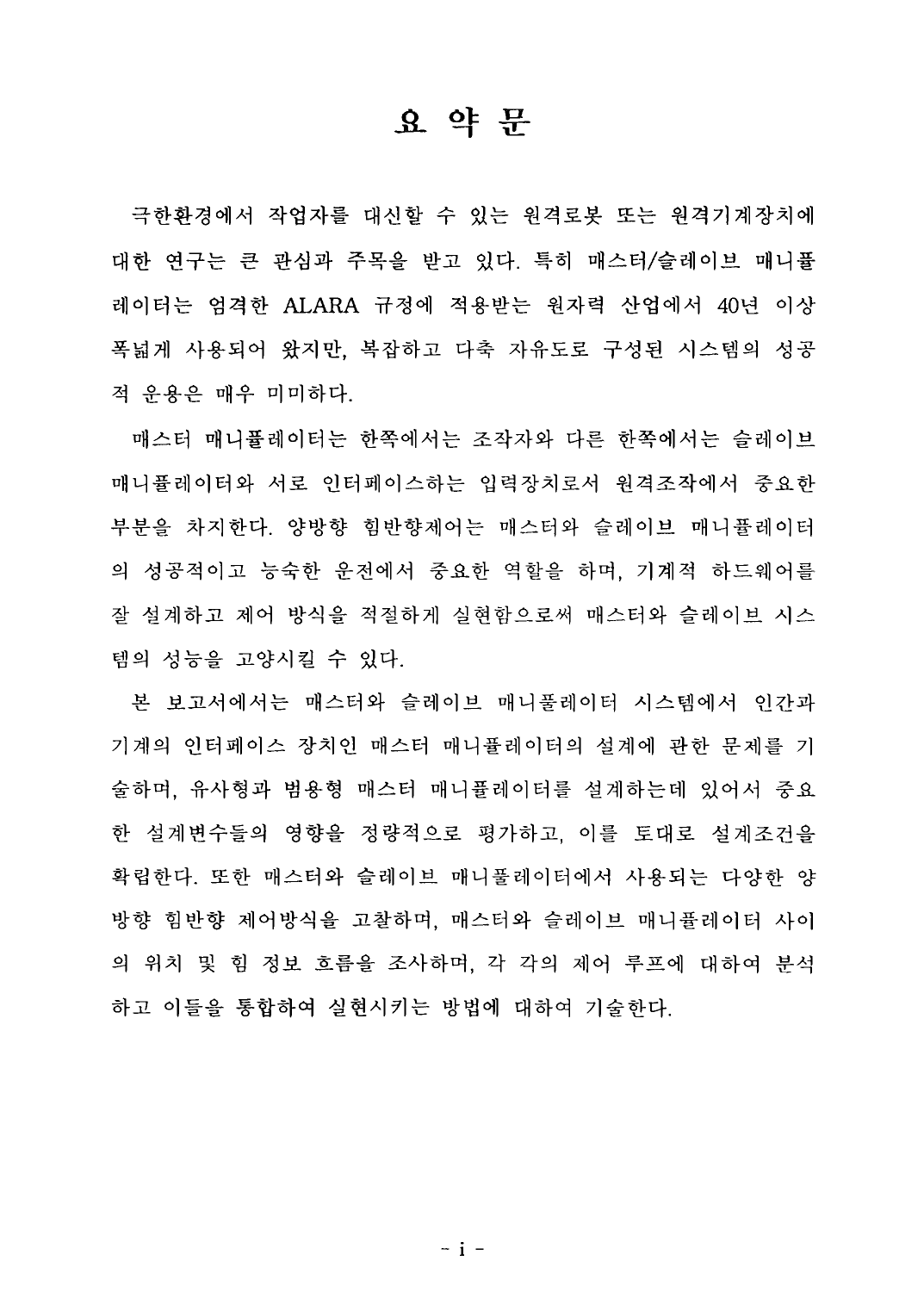## **SUMMARY**

The use of remotely operated robots and other mechanical devices as replacements of human workers in hazardous environments is a growing field of research. In particular, master-slave manipulators have been extensively used in the nuclear industries governed by the ALARA principle for more than four decades. There, however, are still few successul implementations of complex and high degree-of-freedom systems. The master manipulator is an input device which interfaces with the human operator on one side and with the slave manipulator on the other. Bilateral force-reflecting control plays a key supporting role in successful dexterous manipulation of the master-slave manipulators. Great increases in performance of the master-slave manipulator system can be achieved through good design of mechanical hardwares and proper implementation of the embedded control strategies.

This report presents some of design issues relevant to designers of the master manipulator as man-machine interface device in the master-slave manipulator system. Significant design parameters for both the replica and universal master manipulators are evaluated. In addition, the report describes the various control schemes of the bilateral force-reflecting master-slave manipulators, discusses the analysis and synthesis of the control loop between the master and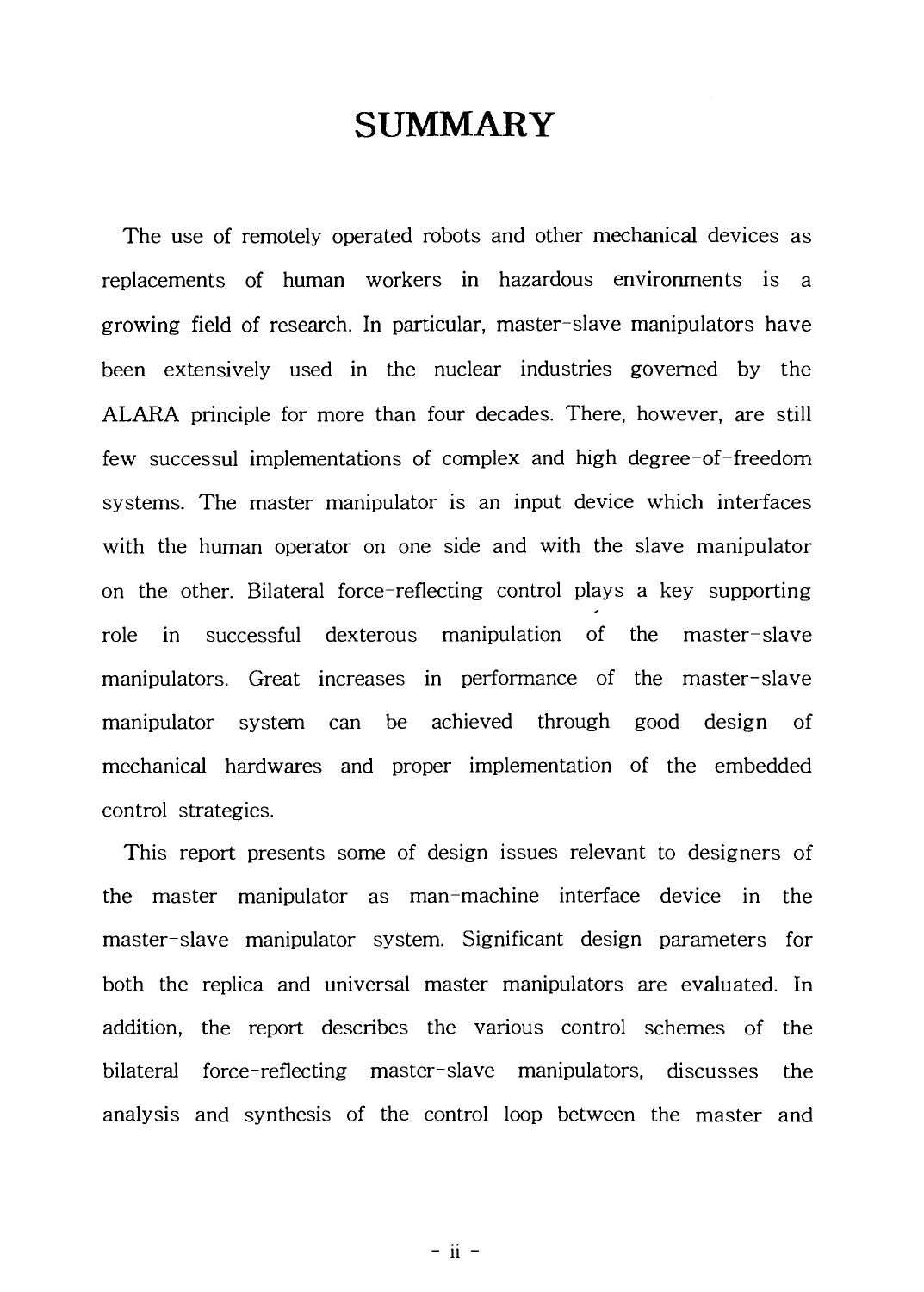slave manipulator, and examines the necessary position and force information on both sides.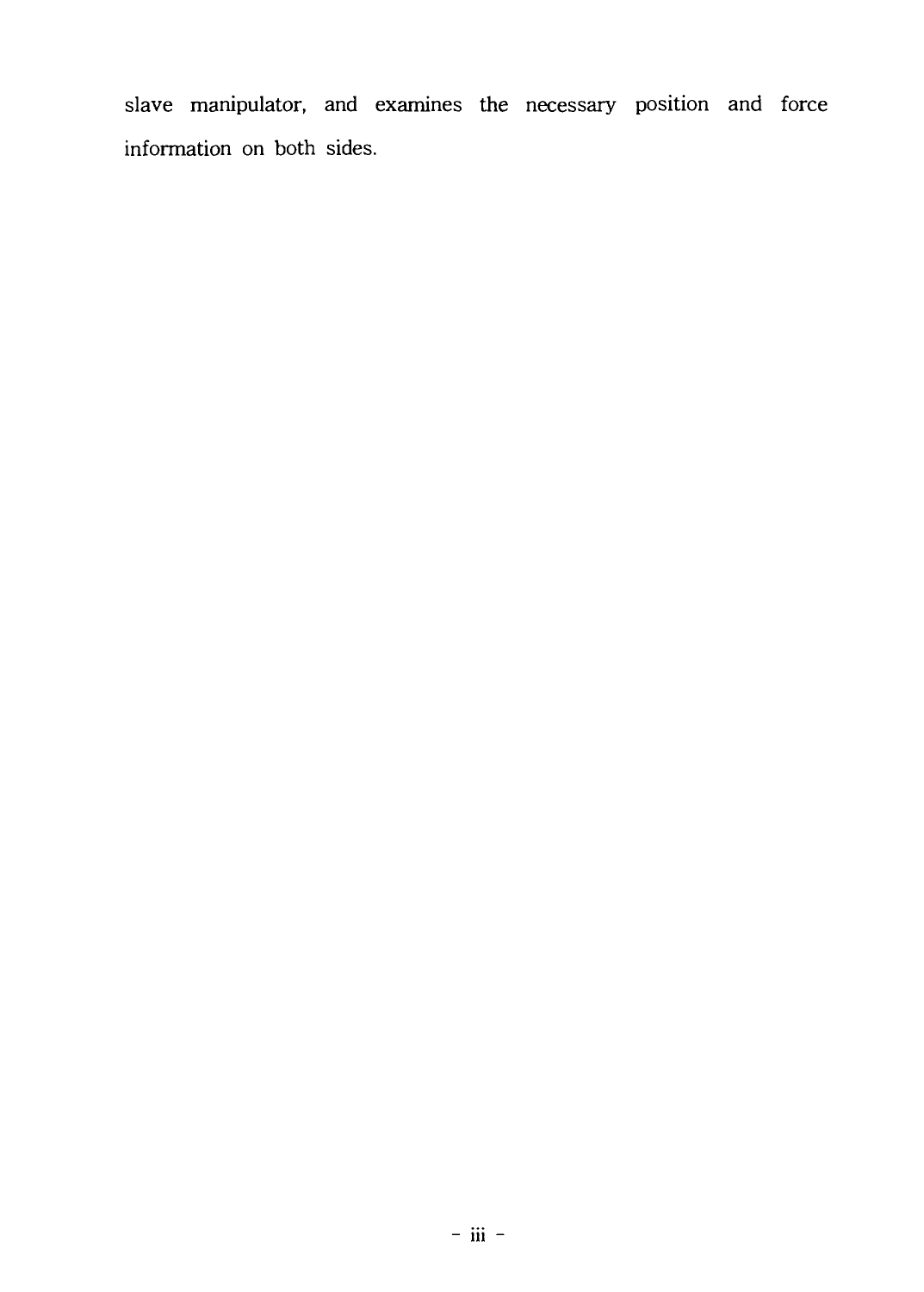## **Contents**

 $\ddot{\phantom{a}}$ 

| I. Introduction                                                          | $\mathbf{1}$   |
|--------------------------------------------------------------------------|----------------|
|                                                                          |                |
| III. Teleoperation $- - - - - - - - - - - - - - - - - - -$               | $\overline{7}$ |
| 1. Teleoperated System $- - - - - - - - - - - - - - - -$                 | 7              |
| 2. Analysis and Comparision of Master Manipulator $- - - -$              | 10             |
| 3. Design of Force-Reflecting Hand Controller $- - - - - - - 16$         |                |
|                                                                          |                |
| IV. Bilateral Control in Teleoperation $- - - - - - - - - - 22$          |                |
| 1. Position-Position Control - - - - - - - - - - - - - - -               | 22             |
| Position-Force Control $- - - - - - - - - - - - - -$<br>$\sim 100$<br>2. | 28             |
| 3. Generalized Impedance Control - - - - - - - - - - - - - - 33          |                |
|                                                                          |                |
| Supervisory Control - - - - - - - - - - - - -<br>5.                      | 40             |
| 6. Virtual Force Control $- - - - - - - - - - - - - - - - -$<br>$-41$    |                |
| V. Conclusions                                                           |                |
| - - - - - - - - - -<br>References<br>- 48                                |                |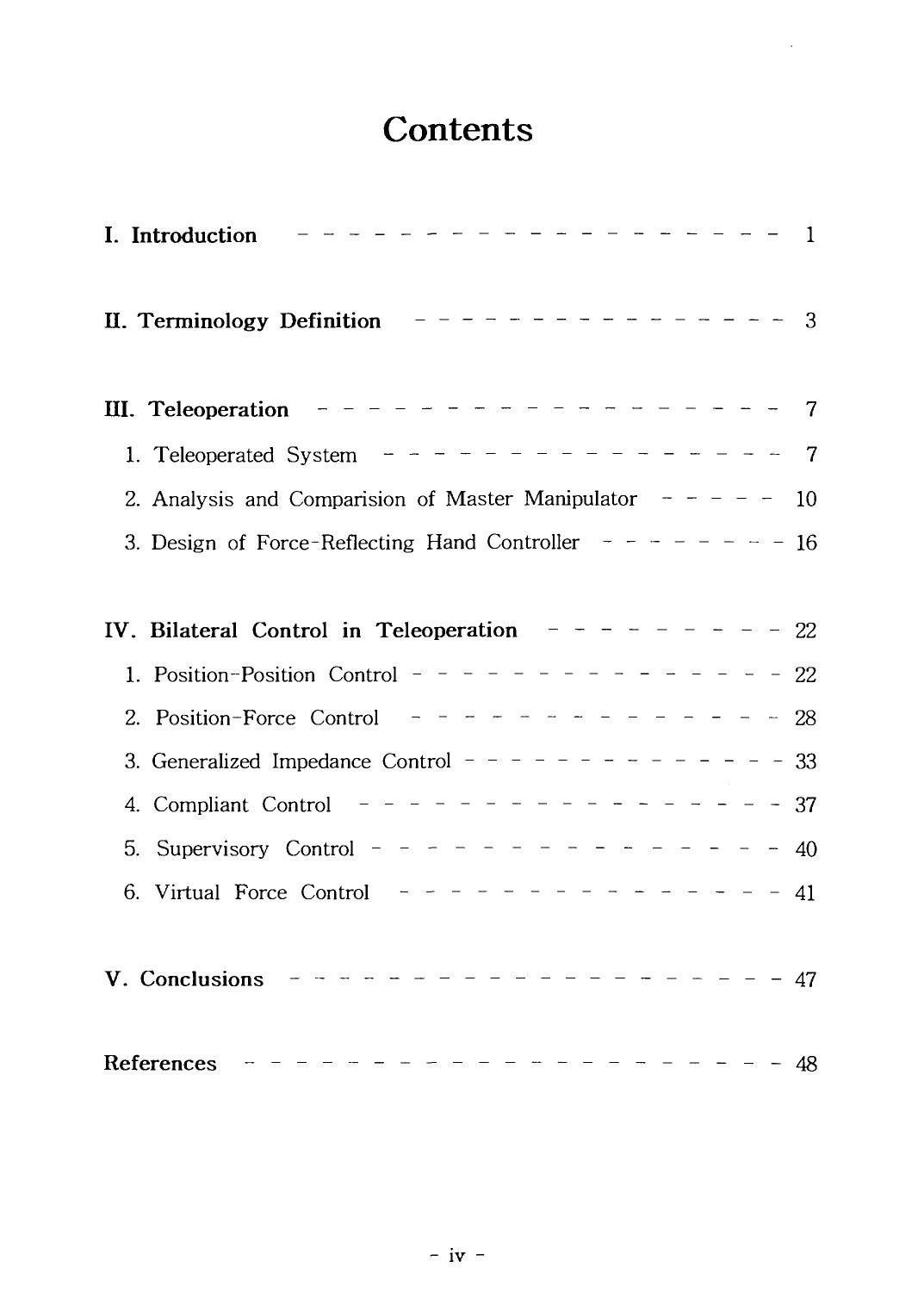# 목 차

| I. 서 언 ---------------                            | $\overline{1}$ |
|---------------------------------------------------|----------------|
|                                                   |                |
| Ⅲ. 원격조작 -------------------7                      |                |
| 1. 원격조작 시스템 - - - - - - - - - - - - - - - - - - 7 |                |
| 2. 매스터 비교 및 검토 - - - - - - - - - - - - - - - 10   |                |
| 3. 힘반향 핸드콘트롤러 설계 - -- - - - - - - - - - - - - 16  |                |
|                                                   |                |
| IV. 원격조작의 양방향제어 - - - - - - - - - - - - - - - 22  |                |
| 1. 위치-위치 제어 --------------------22                |                |
|                                                   |                |
| 3. 일반화된 임피던스 제어 - - - - - - - - - - - - - - - 33  |                |
| 4. 콤플라이언트 제어 - - - - - - - - - - - - - - - - - 37 |                |
|                                                   |                |
|                                                   |                |
|                                                   |                |
|                                                   |                |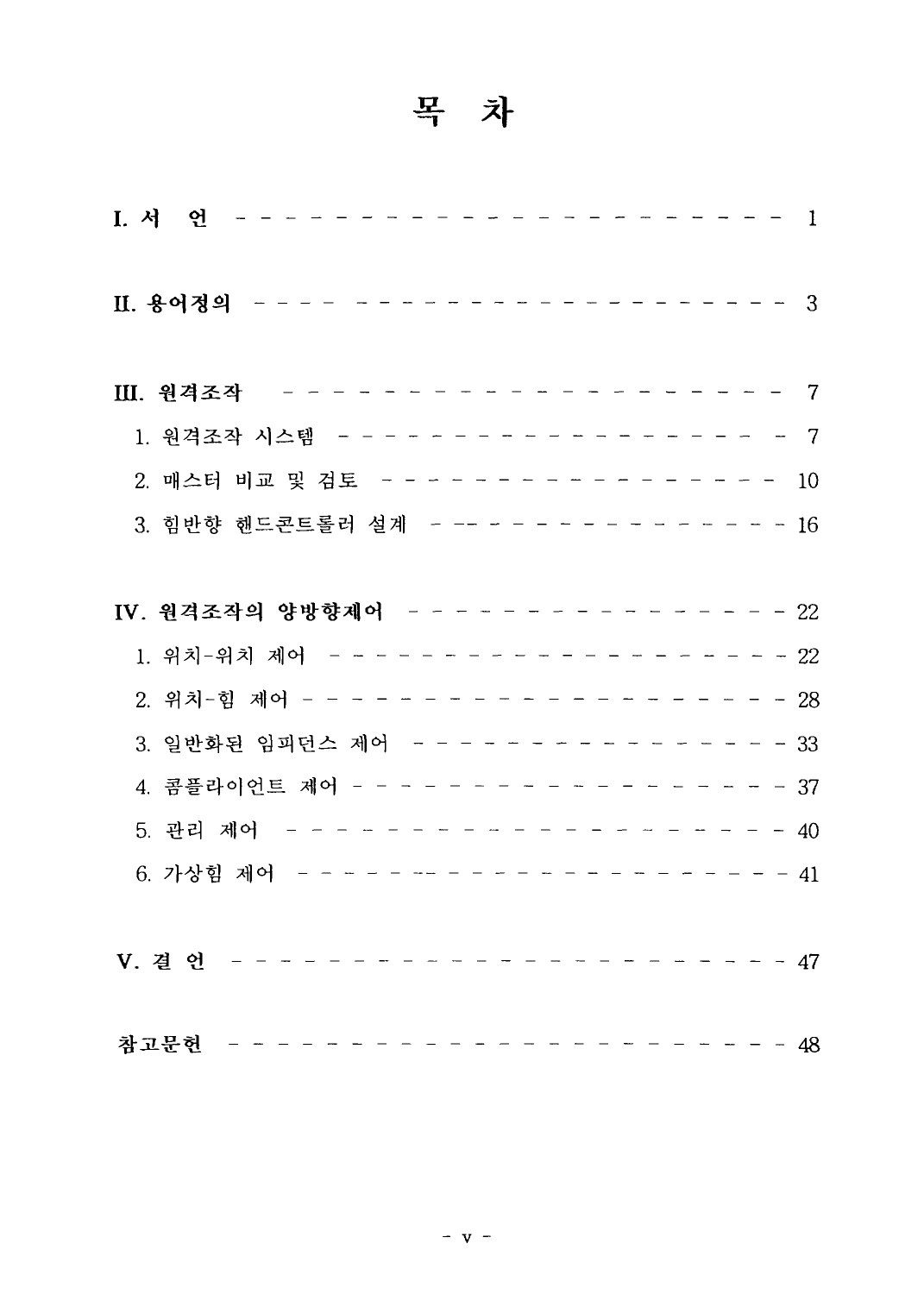# 그림 목차

| 그림 1. 원격조작시스템 - - - - - - - - - - - - - - - - - 3   |
|-----------------------------------------------------|
|                                                     |
| 그림 3. 범용형 핸드콘트롤러 - - - - - - - - - - - - - - - - 14 |
| 그림 4. 신형 핸드콘트롤러의 기구학 - - - - - - - - - - - - 20     |
| 그림 5. 신형 핸드콘트롤러의 그래픽 시뮬레이션 -------21                |
| 그림 6. 단순한 조인트 대 조인트 제어(유사형) ------- 25              |
| 그림 7. 조인트 위치오차를 이용하는 힘반향의 PPC( 유사형 ) - - 26         |
| 그림 8. 직각좌표 위치오차를 이용하는 힘반향의 PPC( 범용형 ) - - 27        |
| 그림 9. 힘/토크센서를 이용하는 힘반향의 PFC( 유사형 ) - - - 30         |
| 그림 10. 힘/토크센서를 이용하는 힘반향의 PFC( 범용형 ) ---- 31         |
| 그림 11. 양쪽에 힘/토크센서를 이용하는 힘반향의 PFC( 범용형 ) - - 32      |
| 그림 12. 매스터/슬레이브 매니퓰레이터의 2 포트 네트웍 모델 - - 35          |
| 그림 13. 임피던스 제어 - - - - - - - - - - - - - - - - 36   |
| 그림 14. 콤플라이언트 제어 - - - - - - - - - - - - - - - - 39 |
| 그림 15. 조작자 그래픽 훈련시스템의 블럭선도 -------- 15              |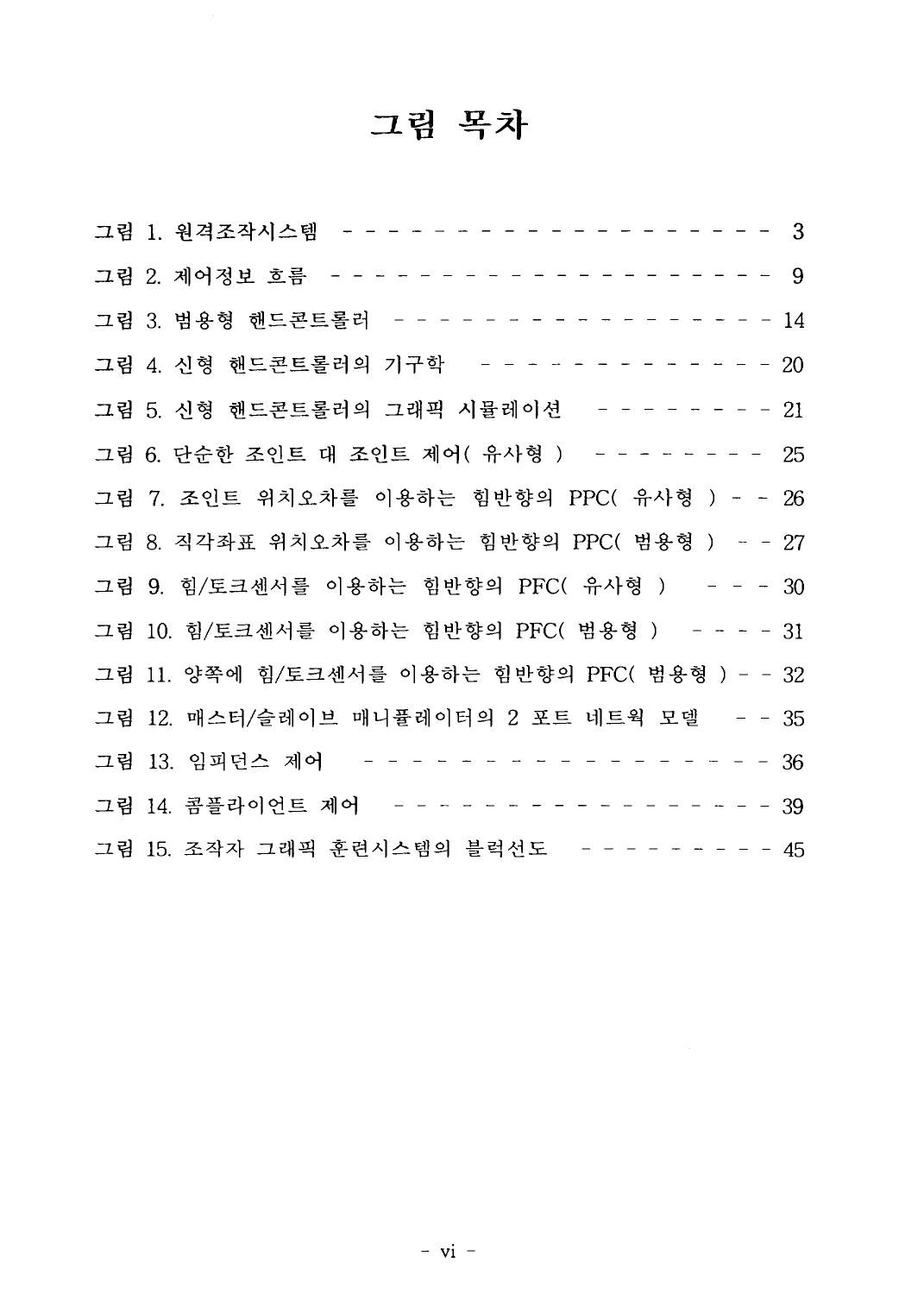# 표 목 차

|  | 표 1. 원격조작 매니퓰레이터와 산업용 매니퓰레이터의 차이 - - - - 6       |
|--|--------------------------------------------------|
|  | 표 2. 핸드콘트롤러의 특징 - - - - - - - - - - - - - - - 15 |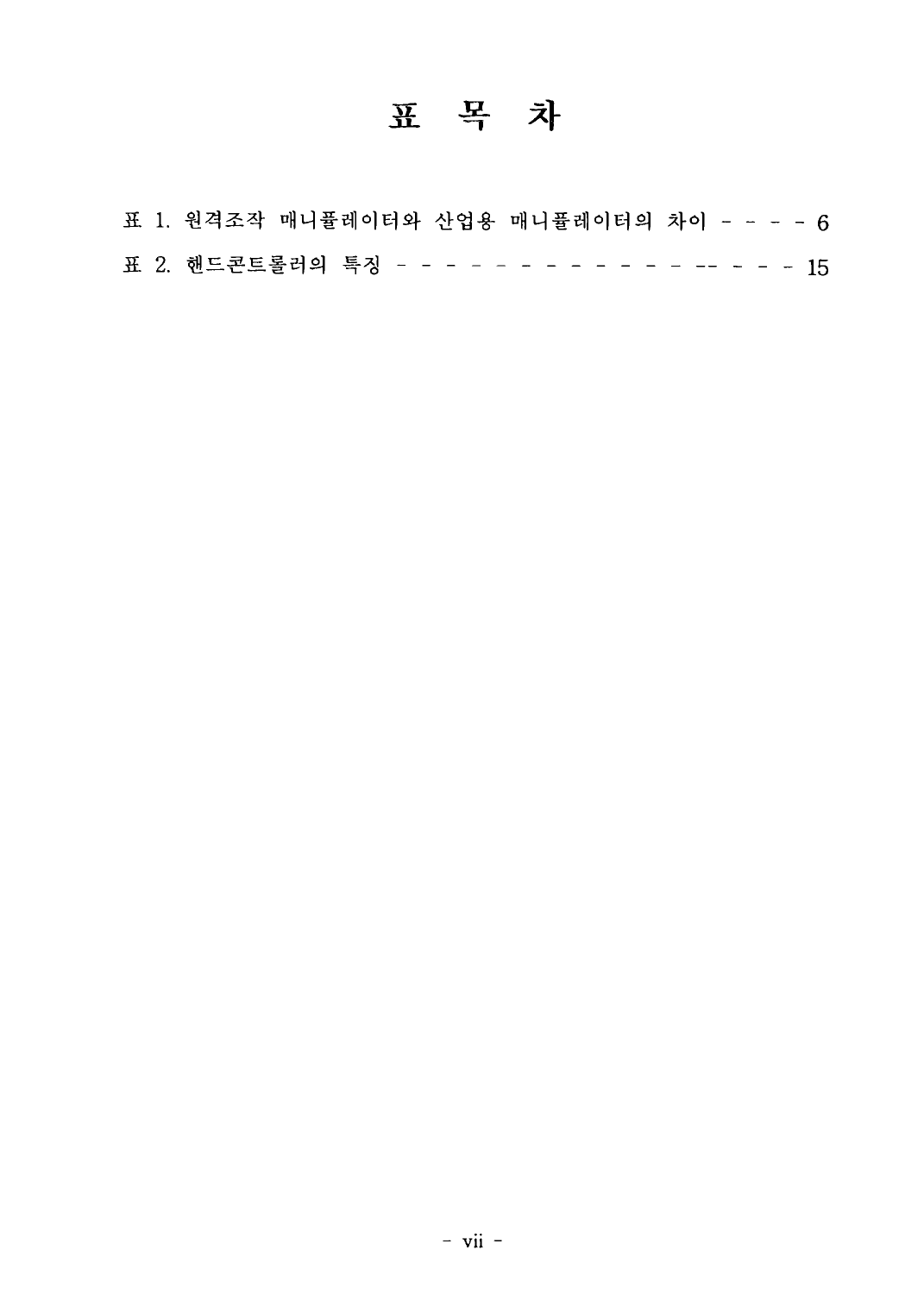### I. 서 어

위험한 환경 하에서 수행되는 작업의 원격화에 대한 필요성은 꾸준히 인식되어 왔으며 작업 종사자를 로봇으로 대치하기 위한 연구도 함께 계 속되어왔다. 우주 및 원자로 내부 원격탐사와 같은 극한환경에서 요구되 는 비정형 작업들은 워격로봇( telerobot ) 또는 텔리오퍼레이터( teleoperator )에 의해서만 수행될 수 있다.

원자력 산업에서 요구되는 원격작업은 매스터/슬레이브 매니퓰레이터( master-slave manipulator )에 의하여 이루어지며 슬레이브 매니퓰레이터 는 조작자( human operator )에 의하여 수동으로 운전된다. 대부분의 고 방사선구역 작업들은 복잡하고 예측 불가능하여 미리 작업계획을 수립하 기가 어렵기 때문에 이러한 작업들을 안전하고 성공적으로 수행하기 위해 서는 조작자의 판단능력. 조작기술, 센서정보 선별 등과 같은 상호작업의 통합이 필요하다. 슬레이브를 이용하여 원격작업을 수행할 때 조작자는 시각, 청각, 촉각 등의 센서정보를 필요로 한다. 조작자는 매스터 매니퓰 레이터 또는 핸드콘트롤러( hand controller )라 불리는 입력장치( input device )를 조작함으로서 원격 작업환경 내에 있는 슬레이브를 조종하다.

조작자와 입력장치, 슬레이브는 원격조작시스템( teleoperated system ) 을 구성하는 주요 요소들이다. 입력장치는 조작자의 명령을 슬레이브에 전달하고 또한 슬레이브에서 발생되는 외부 지각정보를 손을 통하여 조작 자에게 제공해주는 유일한 통신 링크로서 원격조작시스템의 인간과 기계 를 인터페이스 시켜주는 중요한 부분이다. 그러나 현재 산업현장에서 사 용되고 있는 많은 입력장치들에 비해 이들의 설계 및 사양, 성능에 관한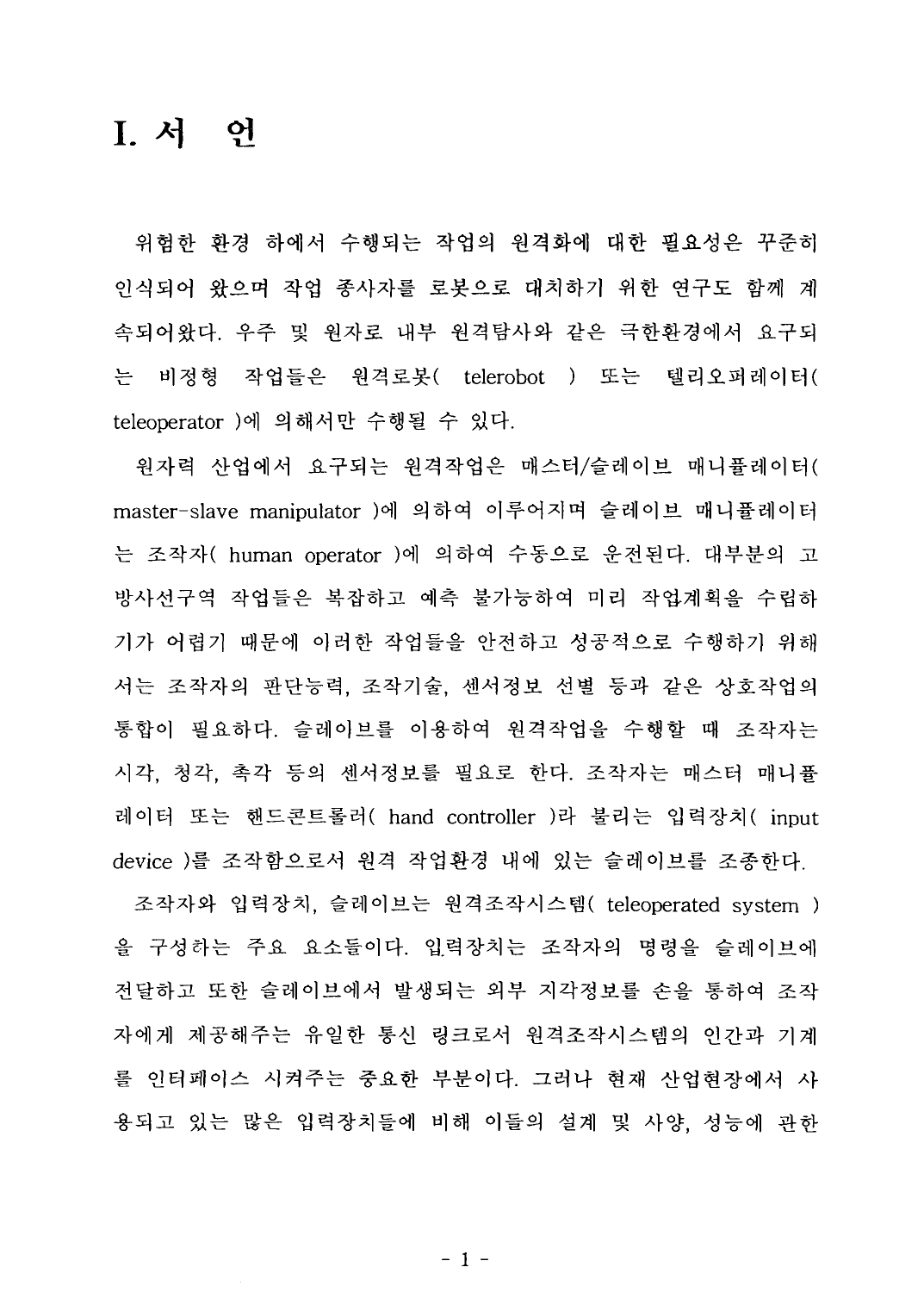정량적인 데이터는 잘 확립되어 있지 않다.

본 보고서에서는 현재 개발되어 사용중인 여러 가지 매스터 메니퓰레이 터들의 기구학적 구조와 형태, 설계변수 등을 비교 및 분석하였고, 이를 토대로 증기발생기의 노즐댐 장착 및 탈착 작업에 사용될 슬레이브인 Schilling Titan 매니퓰레이터를 원격 조종하기 위한 매스터 메니퓰레이터 의 설계를 기술하였다. 또한 매스터/슬레이브 메니퓰레이터 시스템의 원 격조작에 응용되고 있는 다양한 양방향 제어기술을 고찰하였고, 각 제어 기술의 제어특징과 제어방식, 제어구조 등을 기술하였다.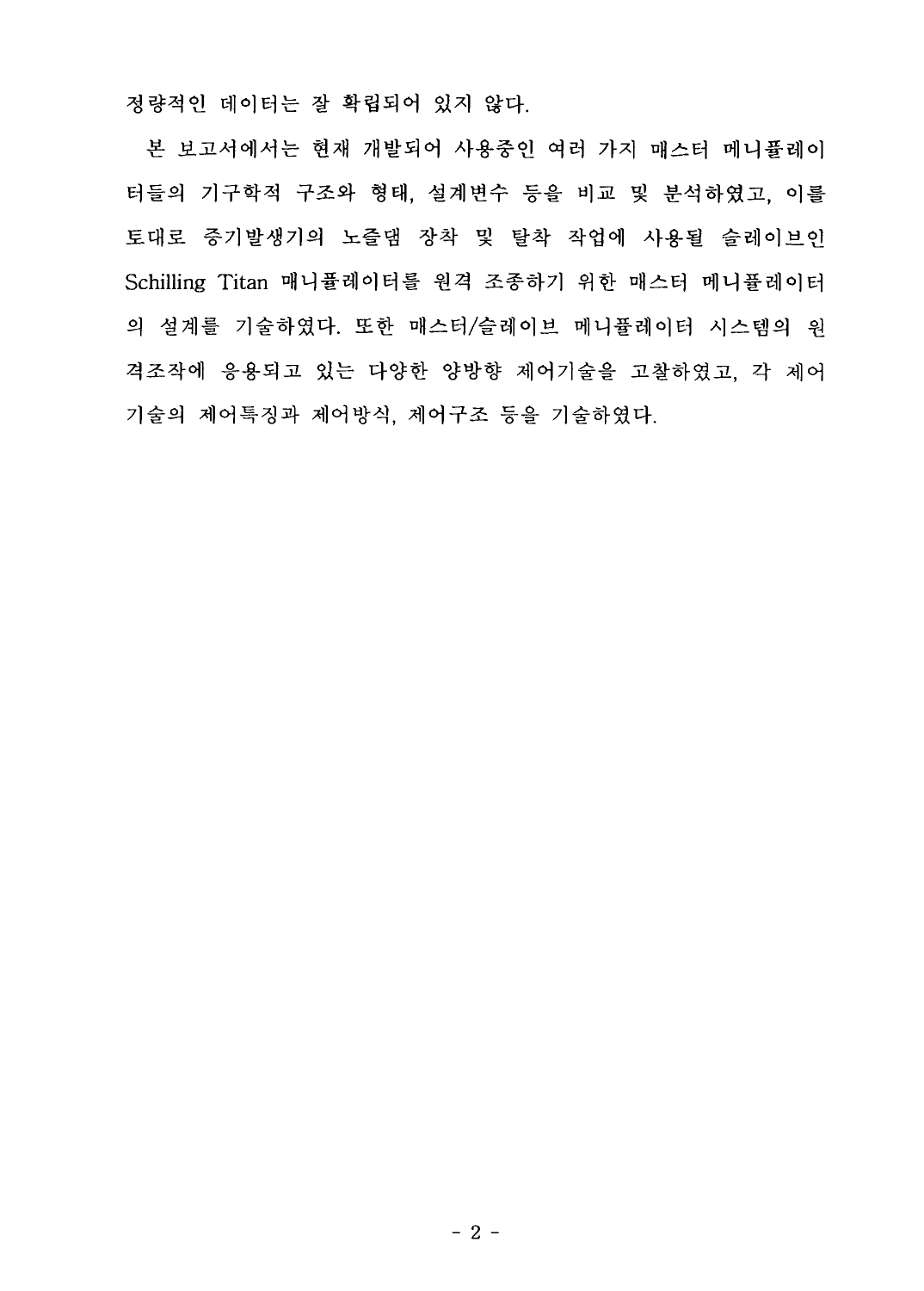## II. 용어 정의

원격기술 분야에서 사용되는 용어들의 정의를 재검토하는 것은 용어의 오용에 따른 혼돈을 피하고, 국내에서 동 분야의 요소기술을 이해하고 발 전시키는데 있어서 큰 도움이 된다. 본 보고서에서는 기계장치를 원격으 로 조종하는 기술과 관련하여 자주 언급되는 중요한 용어들을 원문에 충 실히 상술한다.

#### Teleoperator

- A general purpose, dexterous, cybernetic machine that extends a person's sensing and/or manipulating capability to a location remote from that person.

- 인간의 감지 및 조작 능력을 인간으로부터 멀리 떨어진 곳까지 확장시 킬수 있는 일반성, 숙련성, 인공두뇌성 등의 기능을 포함하는 기계로서 외 부환경에 대한 정보를 획득하기 위한 인공센서, 인공센서를 외부화경까지 운반하기 위한 운반체. 조작자로부터 명령을 전달하고 또는 조작자에게 정보를 전달해주는 통신 채널, 외부환경에서 기계적인 작업을 수행하기 위한 인공 팔 또는 손 등 으로 구성되어진다. 형태로는 manipulator, prosthetic(or orthotic) device, man amplifier, walking machine  $\frac{1}{5}$  of 2 다.

#### Human operator

- A person who does the observing (monitoring) and the acting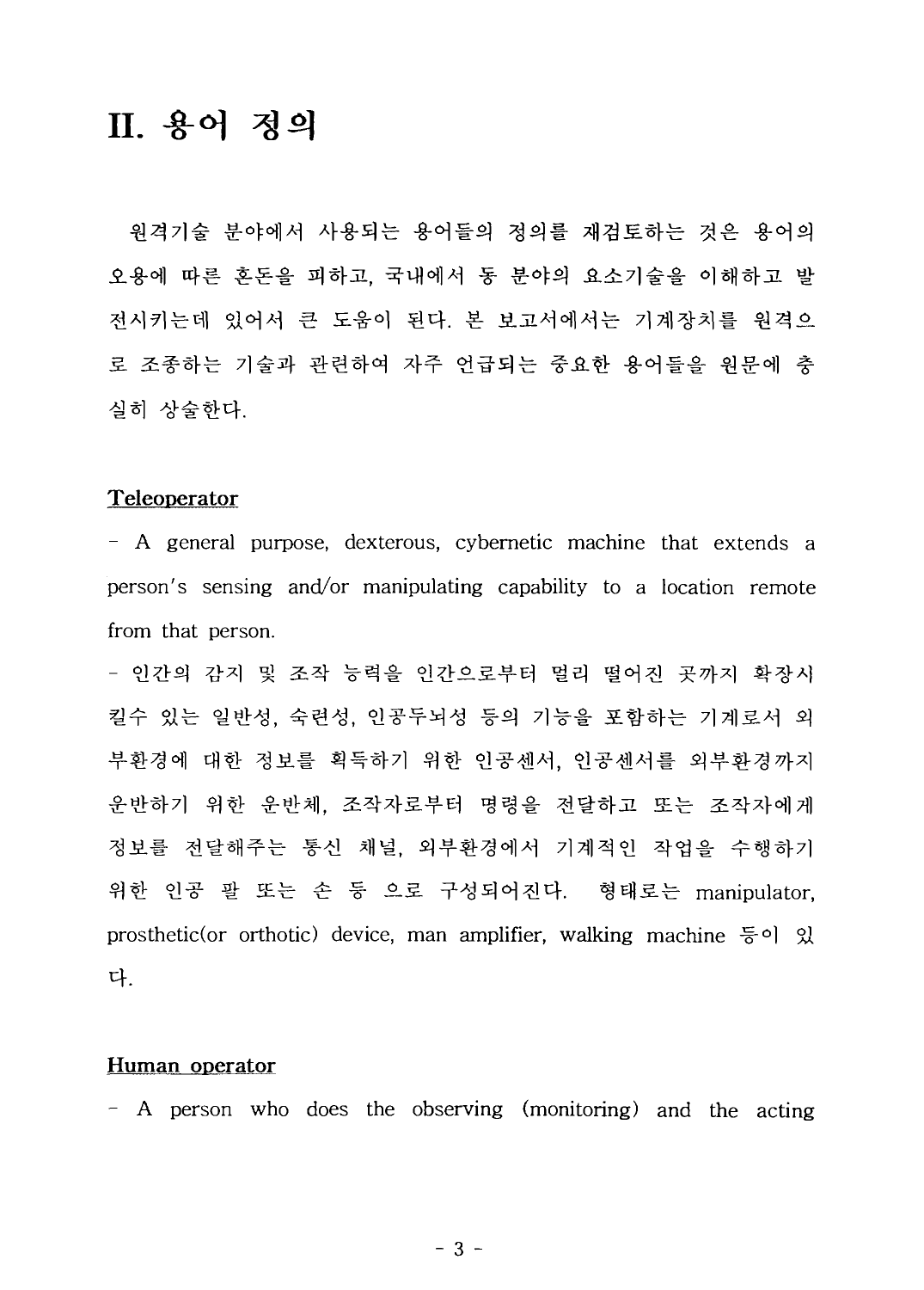(controlling) in direct control.

- 제어계에서 기계장치를 직접 감시하고 조종하는 사람으로서, 매스터/슬 레이브 메니퓰레이터(master-slave manipulator)에서 실제 임무를 수행하 는 슬레이브 메니퓰레이터가 원하는 목표를 달성할 수 있도록 매스터 메 니퓰레이터를 조종하는 조작자를 지칭하다.

### **Teleoperation (Telemanipulation**)

- Direct and continuous human control of the teleoperators operting at a distance.

- 조작자가 입력장치를 사용하여 원격지있는 Teleopeator를 계속적으로 직접 조종하는 행위를 의미한다.

### **Telerobot**

- An advanced form of teleoperator the behavior of which a human operator supervises through a computer intermediary.

- Teleoperator의 진보된 형태로서 조작자는 원격작업의 목표, 계획, 제한 조건, 우연성, 가정, 제안 등에 관하여 컴퓨터 매개체를 통하여 교신하며. 원격작업의 수행난이도, 문제점, 수행결과 등의 통합정보를 제공받는다. Telerobot은 조작자의 지령 명령과 자신의 인공 감지능력 및 지능을 토대 로 하여 주어진 작업을 수행한다. Telerobot은 하드웨어적인 측면에서 Teleoperator와 차이가 없으나, 임무( task )의 조 의 지속적인 필요성의 정도 등에 따라 구별된다.

### **Master-slave teleoperator (manipulator)**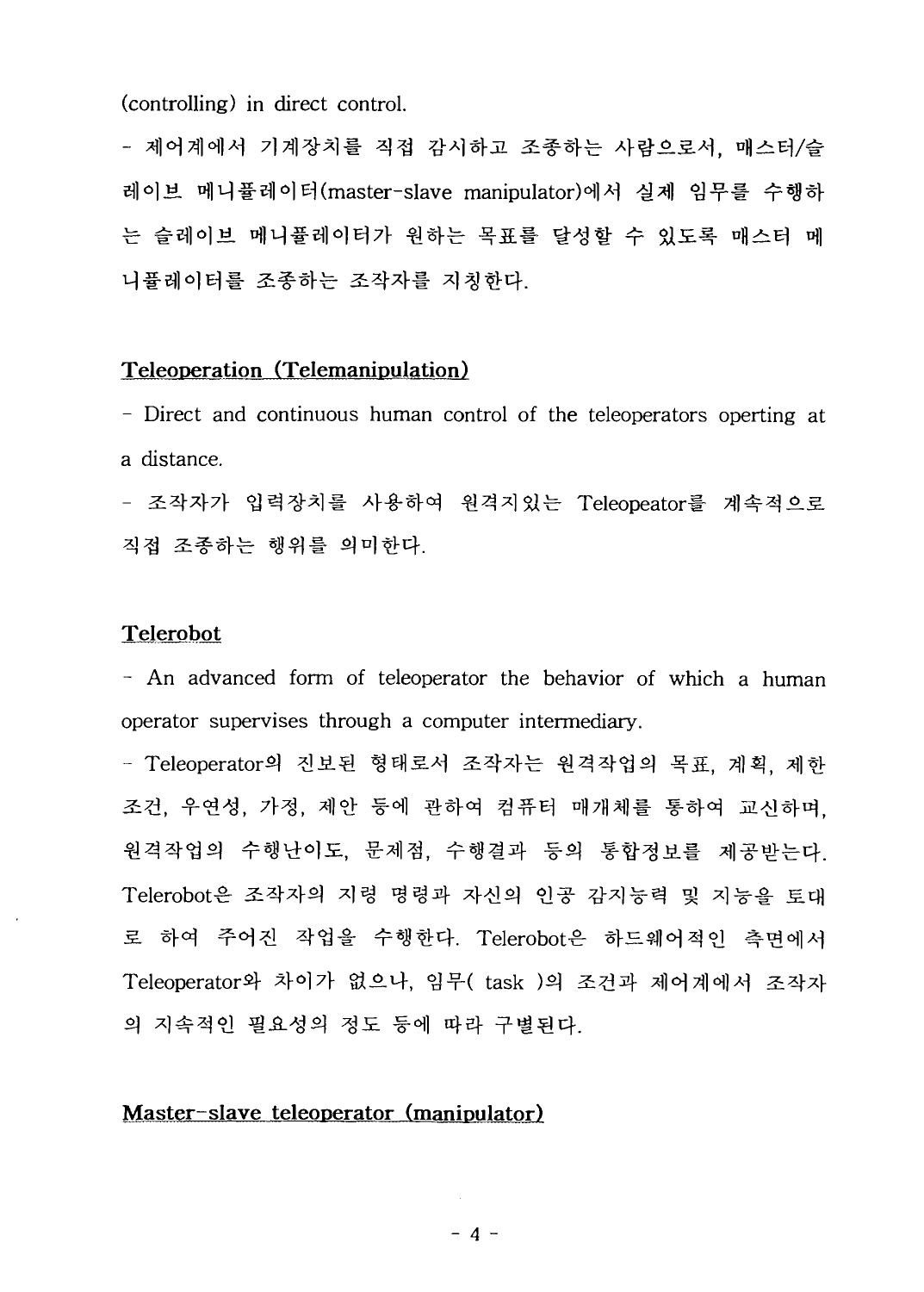- A bilateral teleoperator (manipulator) in which forces and torques are proportionally reproduced from the controls (master) to the actuators (slave).

- 매스터/슬레이브 매니퓰레이터(master-slave manipualor) 개념은 미국 알곤연구소(Argonne National Laboratory)에서 시작되었으며, 매스터에서 생성된 힘/토크는 슬레이브에서 같은 크기( 또는 축척된 크기 )로 재생되 며 또한 슬레이브에서 생성된 힘/토크도 같은 크기( 또는 축척된 크기 ) 로 매스터에서 재생된다.

#### **Telepresence**

- Ideal of sensing sufficient information about the teleoperator and the task enviornment and communicating this to a human operator, and thus allowing the operator to feel physically present at the remote site and to have the illusion of dong the task directly.

- Teleoperator와 원격지 작업환경에 대한 충분한 정보획득을 통하여 조 작자가 마치 현장에서 본인이 직접 작업을 수행하는 것처럼 느끼는 것으 로서, 조작자의 신체가 아니라 감각을 원격지까지 옮겨 놓는 것을 의미한 다. 즉, 조작자는 "I would like to feel that I am there without being there."를 성취하기 위하여 조작자에게 반향되는 시각, 촉각, 청각 등의 정 보를 이용한다.

#### **Teleoperated manipulator and Industrial manipulator**

- 원격조작 매니퓰레이터( Teleoperated manipulator )와 산업용 매니퓰레 Industrial manipulator )는 표 1에서 명시한 <mark>바와</mark>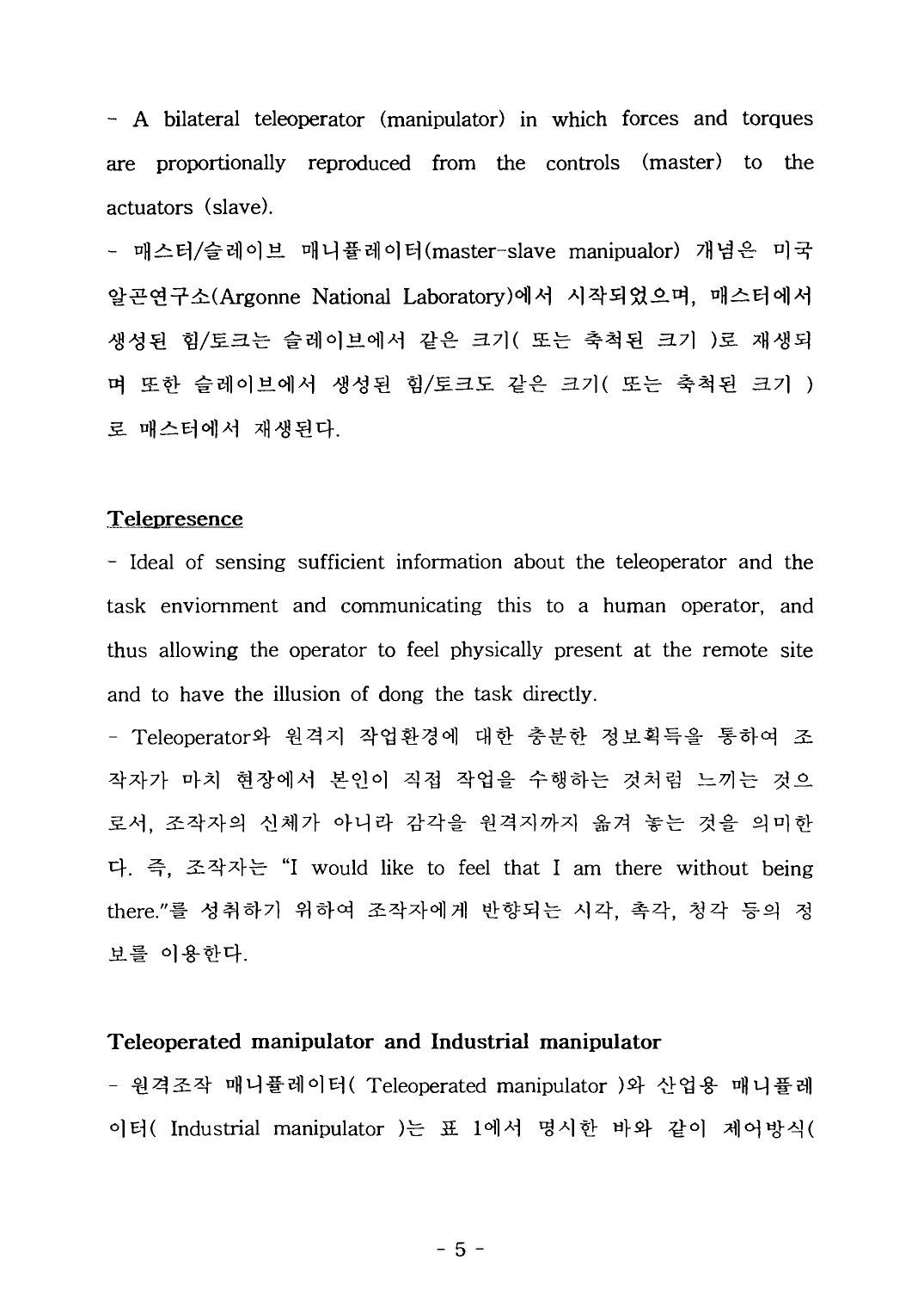제어루프 내에 조작자의 포함 유뮤 ), 작업환경(작업영역의 정형성 ), 주 제어 변수(제어할 출력변수의 물리적 상태), 전동체계(조인트 구동부의 역구동성) 등에 따라 크게 구분된다.

표 1. 원격조작 매니퓰레이터와 산업용 매니퓰레이터의 차이 Table 1. Difference between teleopeated manipulator and industrial manipulator

| Attribute                     | Teleoperated manipulator                                | Indusrial manipulator                  |
|-------------------------------|---------------------------------------------------------|----------------------------------------|
| lControl                      | man-in-the-loop control<br>(master/slave teleoepration) | autonomous, repetitious<br>lcontrol    |
| Environment                   | luncetain and hazardous                                 | well structured and<br>generally fixed |
| Primary control<br> parameter | output force                                            | position and force                     |
| Transmission                  | <i>hackdrivable</i>                                     | non-backdrivable                       |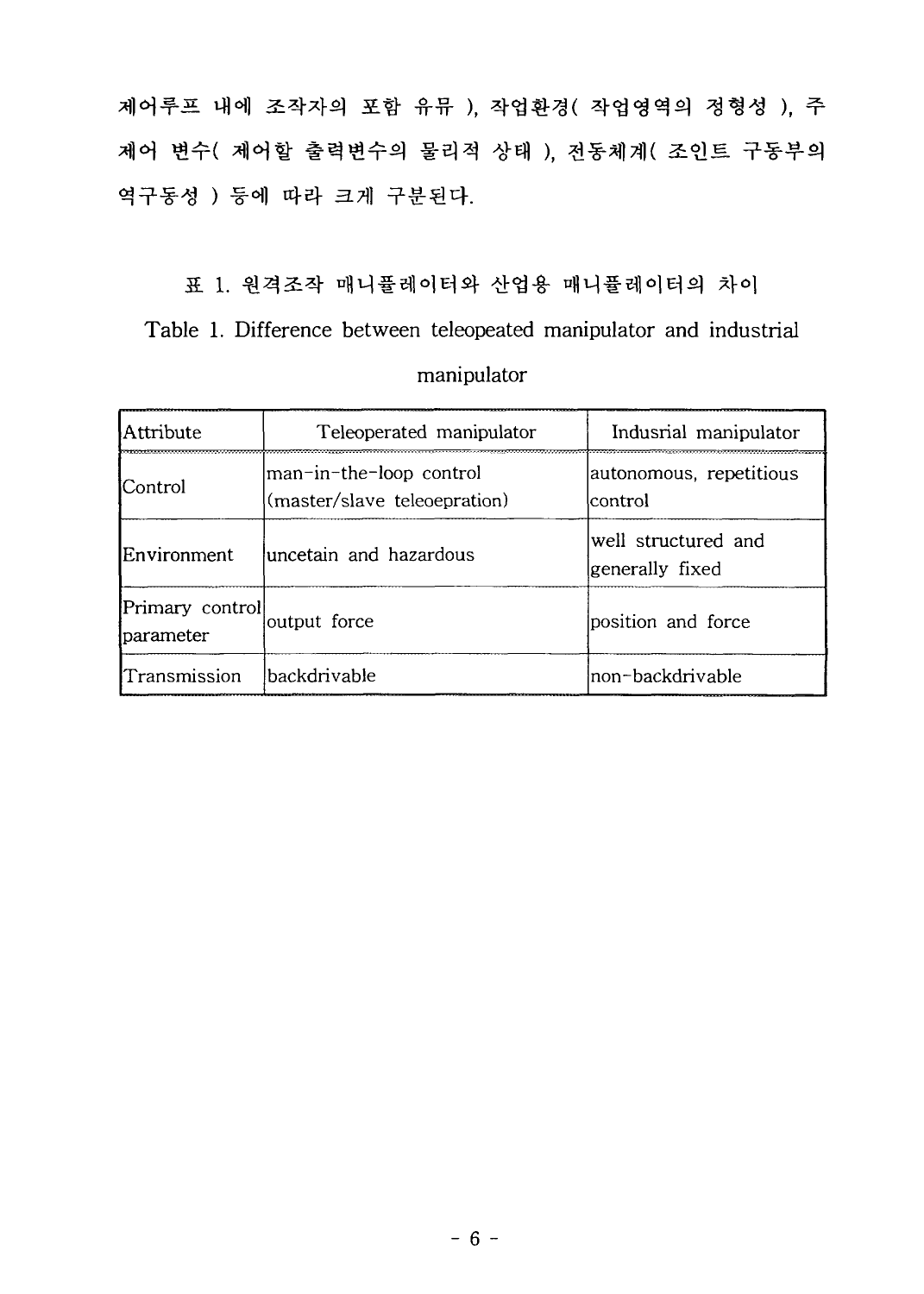### **Ill**

### **1.**

원격작업에서 조작자는 입력장치를 조작함으로서 원격 환경 내에 있는 슬레이브 메니퓰레이터(이하 '슬레이브'라 함)를 조종하여 원격 작업임무 수행한다. 조작자와 입력장치, 슬레이브는 원격조작시스템( 름 teleoperated system )을 구성하는 주요 요소들이다(그림 1).

원격제어시스템의 제어방식은 센서정보의 흐름에 따라 크게 편방향 제 unilateral control )와 양방향 <mark>제어( bilateral contro</mark>l (그림 2). 편방향 제어는 가장 간단하고 기본적인 제어 방식으로서 조작자 는 시각정보에 의존하면서 힘 또는 운동 명령을 입력장치를 통하여 슬레 이브의 한쪽 방향으로만 전달하며, 슬레이브에서 발생하는 어떤 정보도 조작자에게 전달되지 않는다. 즉, 슬레이브는 단순히 입력장치로부터 입력 명령만을 받는다.

artificial limbs ), 달표면 추출기( lunar surface samplers ) 등이 편방향 제어방식을 채택하며, on-off 스위치, push button 스위치, 스틱, potentiometer, 조작자 수족( operator's limb )의 자세를 측정<mark>히</mark> 는 장치 등을 입력장치로 사용한다. 이 방식은 조작자에게 힘 반향이 요 구되지 않으므로, 입력장치들은 크기와 무게가 적고, 기능이 간단하여 비 용이 저렴하고, 신뢰성이 있고, 휴대하기 용이하고, 조작자의 피로도를 저 감하며, 조작자의 작업영역을 제한하지 않는 등의 장점을 갖는다. Optical fiber의 굽혀짐을 통하여 조작자의 손가락 위치( position )를 감지하는 글 러브( glove ), 손가락 조인트의 각도를 직접 측정하는 시스템, optical( 또 는 magnetic ) emitter의 위치를 측정하는 시스템, head 운동 궤적을 추종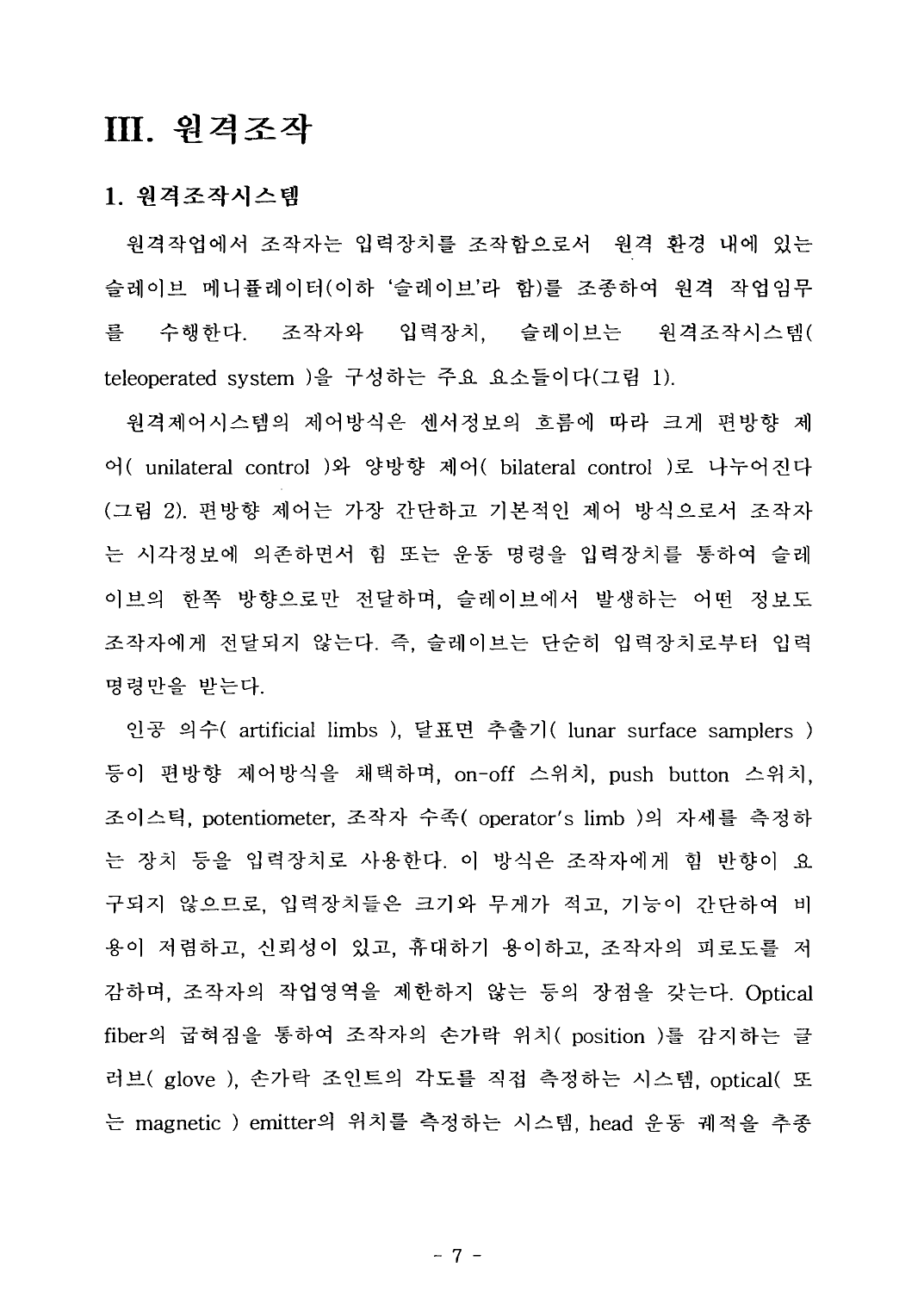

그림 1 원격조작시스템 Fig. 1. Teleoeprated system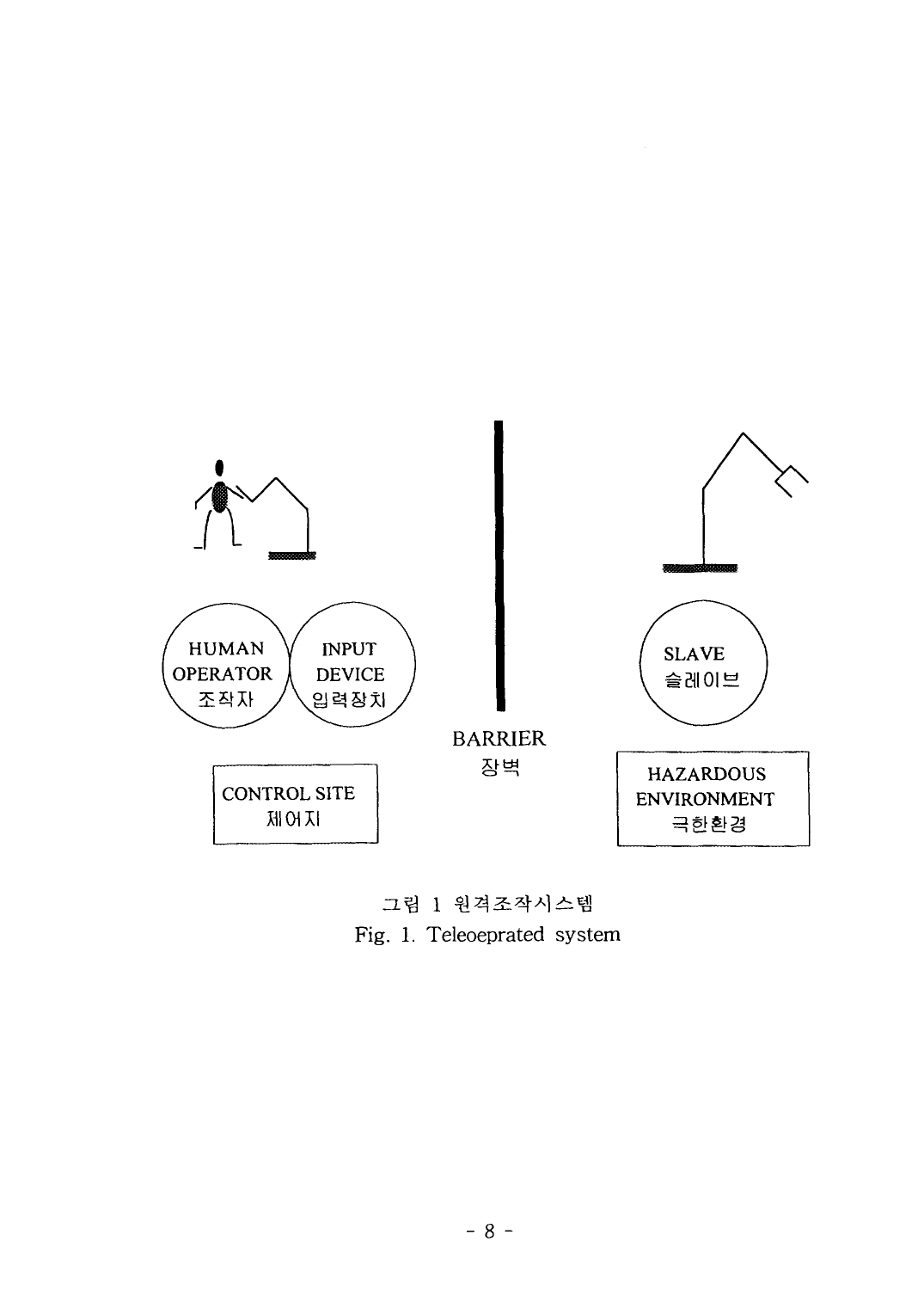

센서 정보 : 시각.촉각.청각



그림 2. 제어정보 흐름 Fig. 2. Information flow for control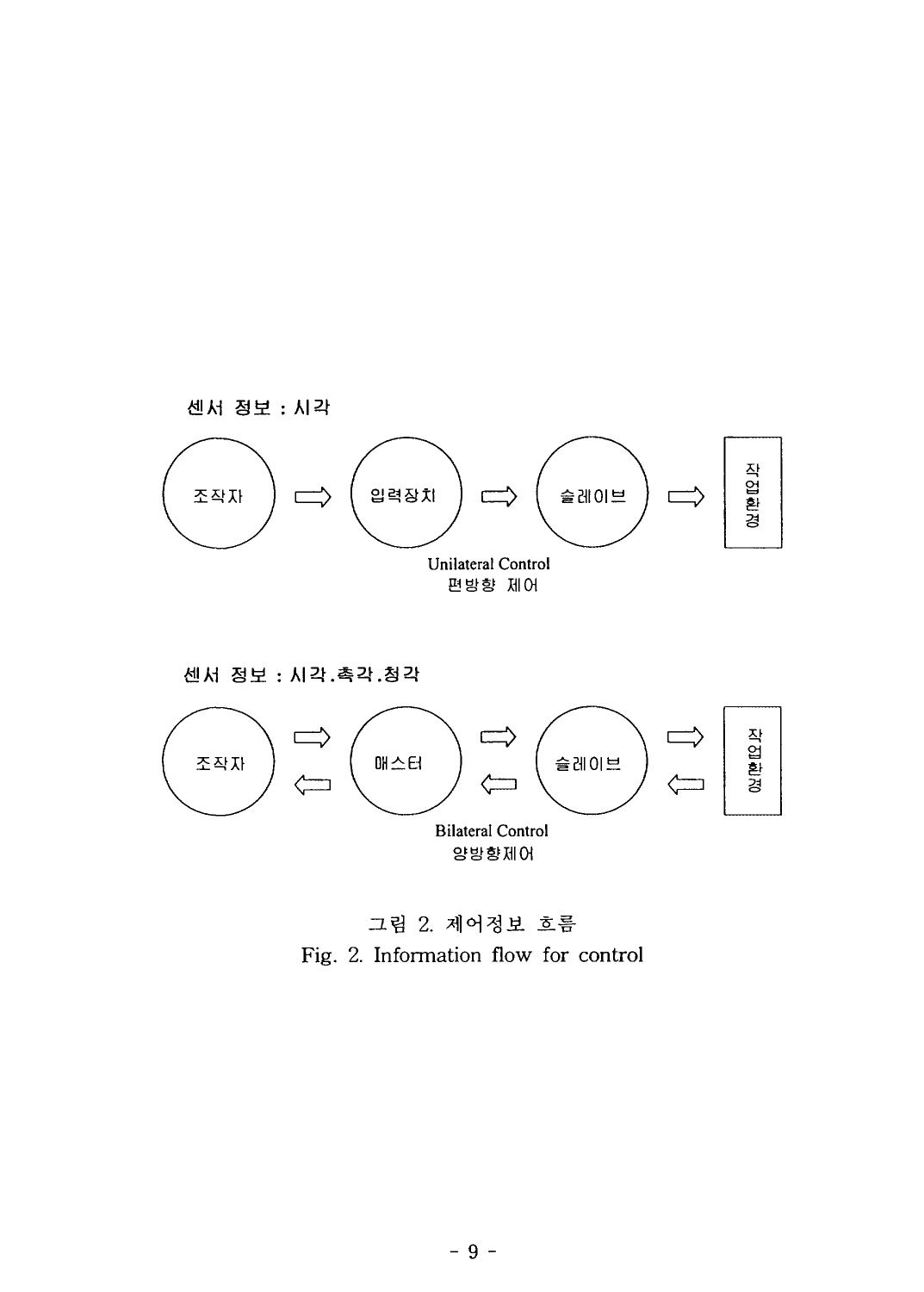하는 POLHEMUS 시스템 등이 편방향 제어방식을 채택하며 현재 상업적 으로 이용 가능하다. 그러나 피이드백 기능이 없기 때문에 본질적으로 개 루프제어( open loop control ) 방식을 취함으로 여러개의 조인트로 연결 된 슬레이브의 말단효과장치(end-effctor)와 조작자의 손 사이에 공간적 일치감( spatial correspondence )을 얻는데 어려움이 있으며, 작업의 정확 성과 효율성을 감소시킨다. 특히, 조립작업, 가장자리 추종작업( edge-following task ) 등은 편방향 제어방식으로는 달성하기 불가능하다.

이와 대조적으로 힘 또는 운동 정보가 입력장치를 통하여 조작자와 슬 레이브의 양방향으로 전달되는 것을 양방향제어라 일컬어진다. 일반적으 로 양방향제어에서 사용되는 입력장치를 매스터 메니퓰레이터( 이하'매 스터'라 함 )라 한다. 양방향제어에서 조작자는 슬레이브 말단효과장치가 외부 물체 또는 작업환경과 접촉할 때 발생하는 힘의 정보(접촉력 )를 매스터의 수단을 통하여 제공받는다. 따라서 원격조작에서 조작자는 인간 이 감지할 수 있는 오감 중에서 시각과 촉각을 이용함으로서 작업의 생산 성을 중대시킬 수 있다. 양방향제어는 힘 피이드백 기능을 요구하므로 제 어 구조있어서 편방향제어 보다 매우 복잡하나 최신 원격조작시스템의 서 보제어에서 널리 응용되고 있으며 활발한 연구가 진행 중에 있다. 제 4장 에서 양방향제어 기술에 대하여 자세하게 기술한다.

#### 2. 매스터 비교 및 검토

제 1절에서 기술한 바와 같이 매스터는 조작자의 명령을 슬레이브에 저 달하고 또한 슬레이브에서 발생되는 외부 지각정보를 조작자의 손을 통하 여 조작자에게 제공해주는 유일한 통신 링크로서 원격조작시스템의 인간 과 기계를 인터페이스 시켜주는 중요한 부분이다. 본 절에서는 현재 사업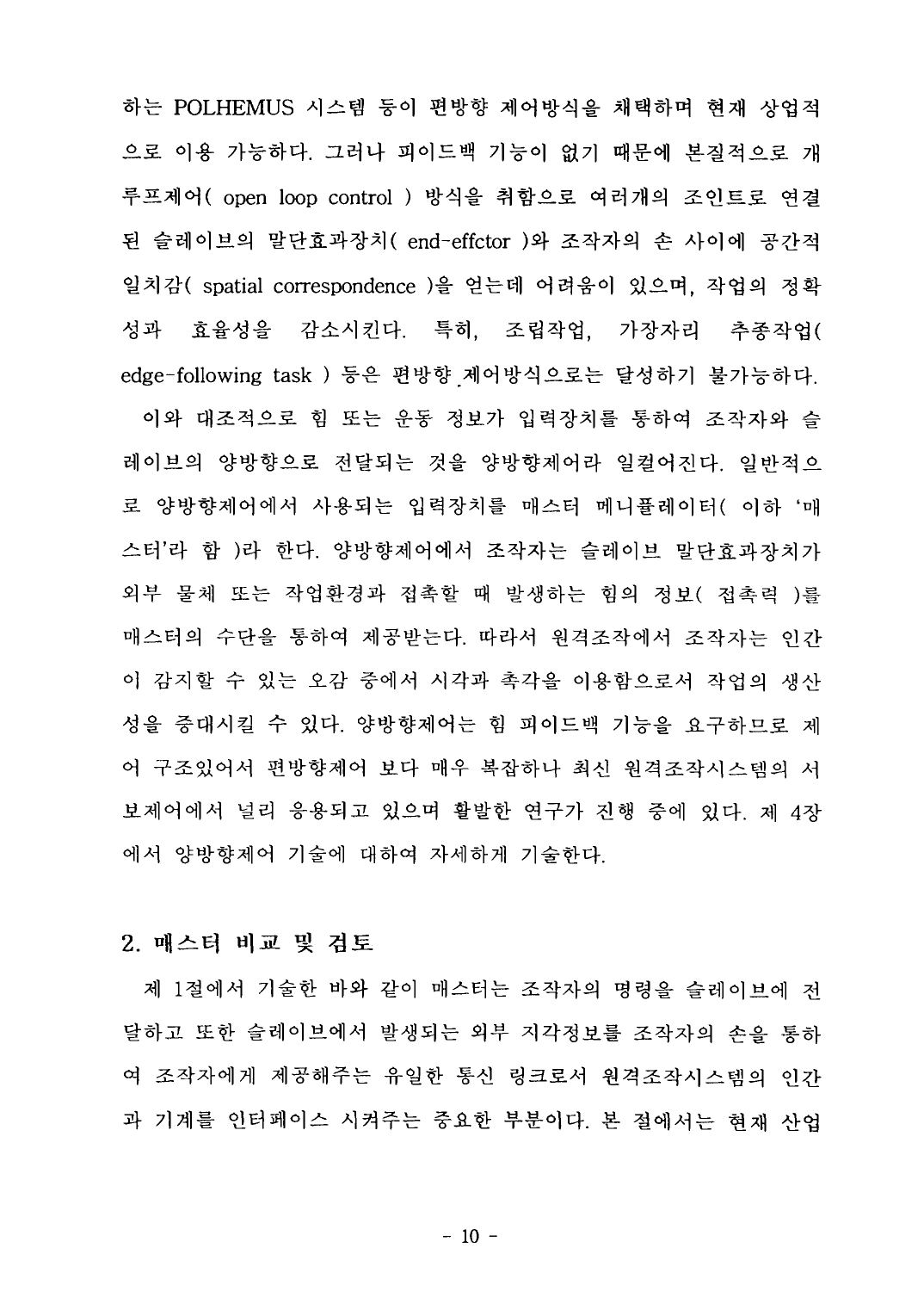현장에서 사용되고 있는 다양한 매스터들의 설계 및 사양, 성능에 관한 정량적인 데이터를 확립하고 분석한다.

가. 기하학적 형태

매스터는 슬레이브와 연결되는 기구학적 형태에 따라 크게 유사형( replica type )과 범용형( universal or generalized type )으로 구분된다. 유사형 매스터는 슬레이브와 비슷한 기구학적 구조를 갖으며, 동일하거나 축소된 기계적 형태를 갖는다. 즉, 매스터와 슬레이브 각각의 조인트에 대 하여 일대 일 대응( one-to-one correspondence ) 기하학 구조와 제어방 식을 취한다.

유사형의 각 조인트서보는 슬레이브의 조인트서보와 기구학적으로 서로 대응하여 좌표계의 변환이 필요 없으므로 빠르고 안정된 응답을 얻을 수 있으나, 본질적인 메커니즘 구조와 조인트 제어방식에 기인하는 몇 가지 문제점을 갖는다. 특정 슬레이브에 대하여 특정 매스터가 요구되므로 구 조가 서로 상이한 매스터와 슬레이브 쌍이나 여유자유도를 갖는 슬레이브 를 제어하는데 어려움이 있다. 여유자유도를 갖는 슬레이브를 제어하기 위해서는 여유자유도를 갖는 매스터가 필요하며, 조작자가 이를 조작하기 위해서는 많은 어려움이 있다. 또한 메커니즘의 구조적 비선형성 때문에 매스터와 슬레이브 간의 운동과 힘을 축척 하는데 있어서 절대적 일치성 을 상실하므로, 미세한 위치제어를 하기 위해서는 보다 큰 형태의 매스터 를 필요로 한다. 결과적으로 조작자에게 운전 부담을 가중시키며, 위치와 힘 해상도를 손상시키며, 슬레이브와 구조적 유사성 때문에 제작비용을 증대시킨다.

이같은 유사형 매스터의 문제점을 극복하기 위하여 1980년대부터 매스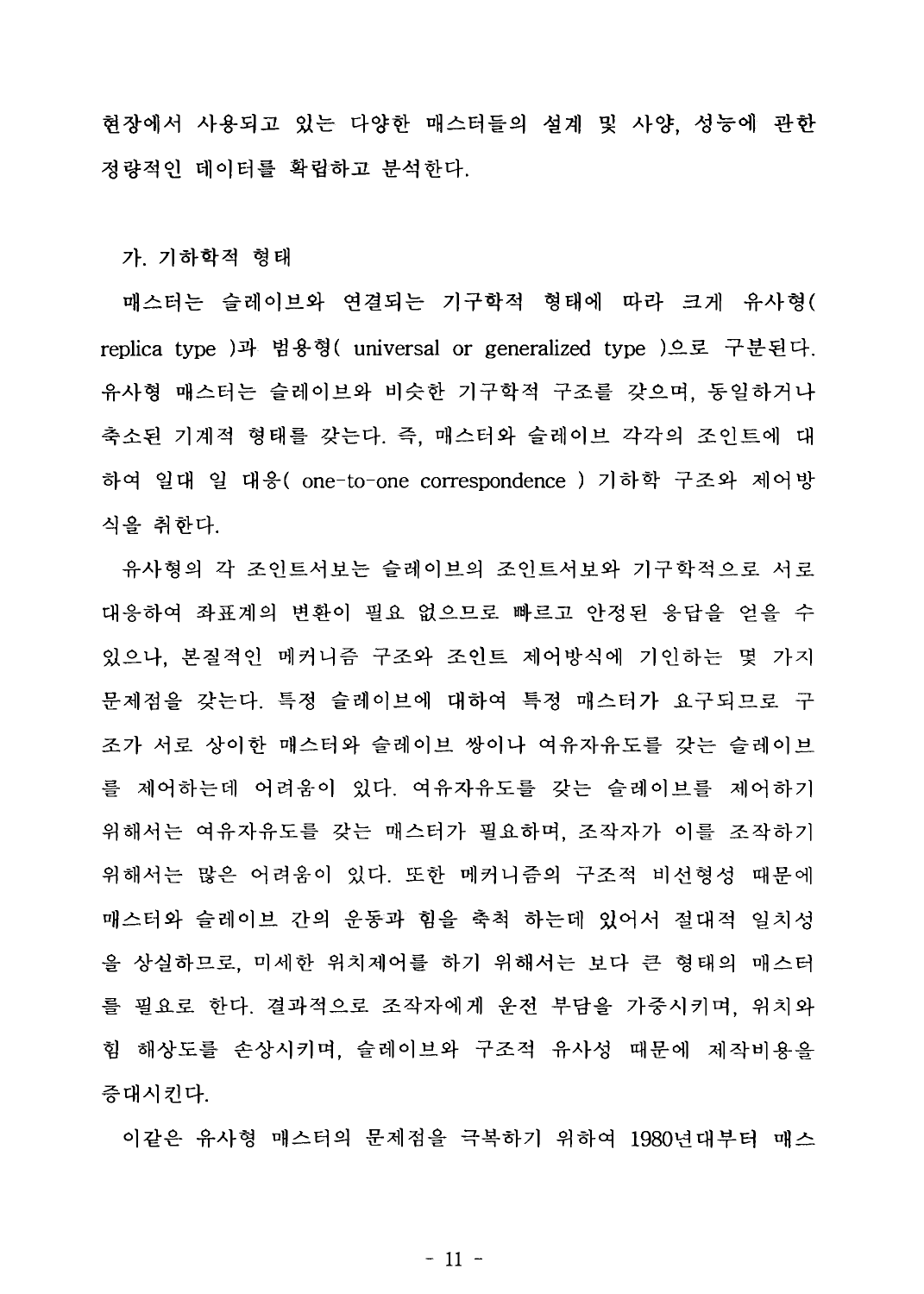터와 슬레이브의 형태와 구조가 서로 상이한 범용형 메커니즘의 연구가 진행되어 왔으며, 이러한 매스터는 주로 핸드콘트롤러( hand controller ) 라 일컬어진다. 범용형 핸드콘트롤러와 슬레이브는 기구학 및 동역학적 성질들이 서로 완전히 상이하며, 직각좌표계에서 핸드콘트롤러의 핸드그 립( hand grip )과 슬레이브 말단효과장치 끝점의 위치와 자세를 제어하 는 방식을 취한다. 이러한 제어방식은 좌표계 변환이 요구됨으로 계산량 증대로 인하여 제어루프에서 시간지연( time delay )을 유발시켜 제어계 불안정하게 만들 수 있으며, 기구학적 상이성 때문에 특이성( 롴 singularity )문제를 야기시킬 수 있다. 그러나 범용형은 위에서 언급한 유 사형이 갖고있는 문제점을 해결하여 원격조작시스템의 성능을 향상시킬 수 있으며, 슬레이브 종류와 형태에 구속받지 않으므로 조작자의 제어 스 테이션의 조건에 따라 장치 조작성의 극대화를 꾀하면서 설계에 있어서 보다 유연성을 갖는다. 또한 유사형에서 적용할 수 없는 다양한 제어 방 식을 채택하여 실험 및 평가할 수 있는 편리한 플렛폼을 제공하며, 슬레 이브의 기구적 구조에 영향을 받지않으므로 다양한 슬레이브와 쉽게 인터 페이스하여 사용할 수 있다.

나. 범용형 핸드콘트롤러

핸드콘트롤러는 조작자로부터 입력되는 임의 위치와 자세 명령을 감지 하여 슬레이브에 전달하기 위해서 최소한 6자유도가 필요하며, 슬레이브 말단효과장치에서 발생되는 반력, 촉각정보를 조작자에게 피이드백 시키 기 위해서 힘반향 기능이 요구된다. 힘반향은 원격작업의 달성시간을 단 축시키고, 조작자의 실수를 줄이며, 슬레이브의 물체 또는 작업화경과의 접촉력을 감소시킨다. 본 절에서는 이미 개발된 6자유도의 범용형 힘반향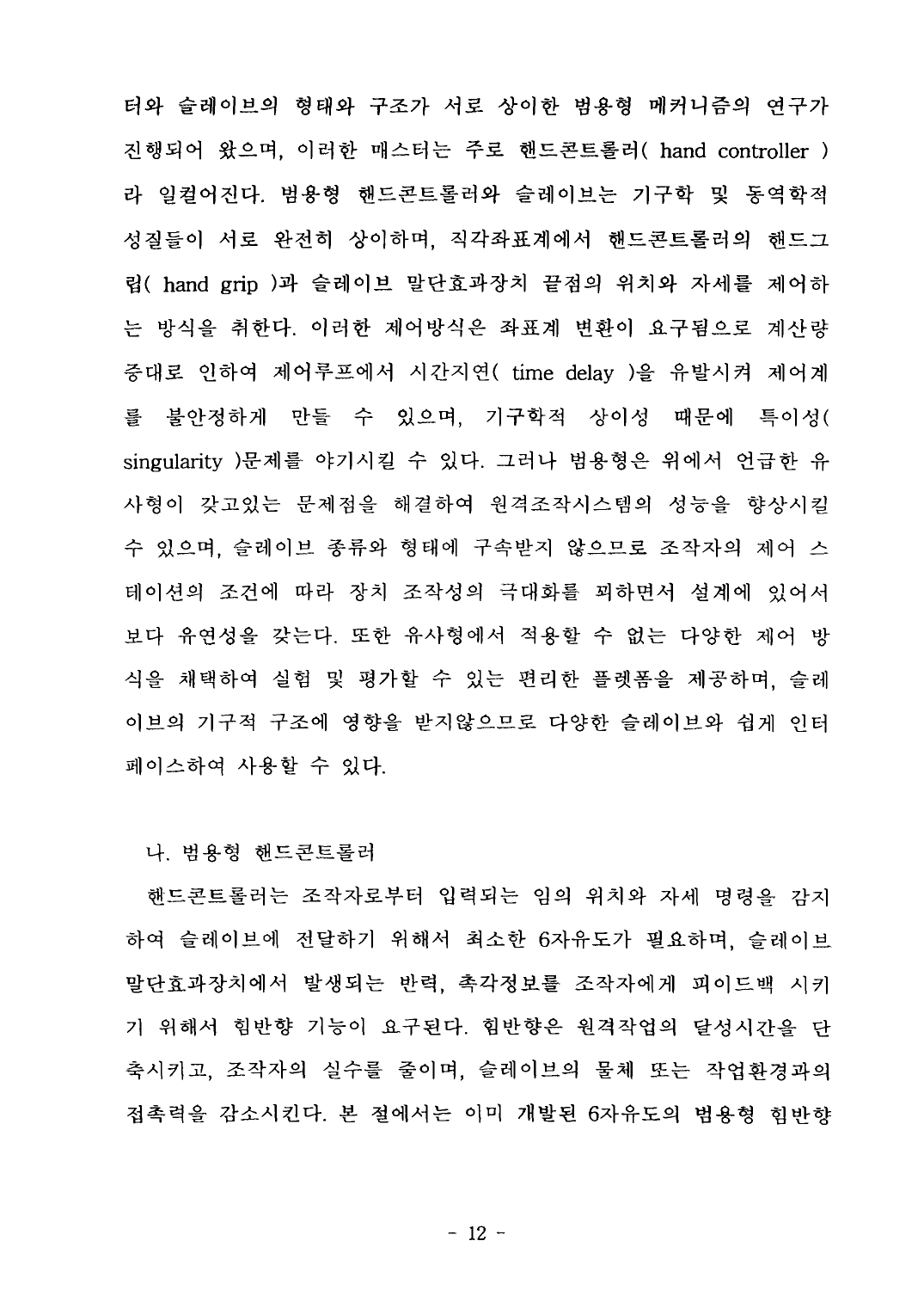해드콘트롤러에 대하여 알아본다.

그림 3의 (a)는 직렬링크로 연결된 JPL( Jet Propulsion Laboratory )핸 드콘트롬러를 보여준다. 각 링크들은 기계적, 전기적으로 평형을 이루고. 각 링크 조인트들은 케이블과 풀리로 연결되어있다. 힘반향은 핸드콘트롤 러와 슬레이브 사이의 위치 오차에 의하여 핸드콘트롤러의 각 조인트에 부착된 직류토크모터를 구동함으로서 이루어진다. 직교형 링크 메커니즘 을 이용한 해드콘트롤러( 그림 3의 (b)와 (c) )는 X- Y-Z 직교링크( 서형 운동 )위에 3축의 짐발( gimbal )구조( 회전운동 )가 연결되어있으며, 조 작자로부터 입력되는 위치와 자세 명령이 분리된다. Toshiba핸드콘트롤러 ( 그림 3의 (b) )와 Cvbernet 핸드콘트롤러( 그림 3의 (c) )는 각각 힘 오 위치 오차를 이용하여 조작자에게 힘을 피드백시킨다. 그림 3의 차와 (a).(b).(c)와 달리 병렬링크구조로된 Stewart 플렛폼형의 AEA핸드콘트 롤러( 그림 3의 (d) )는 각각 역구동이 가능한 4개의 링크로 이루어진 3쌍 의 액츄에이터( actuator )들을 병렬로 연결하였으며, 핸드그립을 움직임 으로 위치와 자세명령을 생성한다. 병렬메커니즘은 직렬메커니즘에 비하 여 강도( rigidity )에 있어서는 더 단단하나 작은 작업영역을 갖으며, 직 렬메커니즘과 반대로 정기구학 해를 구하는 데에 어려움이 있다.

이같은 범용형 핸드콘트롤러의 손목조인트들은 핸드그립의 중심에서 서 로 직교하여, 운전시 핸드그립을 쥐고있는 조작자의 손과 슬레이브 말단 장치사이에 공간상의 일치감을 제공하므로 조작성을 향상시킨다. 표 2는 조인트 운동범위, 작업영역, 위치정도, 최대출력 힘/토크, 힘반향방식 등의 직렬링크로 연결된 핸드콘트롤러의 설계변수들을 보여주다. 그러나 워격 작업의 성능을 증대시키기 위한 이들의 최적설계 값 또는 범위에 대한 기 준은 아직 마련되어 있지 않다.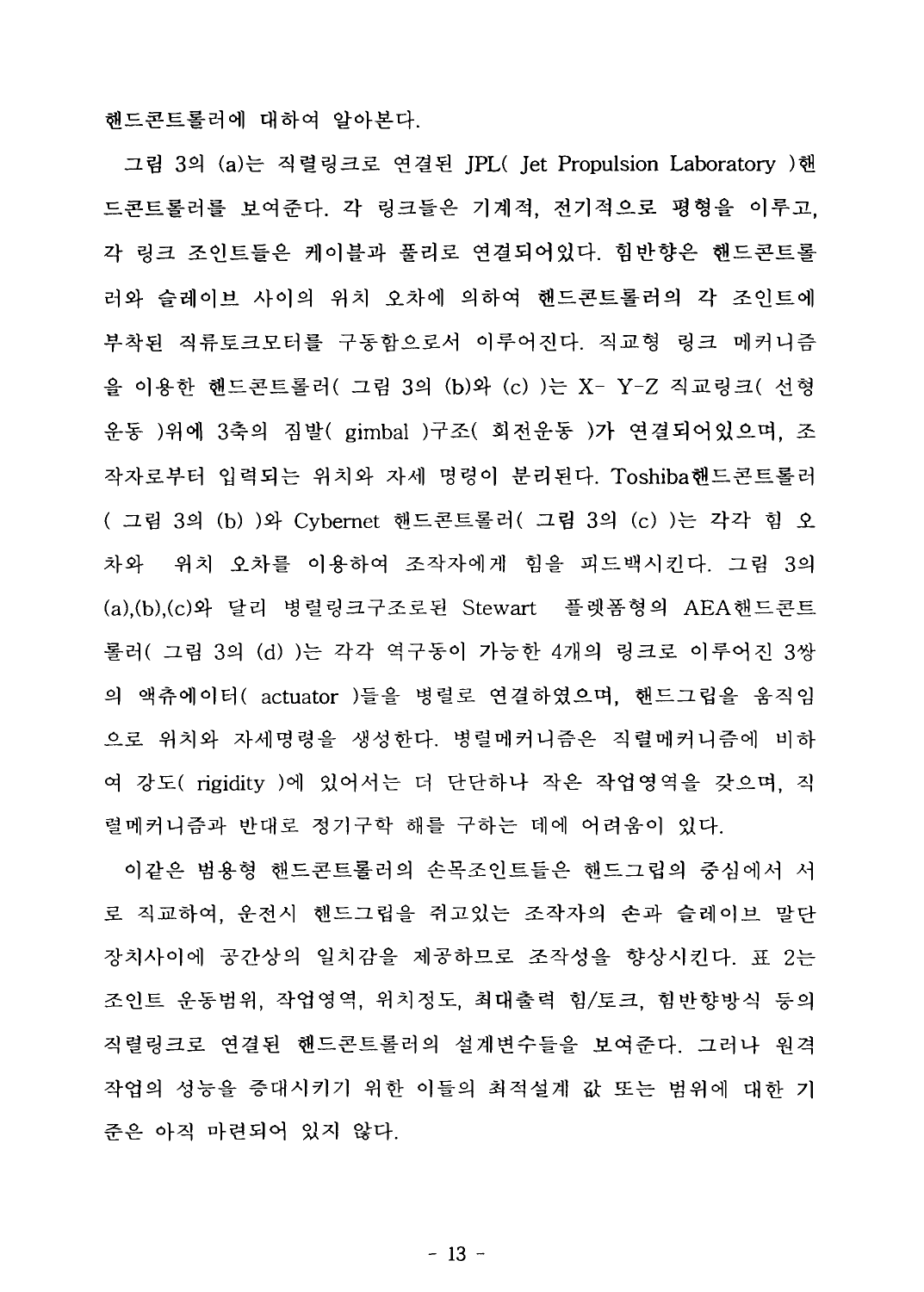

 $\sim 10^{-1}$ 

그림 3 범용형 핸드콘트롤러 Fig. 3. The schematic diagram of hand contollers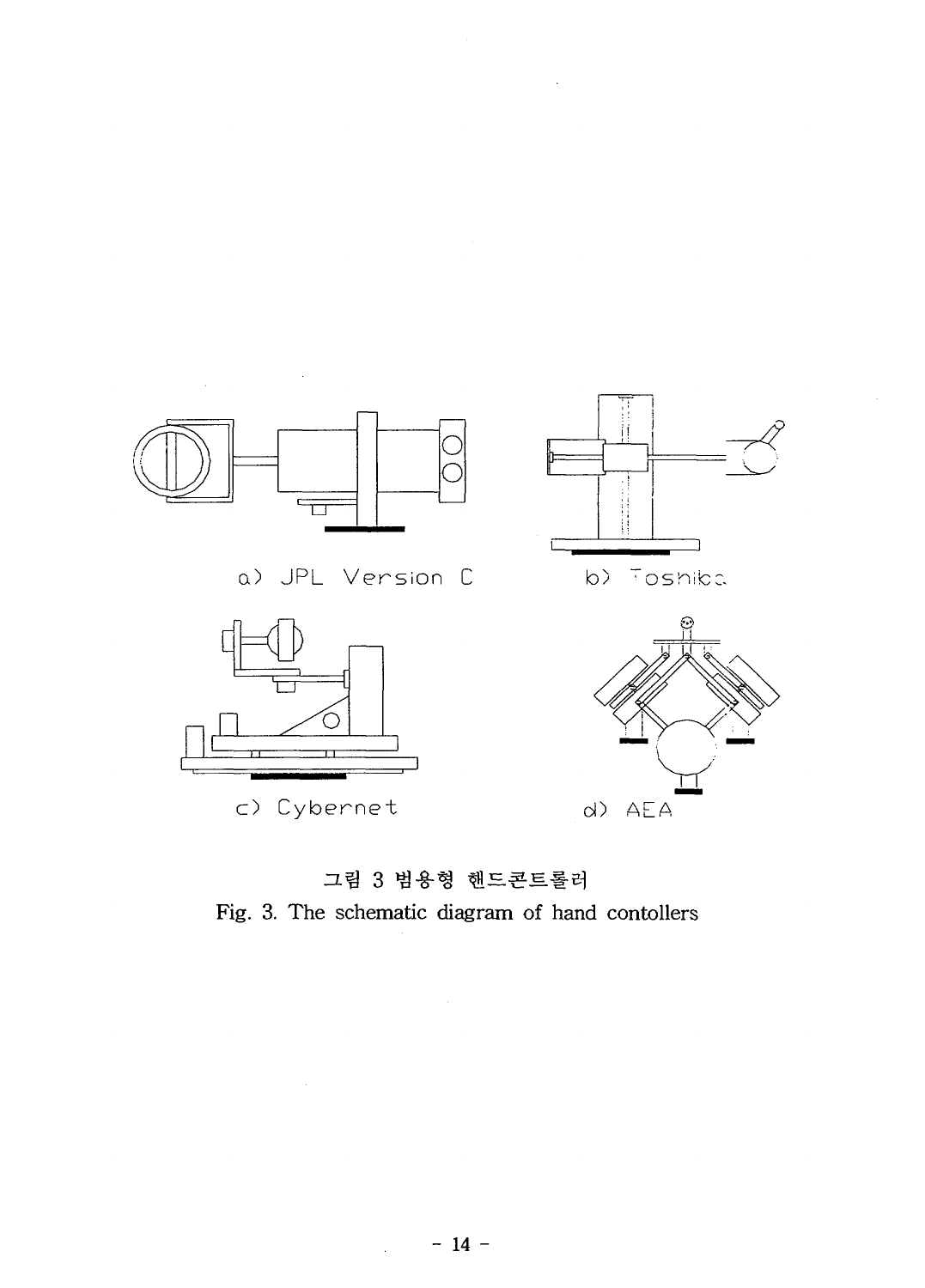### **2.**

### Table 2. Hand controller characteristics

| 종류<br>변수 | $JPL-C$                                                                                           | Cybernet                                                                      | Toshiba                                                                             |
|----------|---------------------------------------------------------------------------------------------------|-------------------------------------------------------------------------------|-------------------------------------------------------------------------------------|
| 운동범위     | $JI,J2,=33.5^{\circ}$ ,<br>$J3 = 31.8$ cm,<br>$J4=326^\circ$ , $J5=295^\circ$ ,<br>$J6=340^\circ$ | $X, Y, Z=10.16cm$ ,<br>요,피치=90°,<br> 롤=180°                                   | $X, Y, Z=15cm$<br>툴= $180^{\circ}$ ,<br>피치= $120^{\circ}$<br>$\Omega = 180^{\circ}$ |
| 작업영역     | $0.053 \, \text{m}^3$                                                                             | $0.001 \text{ m}^3$                                                           | $0.003 \text{ m}^3$                                                                 |
| 위치정도     | $J1, J2, =0.016^{\circ}$ ,<br>J3=0.76cm,<br>$J5$ , $J6 = 0.028$ °                                 | $JA,$ $X, Y, Z=7 \times 10^{-3}$ cm<br>$A, \mathbb{R}, \mathbb{H}$ 치, 롤=1/90° | ?                                                                                   |
| 최대힘/토크출력 | 35.6 N/1.6 Nm                                                                                     | 89 - 111 N                                                                    | 25 N/0.45 Nm                                                                        |
| 힘반향방식/센서 | 위치오차/엔코더                                                                                          | 위치오차/엔코더                                                                      | 힘오차/힘/토크                                                                            |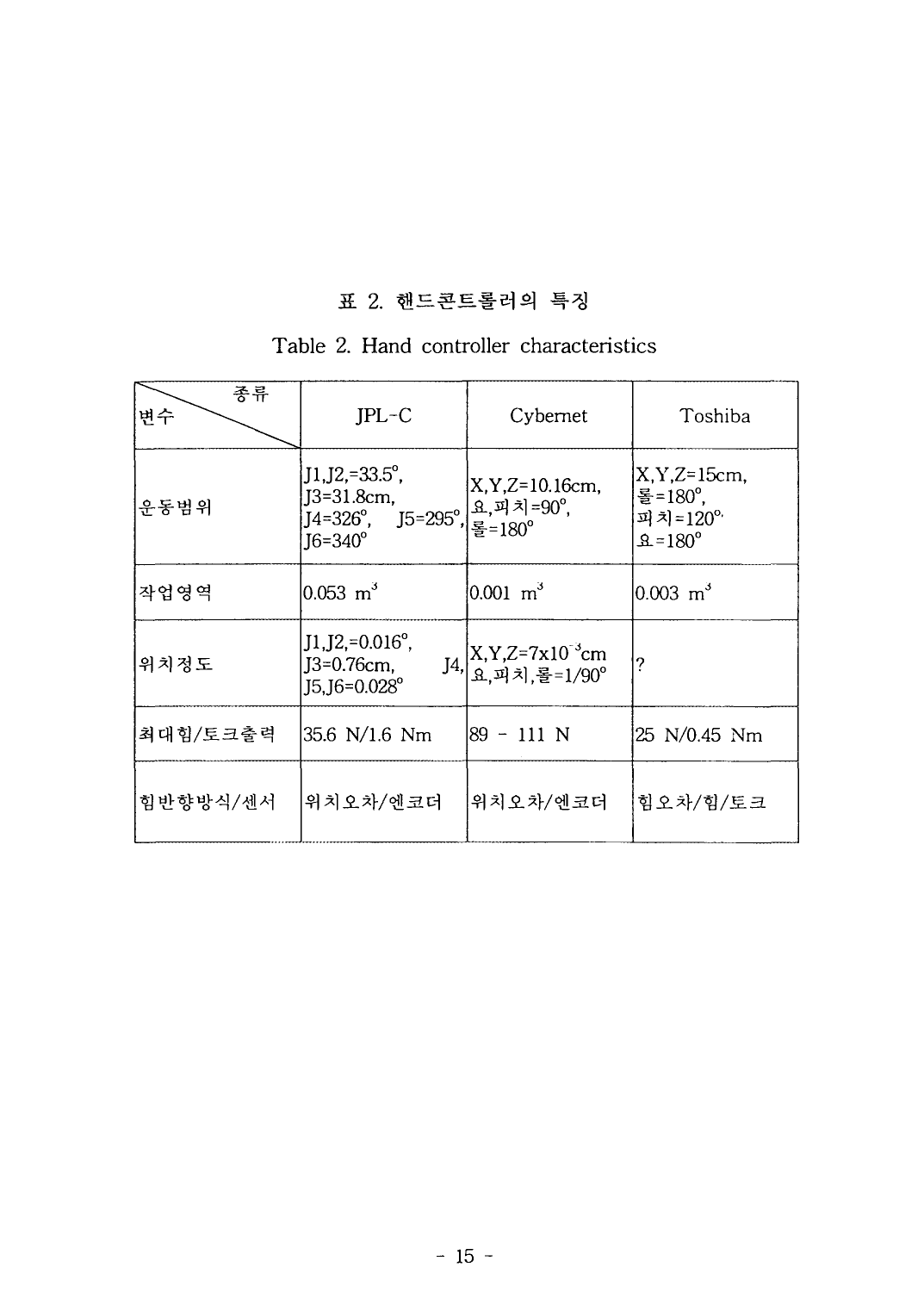### 3. 힘반향 핸드콘트롤러 설계

본 절에서는 제 1절과 제 2절에서 언급한 매스터의 기술 검토를 토대로 하여 원자력발전소 증기발생기 유지, 보수작업에 사용될 Schilling Titan 매니퓰레이터( 6자유도 유압구동식 )를 조종하기 위한 6자유도 범용 힘반 향 해드콘트롬러 설계에 과하여 기술한다.

가. 설계개념 및 고려사항

원격조작( teleoperation )의 궁극적인 목적은 '조작자가 마치 원격작업 환경에서 본인이 직접 작업을 수행하는 것 같은 느낌( transparency )'을 갖게 하기 위해서 해드콘트롬러를 사용하여 슬레이브를 조종하면서 조작 자에게 제공되는 시각, 촉각, 청각을 통하여 원격현실감( sense of telepresence )을 성취하는 것이다. 핸드콘트롤러의 기계구조, 구동 액튜에 이터, 센서, 제어루프구현 등의 한계 때문에 완전한 transparencv를 실현 하기는 매우 어렵다. 본 연구에서는 핸드콘트롤러의 transparency를 증대 시키기 위하여 아래와 같은 사항을 설계에 반영하였다.

역구동성( backdriveability ) : 핸드콘트롤러가 조작자와 슬레이브 사이 의 중간 매개체로서 양방향으로 명령. 센서정보를 전달하기 위해서 메커 니즘은 역구동이 가능하여야 한다.

백레쉬( backlash ) : 조자자 손의 움직임( 지령명령 )을 정확하게 센싱 하기 위하여 조인트 동력전달장치들의 백레쉬를 최소화한다.

기계적 강성( mechanical stiffness ) : 강성을 높임으로서 시스템의 주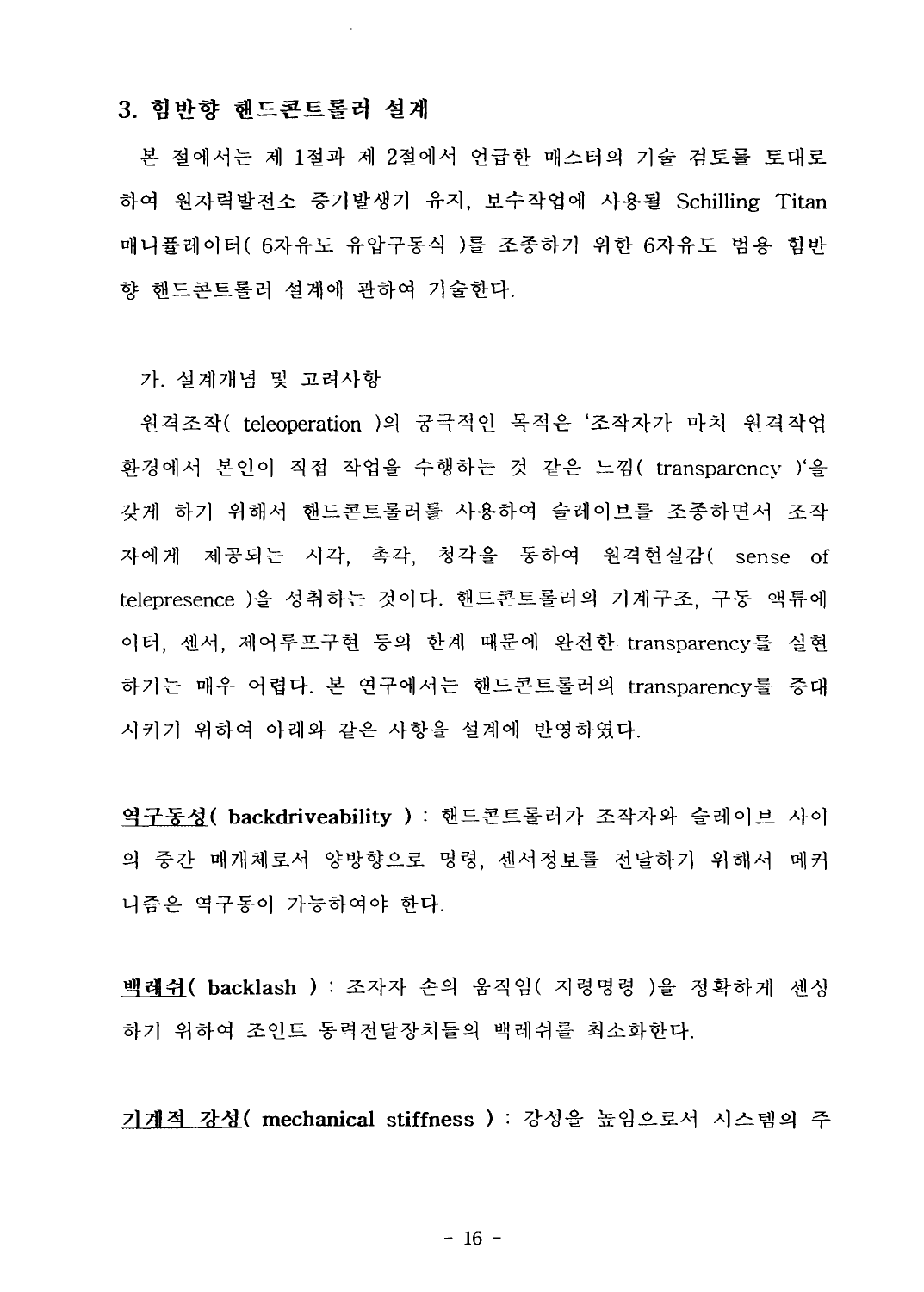파수대역( frequency bandwidth )를 확장시켜 조작자에게 반향되는 힘 감 도를 최대화하고 시스템의 안정성을 증대시킨다.

작업영역( workspace ) : 핸드콘트롤러의 작업영역은 조작자의 효율성 과 해상도, 위험도, 피로도에 영향을 미치므로, 슬레이브의 작업환경을 고려하여 위 변수들의 점충을 통하여 작업영역의 크기를 결정하다.

평형성( counterbalancing ) : 메커니즘의 불균형은 조작자에게 조작부 담을 가중시키고, 중력보상 때문에 제어루프의 계산 량을 증대시키므로 각 링크들의 기계적 규형을 유지한다.

크로스커플링 (cross coupling ) : 핸드콘트롤러와 슬레이브 사이의 좌 표계 변환에 따른 계산부담을 줄이고, 기구학을 간소화하기 위하여 각 링 크 조인트들의 커플링을 제거한다.

조인트자유도( degree of freedom ) : 공간상에서 매스터 핸드그림과 슬레이브 말단효과장치 사이에 위치와 자세의 유일성( uniqueness )을 확 보하기위하여 최소한 6 자유도를 필요로하다.

이같은 요구조건들은 서로 상호관련이 있으므로 핸드콘트롬러의 성능과 비용을 고려하면서 설계에 적용하였다.

나. 형태 및 특성

위 절에서 명시한 요구조건에 근거하여 설계된 해드콘트롤러의 형태와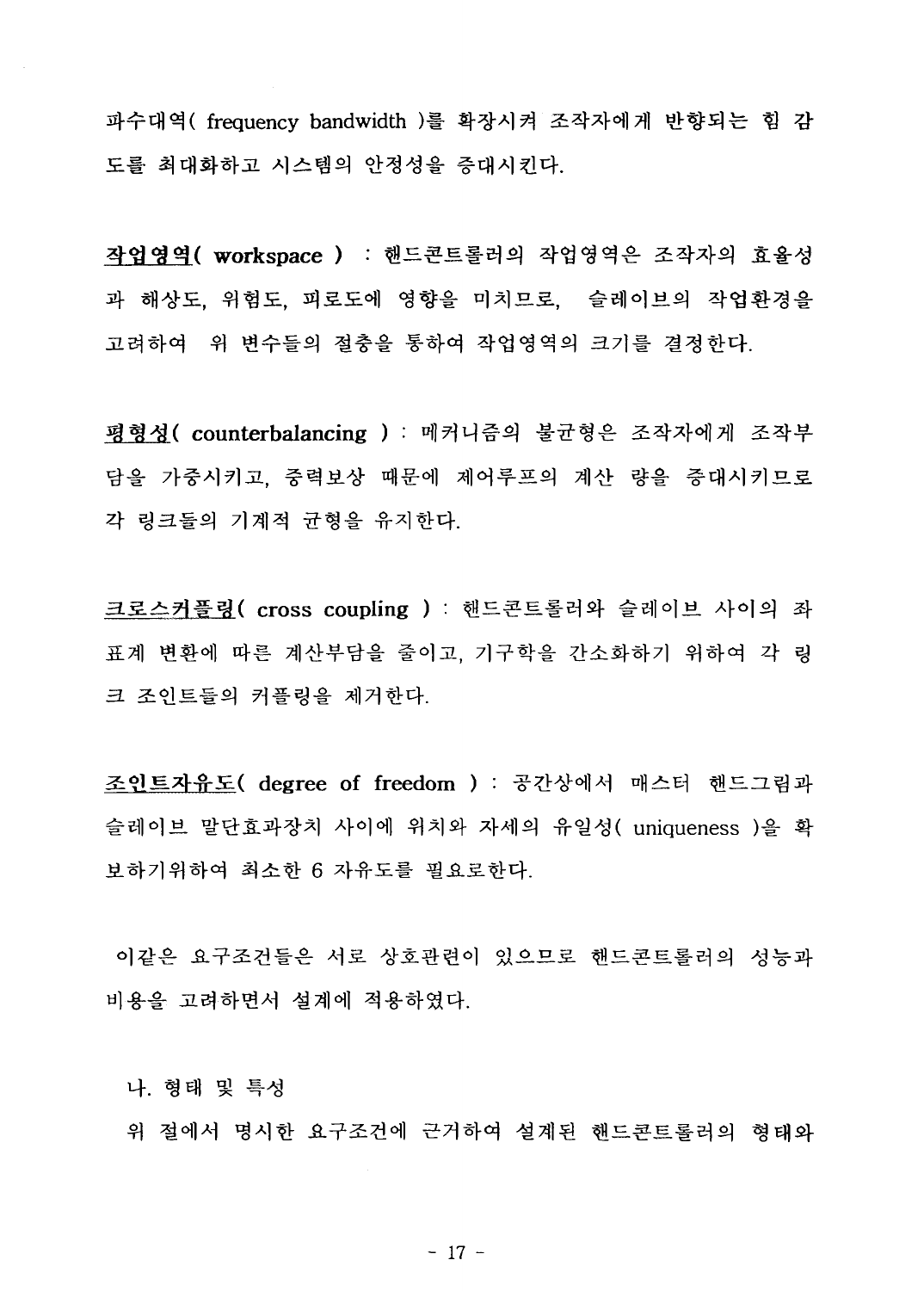기구학적 개략도가 그림 4에서 보여진다. 설계된 해드콘트롭러는 6자유도 의 직렬링크로 연결되어 있으며 각 링크들은 서로 직교한다. 핸드그립의 위치와 자세는 각각 처음 3개의 선형조인트( 직각좌표 구조 )와 나머지 3 개의 롬-피치-요 손목조인트( 짐발 구조 )에 의하여 제공되며, 손목조인 트 축들은 해드그립의 중심에서 서로 교차한다. 이같은 기하학적 구조는 해드그립의 위치와 자세를 기계적으로 서로 분리하여 간다한 기구학적 구 조와 동역학 모델을 제공하므로, 핸드콘트롤러와 슬레이브 좌표계 사이의 좌표변환을 빠르게 하고 제어알고리즘의 구조를 단순하게 한다.

요구되는 증기발생기 유지, 보수 작업은 슬레이브( Titan 매니퓰레이터 ) 말단장치의 정확한 위치제어가 요구되므로, 핸드콘트롤러의 작업영역을 크게 하여 위치제어의 정밀도를 증대시킨다. 앞 절의 검토를 참조하여 설 계된 작업영역은 18x18x18 cm이며, 롤( 180°)-피치( 120°)-요( 120°)의 운동을 갖는다.

각 조인트들은 기어대신 케이블과 풀리로 연결되어 소형 직류모터로 구 동되므로 조인트 백레쉬와 마찰, 관성을 줄이고, 역구동성을 향상시키고. 조작자의 힘 해상도를 증대시킨다. 장력조절장치를 사용하여 케이블의 장 력을 중대시켜 조인트 콤플라이언스( compliance )를 줄인다. 핸드콘트롤 러와 슬레이브 각 조인트에 부착된 엔코더의 위치오차를 이용하여 슬레이 브가 외부 물체에 가하는 힘이 조작자에게 반향되도록 한다. 상하 직선우 동을 하는 세 번째 축의 무게는 평형물( counterweight )로 균형을 이루 었으며, 회전축들의 무게는 구동모터들을 균형 있게 배열하여 보상하였다. 핸드콘트롤러의 베이스는 4개의 선형가이드로 구성된 공압식 지지장치에 의하여 지탱된다. 이동이 가능한 이 지지장치는 발 페달로 구동되며 해드 콘트롤러 베이스의 고도를 조종할 수 있으므로 조작자에게 편안한 조종위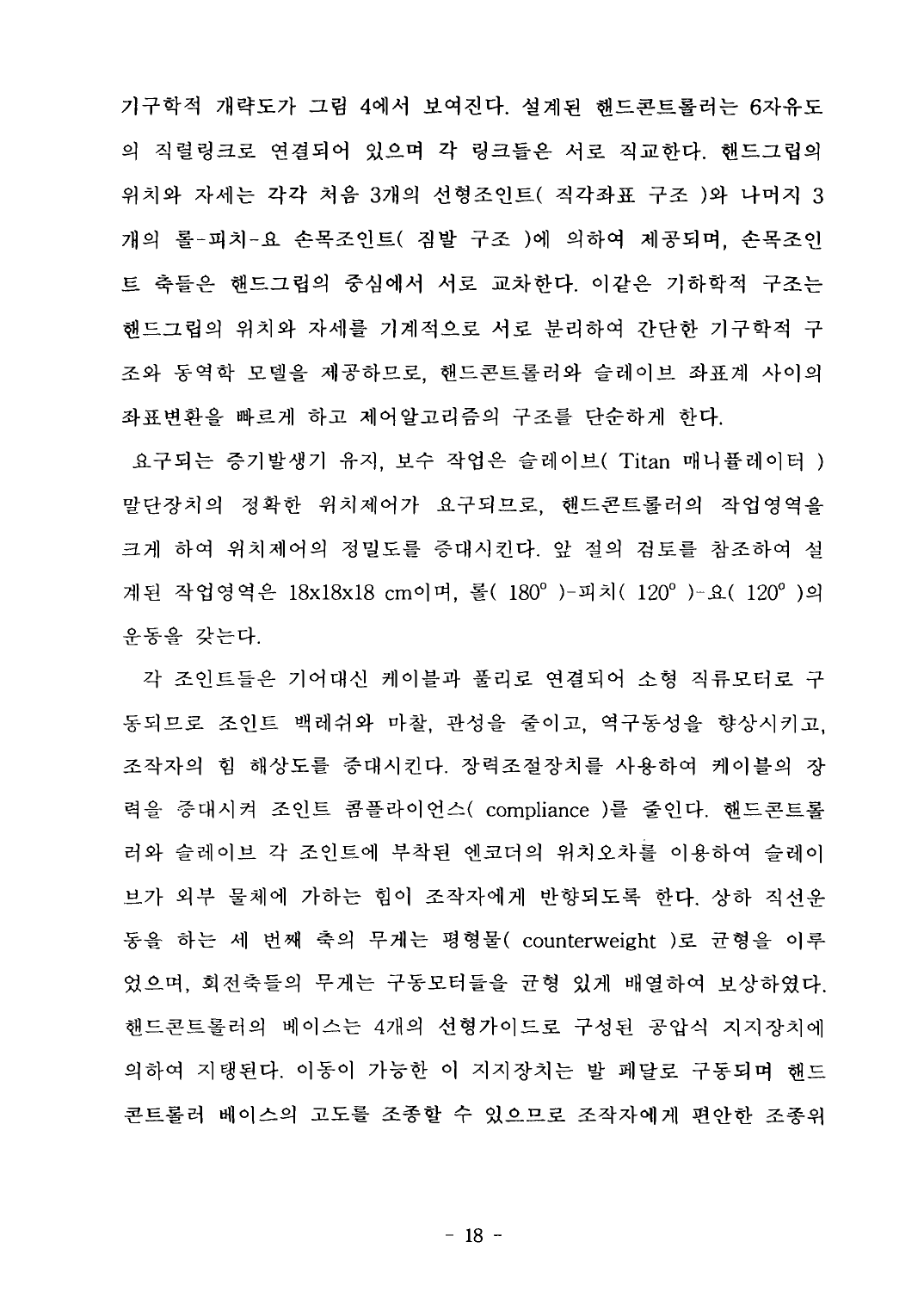다. 그래픽 시뮬레이션

그래픽시스템은 제작 전에 장치를 미리 시험해 볼 수 있는 수단을 제공 한다. 그래픽 소프트웨어(ROBCAD)를 사용하여 그림 5와 같이 설계된 핸드콘트롤러의 기구학적 특성 및 기계적 조작성을 시험, 평가하였다.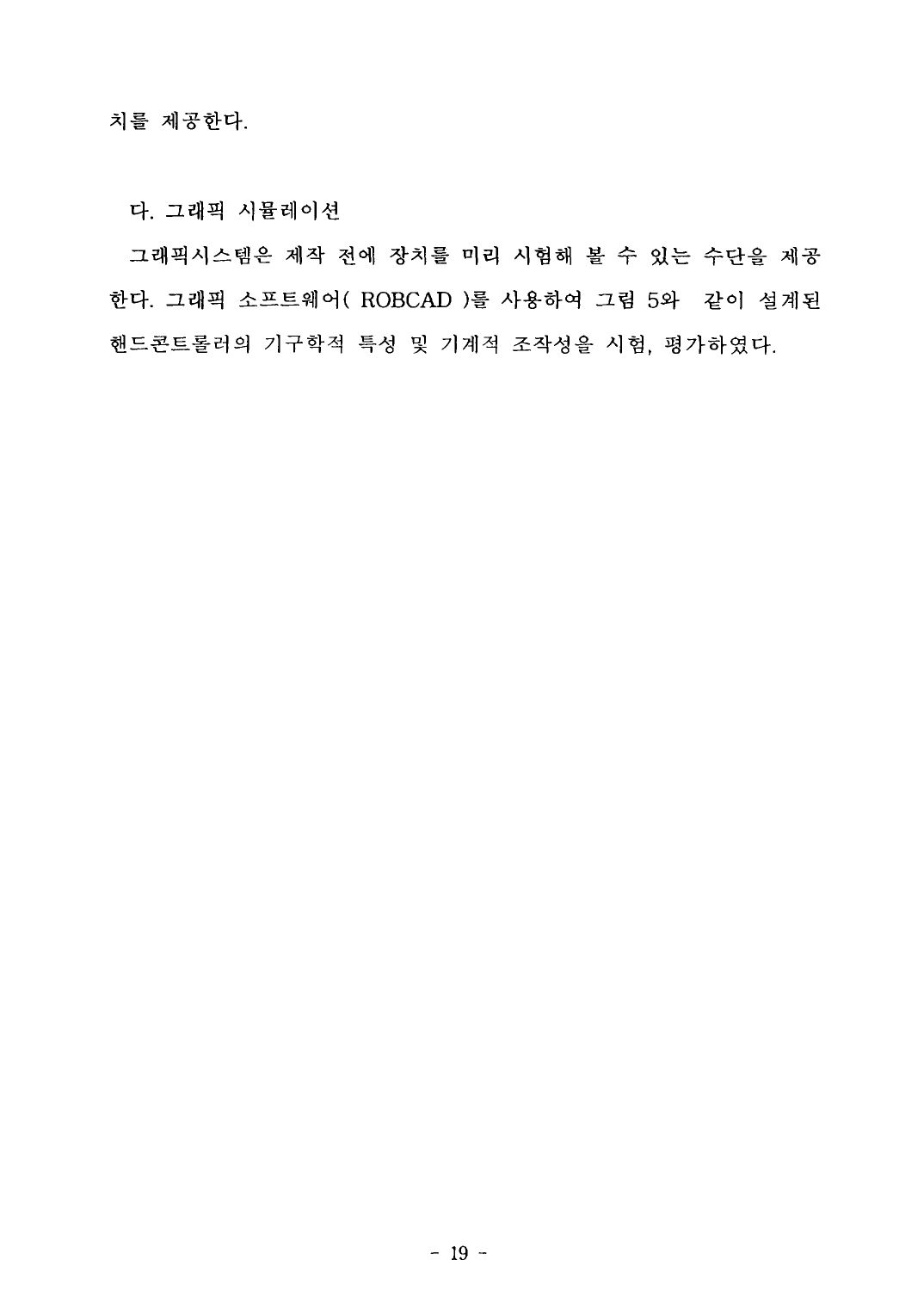



그림 4. 신형 핸드콘트롤러의 기구학 Fig. 4. The configuration and kinematics of the new hand controller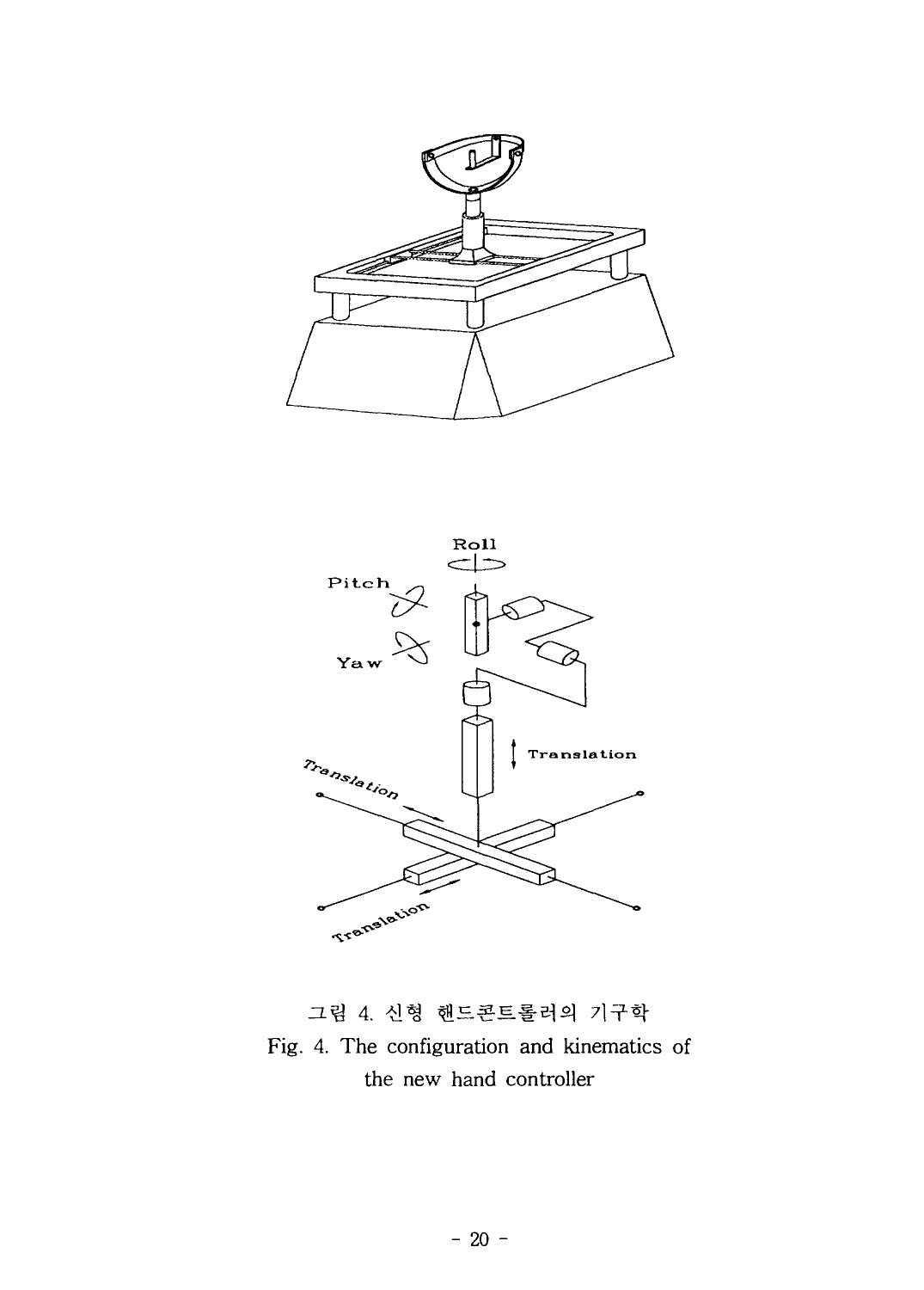

그림 5. 신형 핸드콘트롤러의 그래픽 시뮬레이션 Fig. 5. The graphic simulation of the new hand controller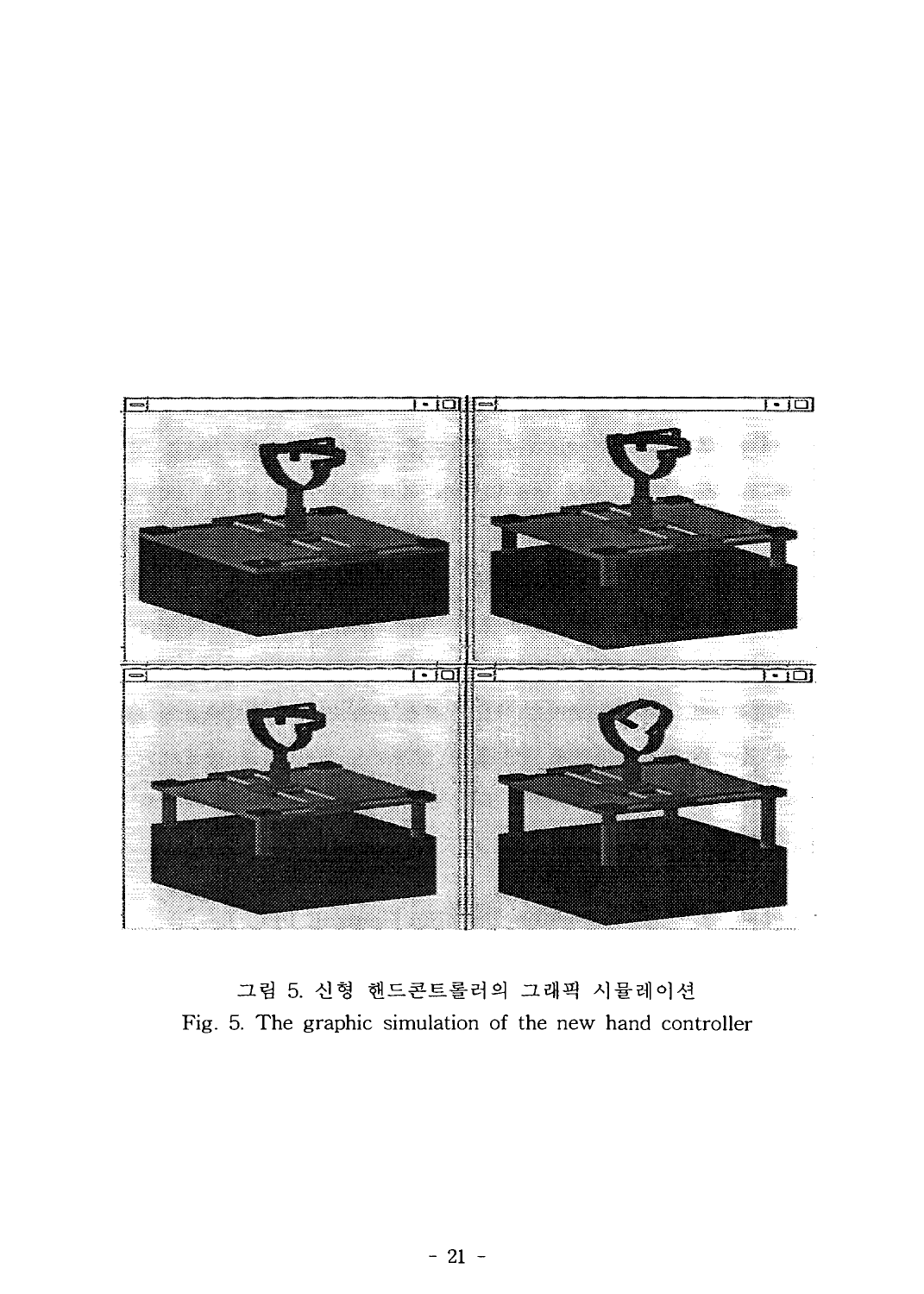### IV 워격조작의 양방향제어

양방향 제어를 채택하는 원격조작에서 조작자는 매스터( 본 장에서 매 스터는 유사형과 범용형을 모두 포함 함 )의 핸드그립을 통하여 슬레이브 에 명령을 전달한다. 슬레이브 말단효과장치의 끝단이 장애물 또는 외부 환경과 접촉할 때, 조작자로 부터의 입력 명령과 슬레이브의 출력사이에 오차( 위치 또는 힘의 오차 )가 발생한다. 발생된 서보오차는 매스터에 지 령 명령으로 작용하여 매스터의 조인트를 구동하므로, 핸드그립을 쥐고 있는 조작자는 서보오차에 상응하는 힘( 실제 크기 또는 축척된 크기 )을 느낀다. 즉. 슬레이브 말단장치에서 작용하는 힘이 조작자에게 반향되므로 힘반향 제어( force-reflecting control )로 일컬어진다. 이와같이 양방향제 어는 조작자를 피이드백 루프에 포함시켜서 제어계를 닫는다. 이것이 일 반 제어구조와 구별되는 특징이다.

 $\mathcal{A}$ 

워격조작의 궁극적인 목적은 사람이 직접 하는 것처럼 슬레이브가 워격 지에 있는 물체를 능숙하게 취급할 수 있게하는 것이다. 본 장에서는 이 를 실현하기 위한 양방향 제어( 또는 힘반향 제어 )에 적용된 다양한 제 어 구조를 비교 및 분석한다.

### 1. 위치-위치 제어(Positon-Position Control, PPC)

PPC에서 매스터와 슬레이브는 각각 위치서보로서 작용한다. 그림 6은 유사형 매스터와 슬레이브의 동역학 모델을 고려하지 않은 조인트 공간( joint space )에서의 간단한 PPC 구조를 보여준다. 매스터의 실제 조인트 위치는 슬레이브에 지령입력으로서 전달되며, 이와 비슷하게 슬레이브의 심제 조인트위치는 매스터에 지령입력으로 사용된다. 조작자가 매스터를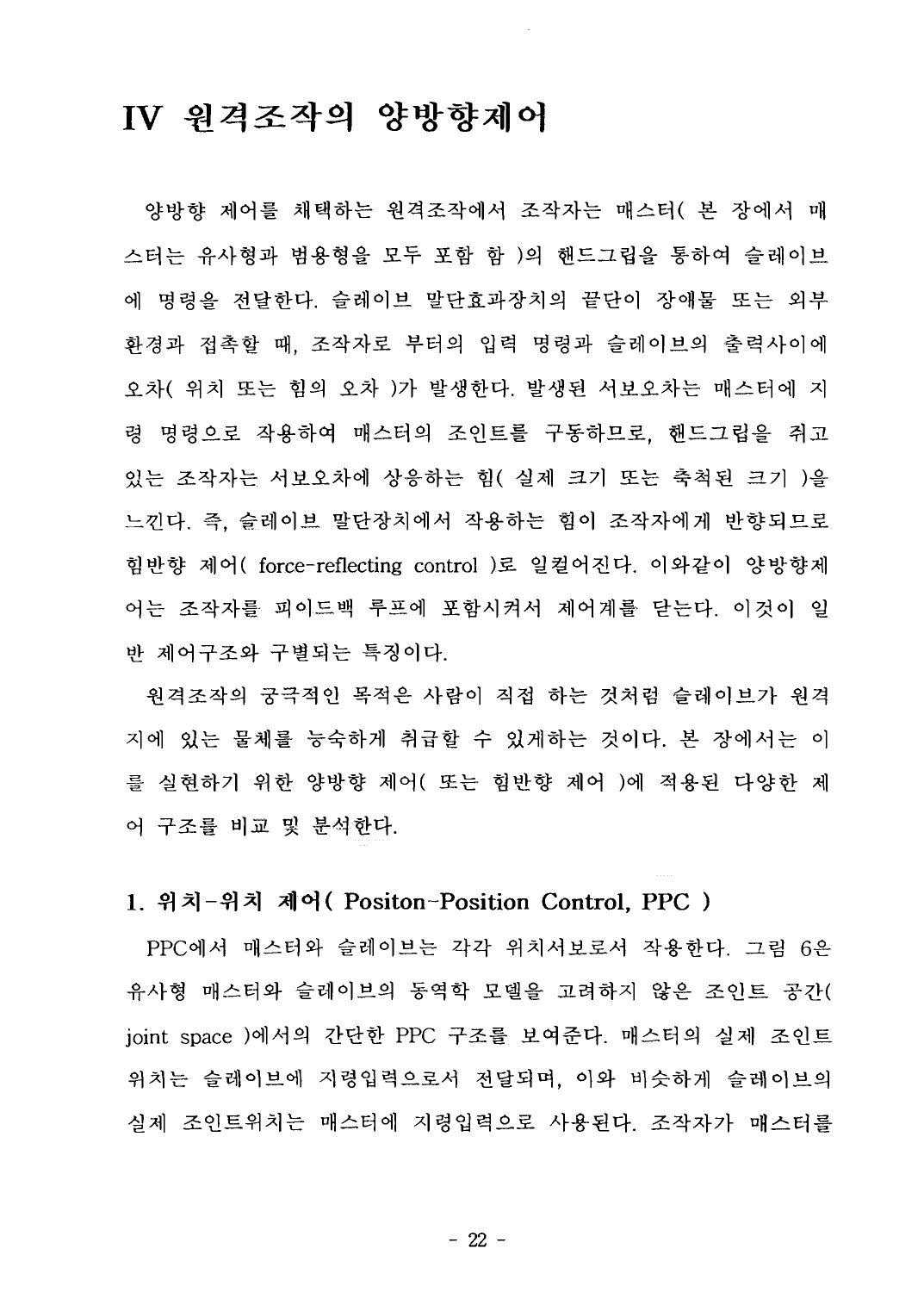움직일 때 외란은 조작자의 움직임을 방해하는 조인트 위치오차를 발생시 키며, 실제 조인트 위치는 슬레이브의 조인트위치 서보의 지령 입력으로 저달되어서 매스터와 슬레이브의 조인트 위치오차가 '0'이 될 때까지 슬레 이브의 운동을 일으킨다. 슬레이브가 작업환경에 있는 물체와 접촉할 때 발생하는 조인트위치 오차는 매스터에 의하여 감지되어서 결과적으로 슬 레이브가 물체에 인가하는 힘은 조작자에게 감지된다.

PPC구조는 슬레이브가 자유공간(free space )에서 움직이는 경우와 작 업환경과 접촉하여 있는 경우에 모두 비교적 안정적이며, 매스터와 슬레 이브의 상호시스템 사이에 존재하는 시간지연에 덜 민감하다. 그러나 자 유공간에서 움직일 때 시스템은 undesirable drag현상을 보인다. Drag는 매스터 매카니즘과 슬레이브 메카니즘의 각 조인트에서 발생하는 통합 마 찰력( viscous, static, Coulomb frictional forces )에 기인한다. 통합 마찰 력은 궁극적으로 매스터와 슬레이브의 위치 정확도를 손상시킨다. 따라서 실제 위치오차에 의한 힘뿐만 아니라 위치정확도 손상에 의한 힘이 부가 적으로 조작자에게 반향된다. 또한 슬레이브가 빠른 속도로 움직일 때 발 생하는 힘( inertial, centrifugal, Coriolis forces, gravitational force )도 drag를 일으킨다. 이러한 원치 않는 현상은 <mark>그</mark> 림 7 및 그림 8과 같이 매스터와 슬레이브에 local force feedback loop를 추가하여 보상하거나, 매스터와 슬레이브의 위치서보에 속도를 추가하므 로서 개선될 수 있다. 위치서보에 속도서보를 추가하므로서 PPC 구조는 PD (Propotional-Derivative)제어기와 비슷한 형태를 취한다. Salisbury가 제안한 stiffness제어 개념과 damping제어 개념은 PD 제어기 설계에 응 용될 수 있다.

그림 7은 조인트 공간 (joint space )에서 유사형 매스터와 슬레이브의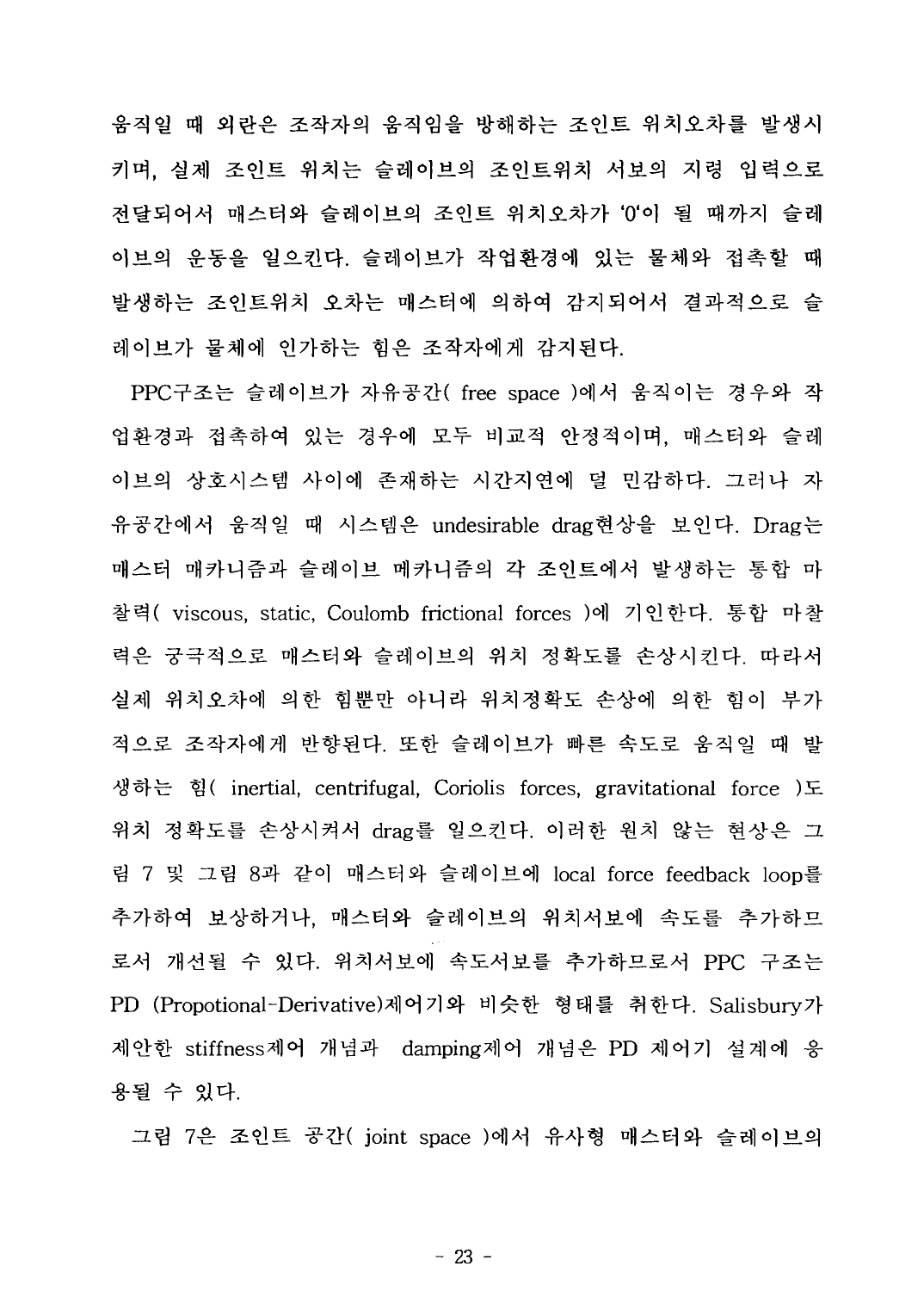PPC 구조를 보여준다. 슬레이브 말단효과장치가 조작자에게 모니터를 통 하여 보이지 않는 벽 또는 장애물과 충돌할 때 슬레이브 제어시스템( 오 른쪽 루프 )은 조인트위치 오차의 증폭으로 인하여 슬레이브 조인트 구동 모터가 가할 수 있는 최대 힘에 도달할 때 까지 과도한 힘을 슬레이브에 가하므로서. 결과적으로 슬레이브 자체와 작업 환경을 파괴할 수 있다. 이 러한 사고를 피하기 위해서 매스터 제어시스템( 왼쪽 루프 )은 슬레이브 조인트위치 오차에 상응하는 서보오차를 피이드 백시켜서 오차를 감소시 키는 방향으로 매스터 조인트 모터를 구동시킨다.

그림 8은 직각좌표공간( Cartesian space )에서 범용형 매스터와 슬레이 브의 위치 및 자세를 이용하여 힘반향을 실현하는 PPC 구조를 보여준다. 조작자가 쥐고 있는 매스터 핸드그립의 위치 및 자세와 슬레이브 말단효 과장치의 위치 및 자세는 각 각의 정기구학을 통하여 구해진다. 슬레이브 제어시스템 ( 오른쪽 루프 )의 지령입력인 위치 및 자세 오차는 슬레이브 역기구학을 통하여 조인트 위치로 변환되어 슬레이브 제어를 실현시키다. 매스터와 슬레이브의 직각좌표계 위치 및 자세 서보오차는 매스터 제어시 스템에 입력으로 작용하며, 매스터 역기구학을 통하여 조인트 서보오차로 변화되어 상응하는 조인트 토크를 매스터 조인트모터에 인가하여 구동하 므로서 조작자에게 힘을 반향시킨다.

매스터와 슬레이브 각 각의 제어시스템 ( 그림 7 및 그림 8 )의 내향 루프( inner loop )에서 위치 및 속도의 피이드백은 조인트 서보오차를 이 용하는 다양한 제어기술( 역동역학 모델, 비선형 보상 등 ) 실현을 가능케 한다.

이상적인 양방향( 또는 힘반향 )제어시스템에서 조작자가 느끼는 힘은 슬레이브가 장애물과 충돌하거나 또는 물체를 들어올릴 때 생기는 힘 또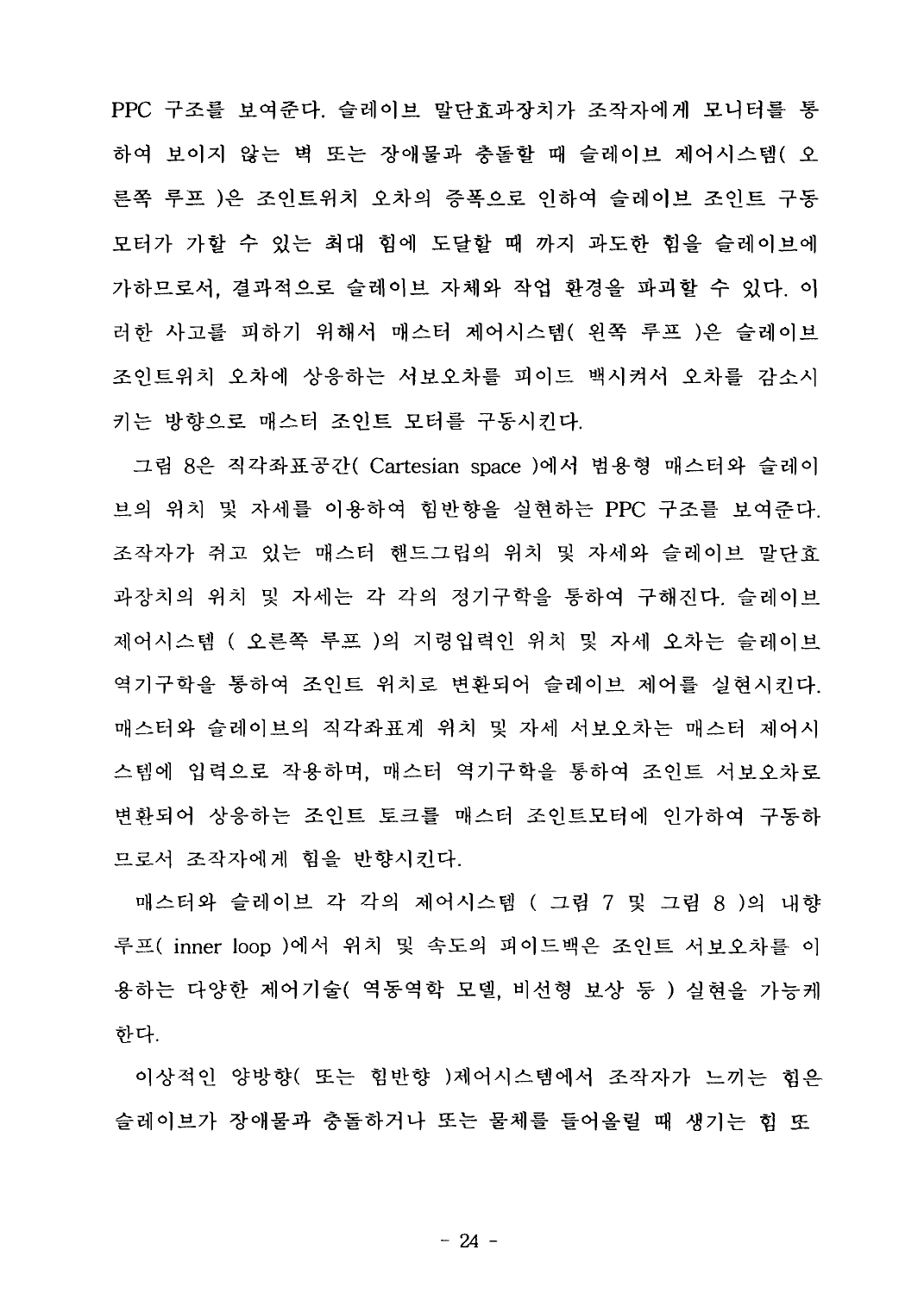

그림 6. 단순한 조인트 대 조인트 제어(유사형) Fig. 6. Simple joint to joint control(replica type)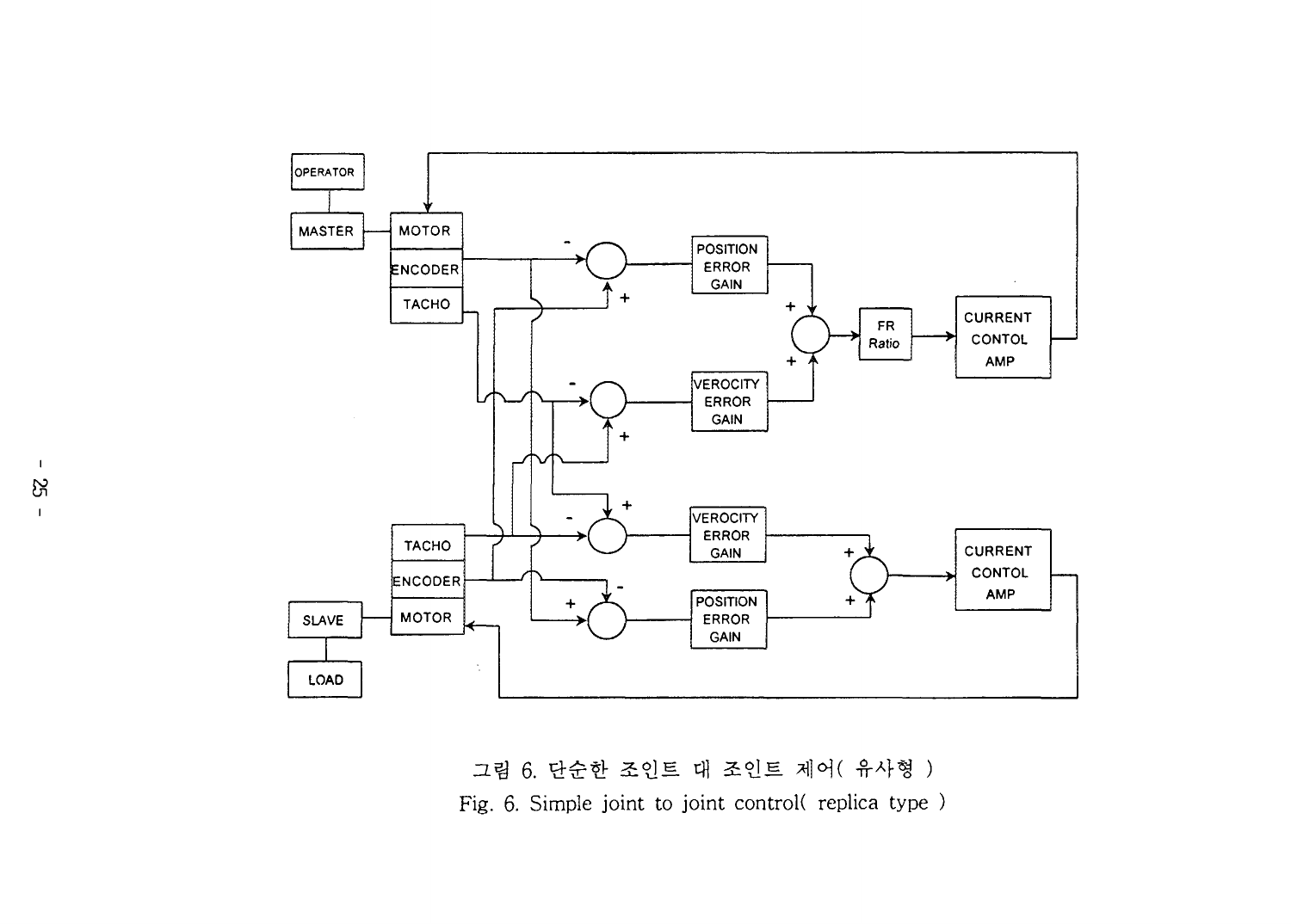

Fig. 7. Position-position control with joint position error based force reflection (replica type)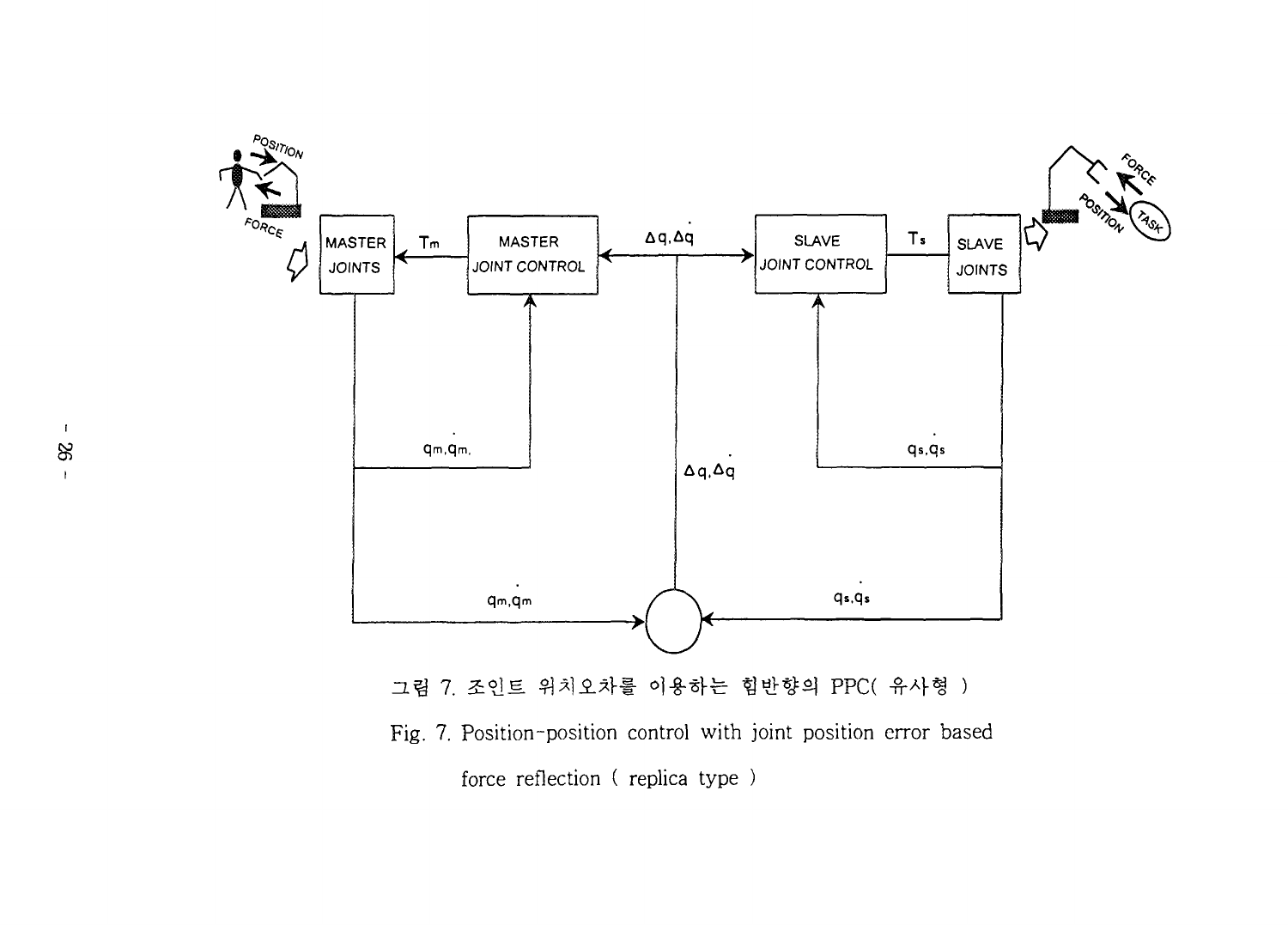

그림 8. 직각좌표 위치오차를 이용하는 힘반향의 PPC( 범용형 )

Fig. 8. Position-position control with Cartesian position error based force reflection (universal type)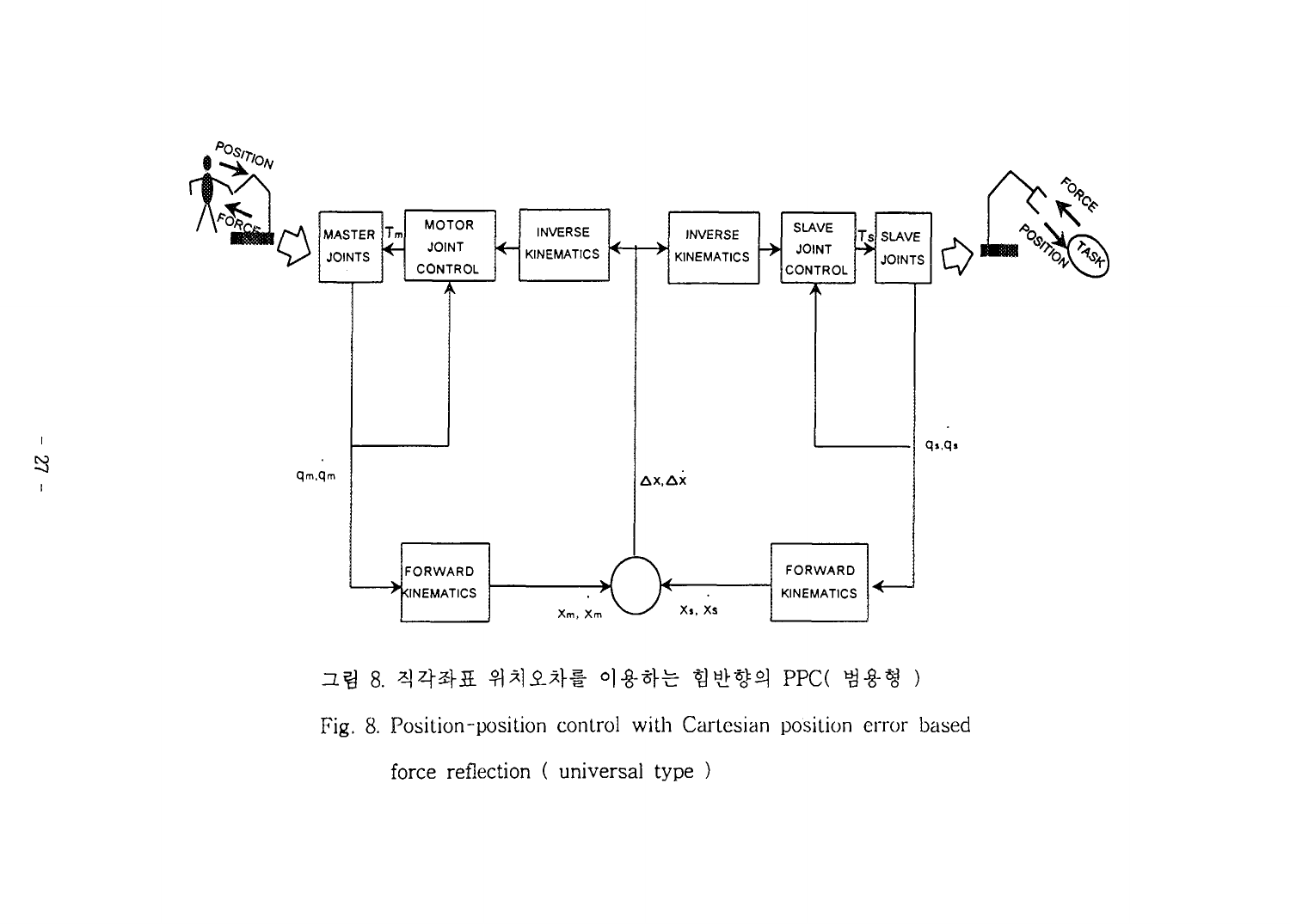는 토크에 의하여 발생하는 위치오차이다. 그러나 실제로 양방향제어의 서보시스템에서 존재하는 피할수 없는 서보오차 때문에 조작자는 부정확 한 힘의 정보를 제공받는다. 이를 개선하기 위한 방법으로서 힘/토크 세 서정보를 이용하여 조작자에게 힘을 반향을 실현시키는 제어구조를 다음 절에서 기술한다.

### 2. 위치-힘 제어(Positon-Force Control, PFC)

PFC에서 매스터와 슬레이브는 각 각 힘 제어기와 위치 제어기로 작용 한다. PPC와 같이 조작자 손의 움직임에 의하여 매스터에서 감지된 위치 는 슬레이브에 지령입력으로 사용되며, 슬레이브에서 감지된 힘은 매스터 에 지령입력으로 사용된다. 따라서 조작자가 매스터를 움직이면 슬레이브 는 매스터의 운동 만큼 움직인다. 또한 슬레이브가 외부 물체와 접촉할 때 감지된 힘은 매스터에 지령입력으로 보내져 동량의 힘( 또는 축척된 힘 )이 조작자에게 역방향으로 반향되게 한다.

그림 9는 조인트 공간에서 슬레이브의 끝 조인트와 말단효과장치 사이 에 부착된 힘/토크 센서를 이용하여 힘 반향을 실현하는 유사형 매스터와 슬레이브의 양방향제어 구조를 보여준다. 슬레이브 센서에서 감지된 직각 좌표상의 힘/토크 백터는 힘 이득을 곱한 후에 매스터 자코비언( Jacobian )의 전치를 통하여 매스터 조인트 토크로 맵핑된다. 맵핑된 매스 터 조인트토크는 슬레이브 말단효과장치에 작용하는 힘/토크와 같은 크기 의 힘/토크를 매스터 핸드그립에서 생기게 한다. 따라서 힘반향을 실현하 기 위해 PPC에서 사용된 위치 피이드백은 PFC에서 더 이상 필요가 없 다. 그러나 양방향 위치제어 관점에서 볼 때 매스터와 슬레이브의 기구학 적 동일성 때문에 운동 흐름은 매스터와 슬레이브 사이에 서로 일 대 일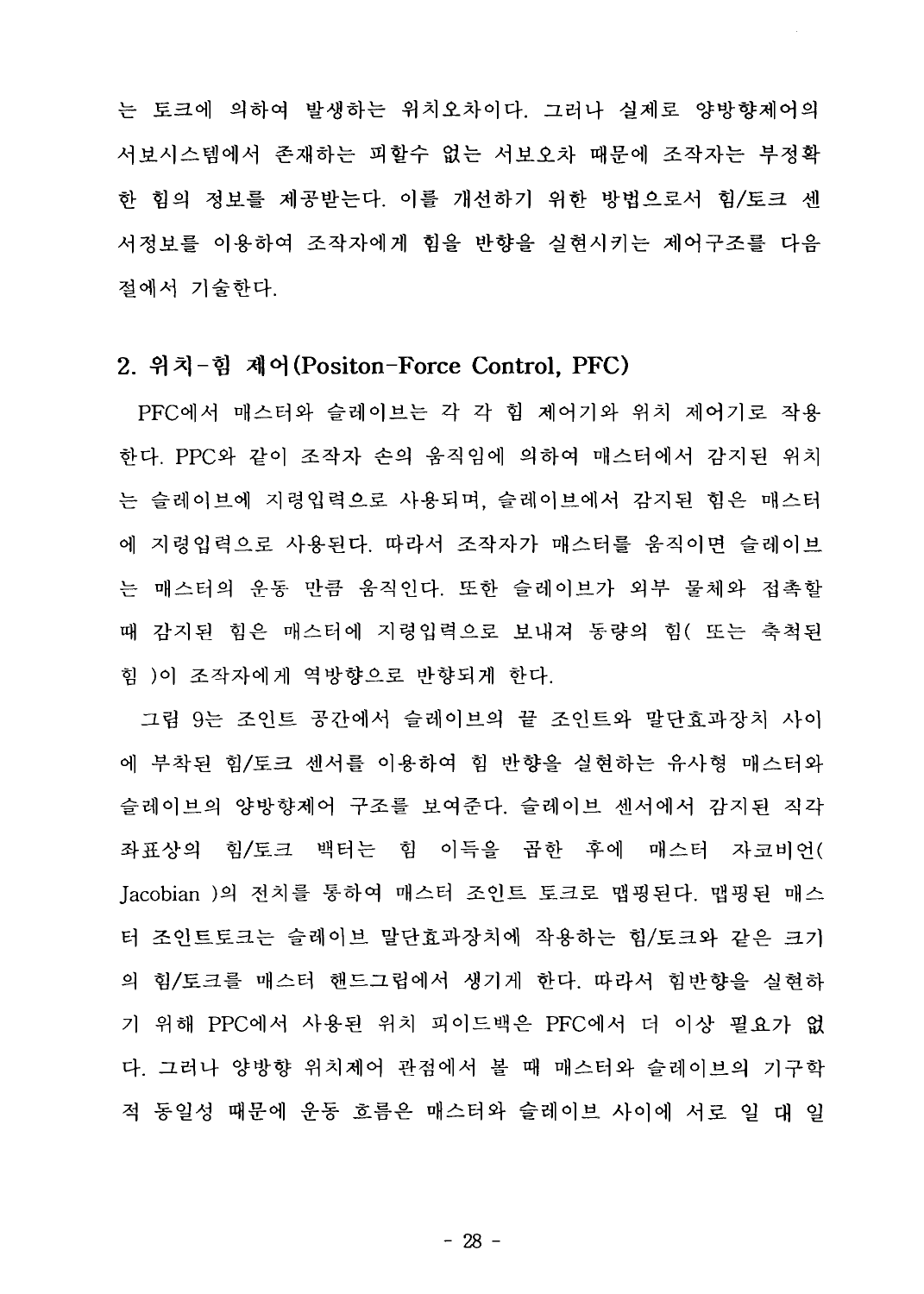대응하는 조인트들의 위치를 비교하는 조인트공가 제어방식에 국한된다. 매스터와 슬레이브의 기구학이 서로 상이한 범용 시스템의 양방향 제어 는 그림 10에서 묘사되어 진다. 힘반향은 그림 9에서 채택한 같은 방법으 로 이루어진다. 매스터와 슬레이브의 기구학적 구조가 서로 독립적이기 때문에 양방향 위치제어는 그림 9와 다른 방식을 취한다. 매스터와 슬레 이브의 조인트 위치들은 각 각의 정기구학을 통하여 직각좌표 위치와 자 세, 속도( 매스터 핸드그립와 슬레이브 말단효과장치의 상태정보 )로 변환 된다. 직각좌표 서보오차들은 슬레이브 역기구학을 통하여 슬레이브와 매 스터의 조인트 서보오차에 상응하는 값들로 변환되어 슬레이브 위치제어 기에 지령으로 입력된다.

 $\bar{z}$ 

슬레이브쪽에 설치된 힘/토크센서를 이용하여 힘반향을 실현하는 제어 방식( 그림 9 및 그림 10 )은 위치 서보오차를 이용하는 방식( 그림 6. 그 림 7 및 그림 8 )보다 우수한 성능을 갖지만, 고주파수의 피이드백 샘플 링과 매스터 매카니즘의 조인트 마찰력 때문에 고충실도( high fidelity ) 의 힘반향을 얻기가 어렵다.

기하적 구조가 서로 상이한 범용 매스터와 슬레이브의 양쪽에 설치된 힘/토크 센서를 이용하여 힘반향 제어를 실현하는 제어구조는 그림 11에 서 보여진다. 매스터는 단지 슬레이브에서 감지된 힘 만을 반향하기 때문 에 매스터의 지령입력은 슬레이브 말단효과장치의 접촉력( 슬레이브 힘/ 토크 센서에서 감지된 힘 )뿐이다. 만약 센서가 슬레이브 손목 조인트로 부터 말단효과장치 방향으로 멀리 설치되면 센서는 슬레이브의 마찰력. 관성력, 자중이 제거된 실제 접촉력 만을 감지한다. 따라서 조작자는 슬레 이브가 외부 물체에 인가한 실제 힘만을 피이드백받는다. 이와 같은 제어 구조에서 매스터에 의하여 조작자에게 반향된 힘은 매스터와 슬레이브의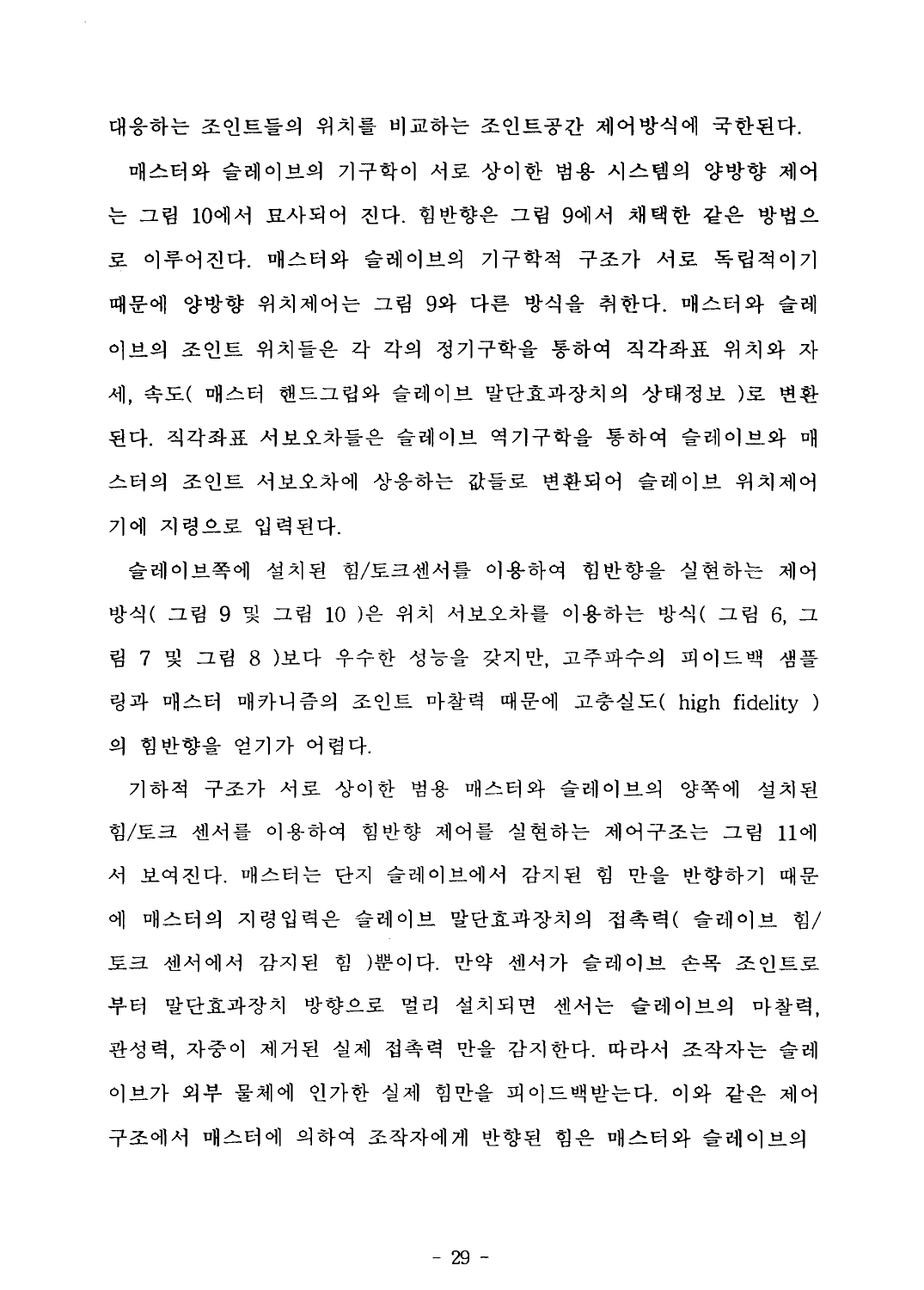

그림 9. 힘/토크센서를 이용하는 힘반향의 PFC( 유사형 ) Fig. 9. Position-force control with force/torque sensor based force reflection(replica type)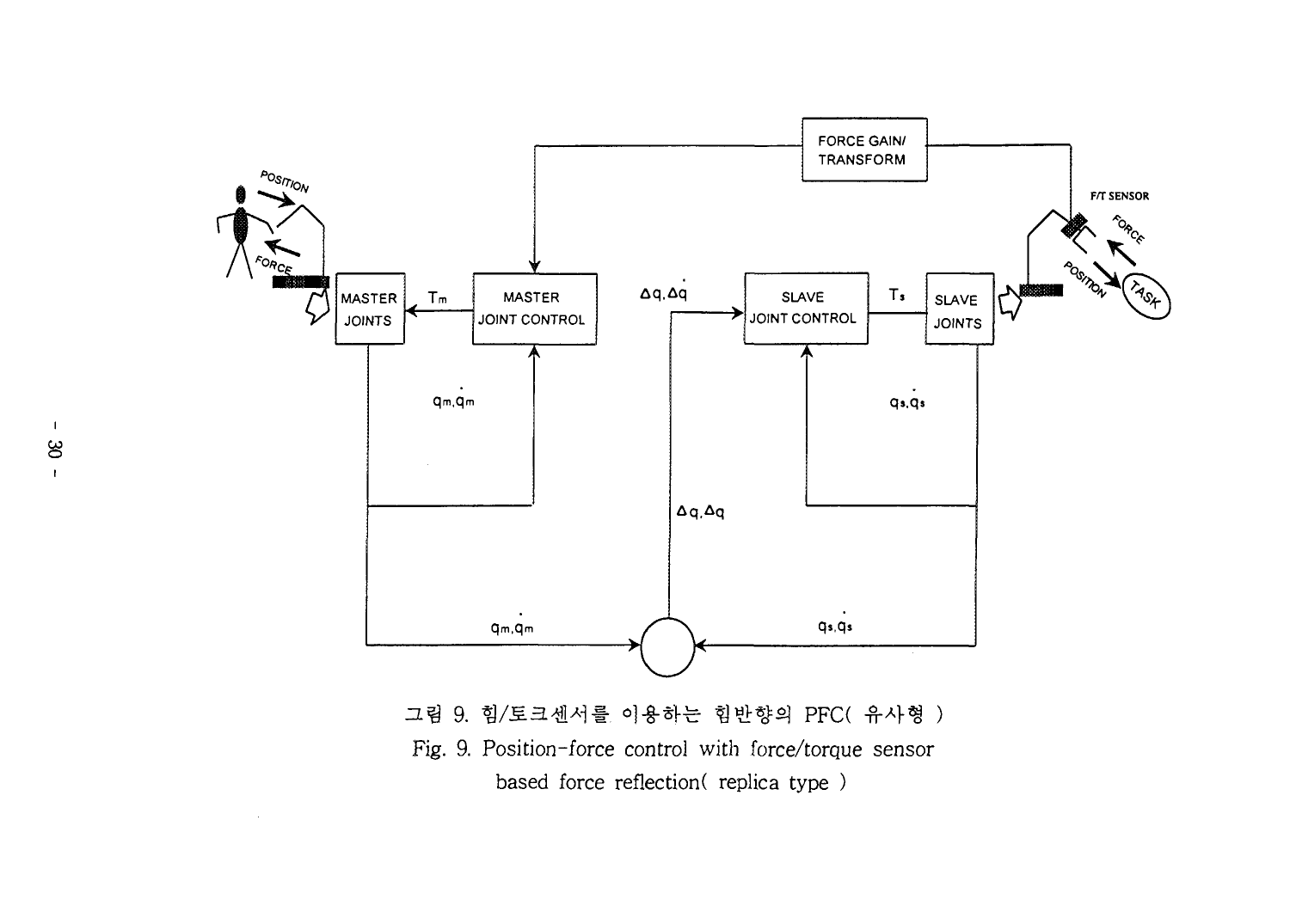

그림 10. 힘/토크센서를 이용하는 힘반향 PFC( 범용형) Fig. 10. Position-force control with force/torque sensor based force reflection( universal type)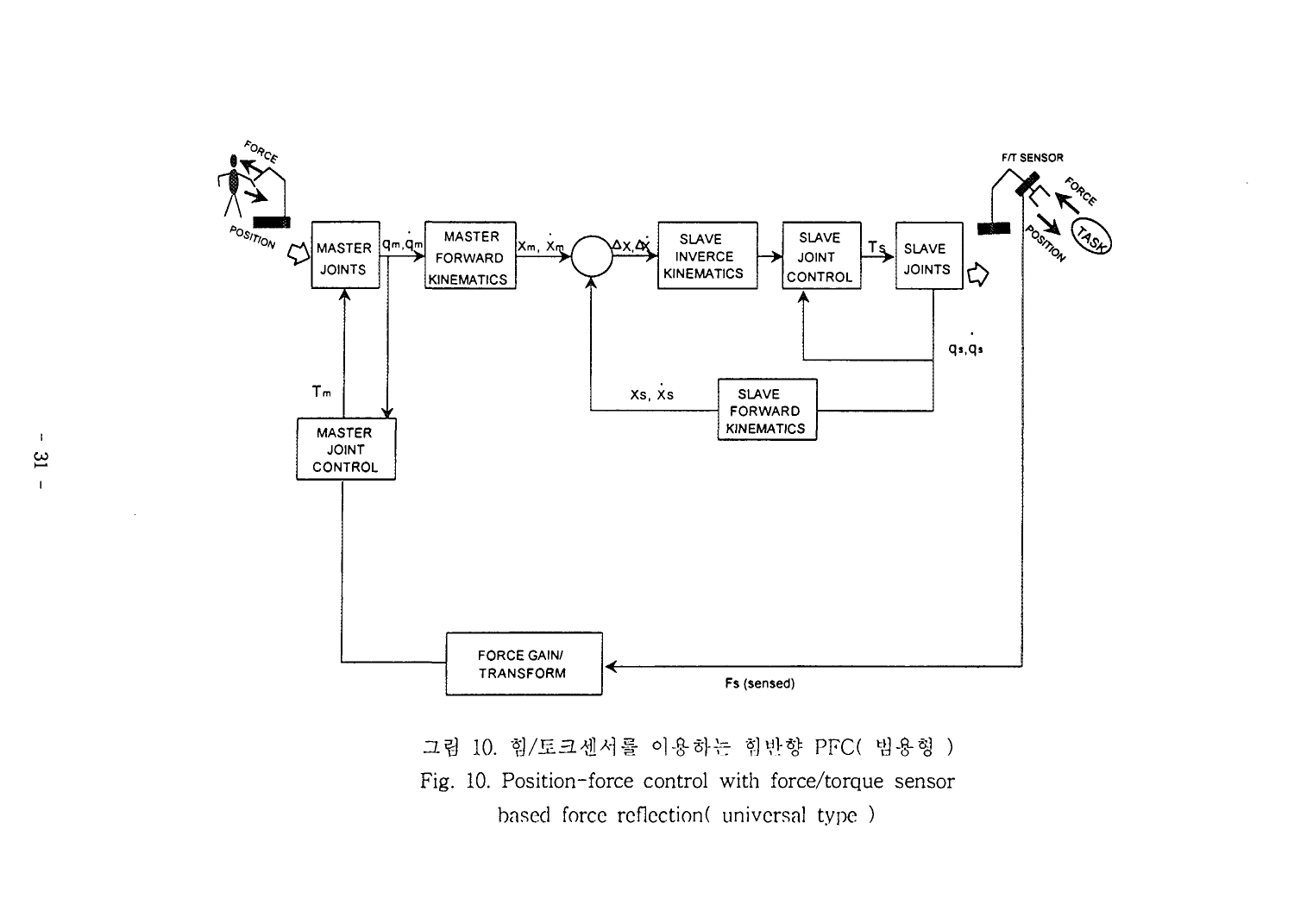

그림 11. 양쪽에 힘/토크센서를 이용하는 힘반향의 PFC( 범용형 )

Fig. 11. Position-force control with F/T sensors instrumented on both the master and slave side( universal type)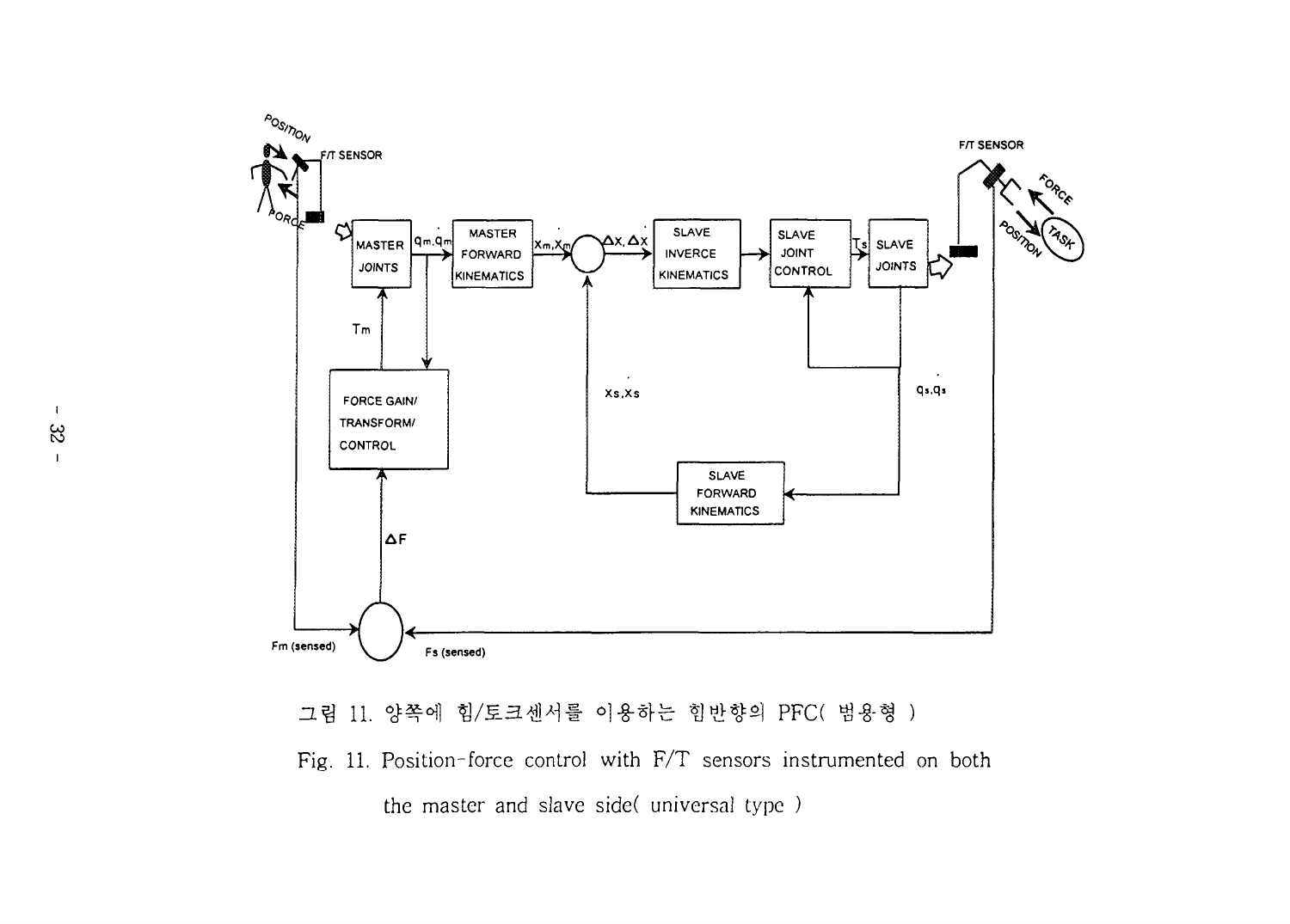위치서보에 전혀 영향을 받지않으므로, 슬레이브가 자유공간에서 빠르게 움직일 때 PFC구조는 PPC구조 보다 힘반향 측면에서 훨씬 탁월하다. 그 림 10에서 사용된 양방향 위치 제어구조는 그림 11에서도 똑같이 적용된 다

그러나 PFC 구조는 슬레이브가 강성이 큰 물체와 갑작스럽게 접촉할 때 안정성을 유지하기 어려우며, 시간 지연에 민감하다. 또한 그림 11과 같은 구조는 매스터와 슬레이브 양쪽에 모두 위치 및 힘/토크 세서를 필 요로 하므로 추가적인 비용을 요구한다.

본 절에서 기술한 매스터와 슬레이브( 유사형 또는 범용형 ) 제어시스 템의 각 내향 루프( inner loop )는 위치, 속도 등의 피이드백을 제공하 므로서, 시스템의 성능을 증대시키기 위하여 조인트 서보 수준에서 다양 한 제어기술의 응용을 가능케한다.

#### 3. 일반화된 임피던스 제어(Generalized Impedance Control,

#### GIC)

PPC와 PFC의 단점을 보완하고 매스터와 슬레이브 시스템의 조정성. 안정성, 힘 반향성을 고양할 수 있는 고성능 제어기와 모델을 개발하기 위하여 GIC를 양방향제어에 응용하는 연구가 진행되고 있다. GIC는 매스 터와 슬레이브 시스템의 정확한 모델, 조작자의 영향 및 작업환경의 특징 등을 필요로 한다.

GIC에서 매스터와 슬레이브는 그림 12와 같이 두 개의 포트로 구성된 네트웍( 2-port network )으로 모델링된다. 2-port 네트웍모델은 에너지가 양방향으로 흐르는 네트웍 이론에서 폭넓게 사용되고 있으며, 서로 에너 지를 주고 받는 복잡한 네트웍을 선형적으로 표현할 수 있다. 조작자와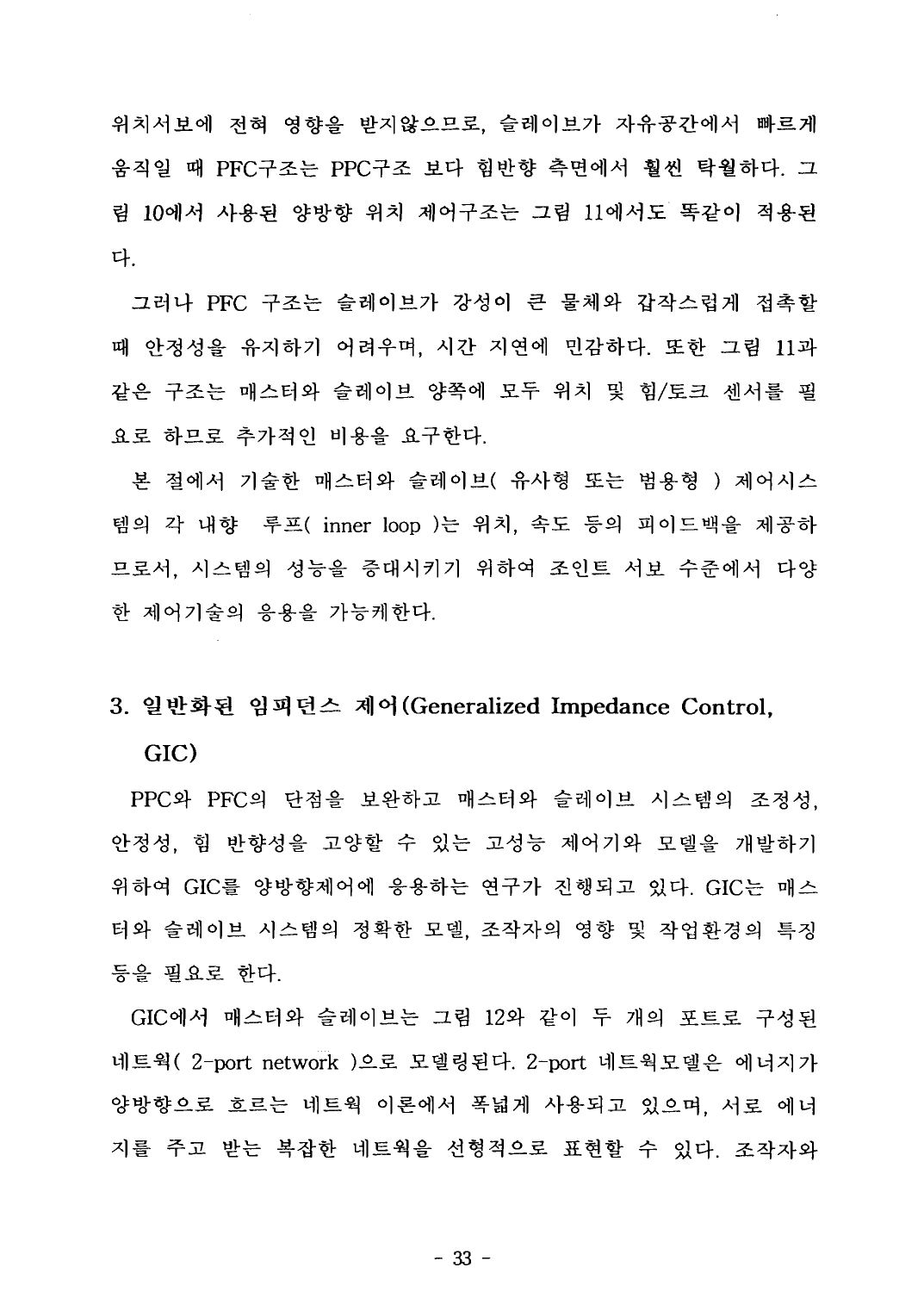매스터의 인터페이스는 매스터 포트 ( 입력 포트 )로 표시되며, 슬레이브 와 작업환경의 인터페이스는 슬레이브 포트( 출력 포트 )로서 표시된다. 매스터와 슬레이브 메니풀레이터( MSM )는 매스터 포트에서 조작자와 상호 작용하며, 또한 슬레이브 포트에서 원격지에 있는 물체와 상호 작용 한다. GIC 구조는 조작자와 원격지 물체 사이에 원하는 힘을 양방향으로 전달하는 채널을 제공할 수 있도록 MSM의 특징인 MSM 서보메카니즘 의 임피던스를 조정하는 것이다. 서보메카니즘의 힘 피이드백 채널( 슬레 이브로 부터 매스터 )은 슬레이브가 물체와 서로 상호 작용하는 힘을 조 작자에게 반향하고, 조작자가 물체를 직접 다루는 경우에 힘 피이드 포워 드( forward ) 채널( 매스터로부터 슬레이브 )은 조작자가 물체에 부가하 는 힘을 저달하다. 이것은 인간이 손으로 어떤 물체를 다룰 때 워하는 작 업을 달성하기 위하여 본인 손의 임피던스를 스스로 조절하는 것과 같다.

힘(  $T_h$ ,  $T_m$ ,  $T_s$ ,  $T_t$  등의 effort vaiables ) 대한 상응하는 입력 속도(  $\Omega$ <sub>h</sub>,  $\Omega$ <sub>m</sub>,  $\Omega$ <sub>s,</sub>  $\Omega$ <sub>t</sub> 등의 flow variables )의 inertia ), 점성( damping ), 강성( stiffness ) 변<mark>수</mark> 등의 함수로 표시된다. 그림 12의 2 port network 모델에서 조작자와 작 업대상 물체( task ) 의 동역학은 각각 passive 임피던스, Zh=Th/ $\Omega$ m,  $Z_t$ = $T_s/\Omega_s$ 로 모델링된다( 아래첨자 h, m ,s ,t는 각 각 조작자, 매스터, 슬 레이브, 작업 대상 물체 등을 표시함 ). 비록 조작자의 근육운동은 능동 적이만 MSM모델을 개발하는데 있어서 피동적으로 간주하는 것은 충분 하다. MSM의 서보 액츄에이터들은 매스터 및 슬레이브 포트에서 피이드 백된 위치(  $\theta$ m,  $\theta$ s ) 및 속도(  $\Omega$ m,  $\Omega$ s )를 이용하여 제어 토크를 생 성하므로, 매스터와 슬레이브 포트에서 각 제어 입력토크( Um, Us )는 원하는 피이드백 이득 K( 2x2 행렬의 desired feedback gain )을 가진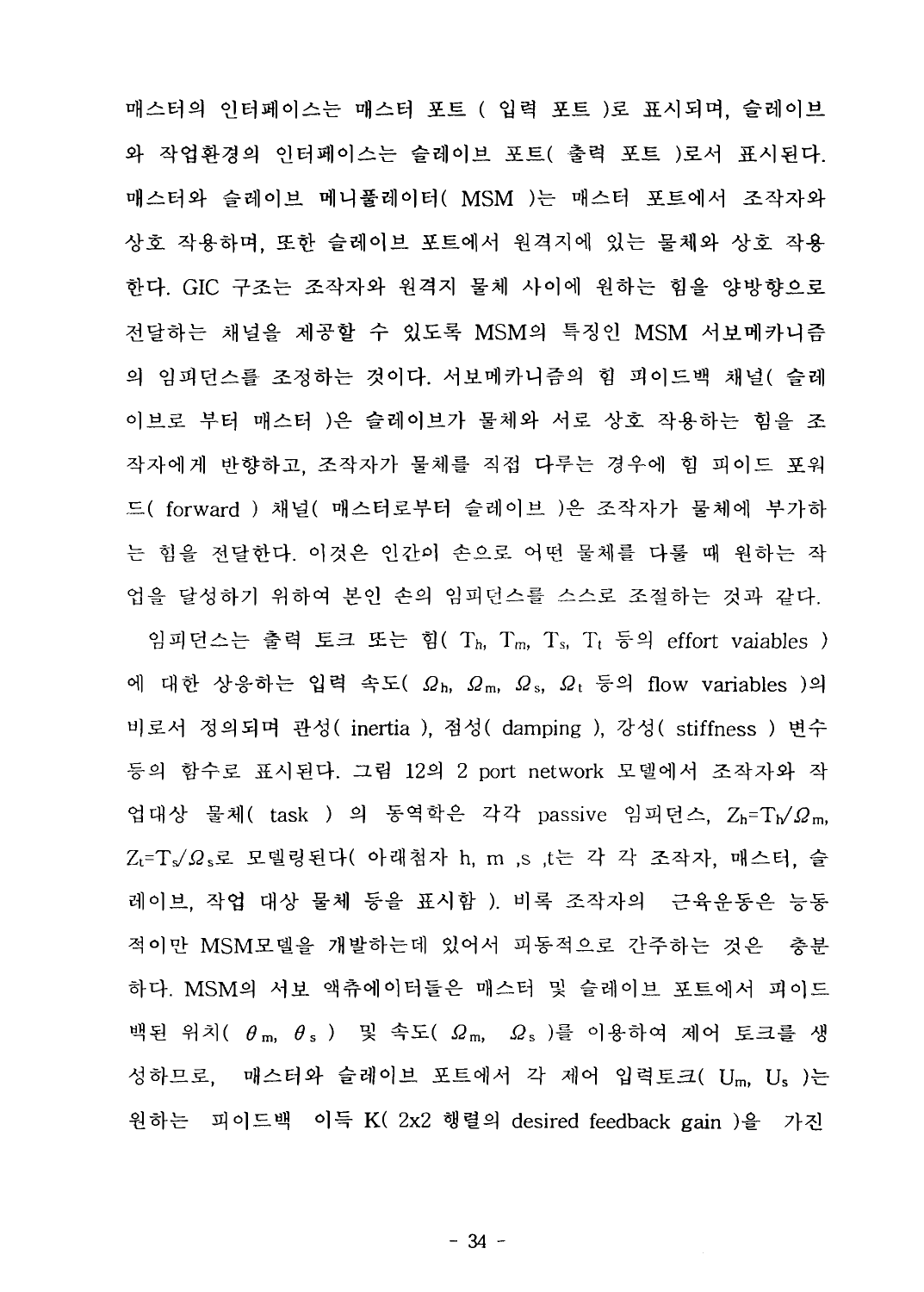

그림 12. 매스터/슬레이브 매니퓰레이터의 2 포트 네트웍 모델 Fig. 12. Two port network model of mater-slave manipulators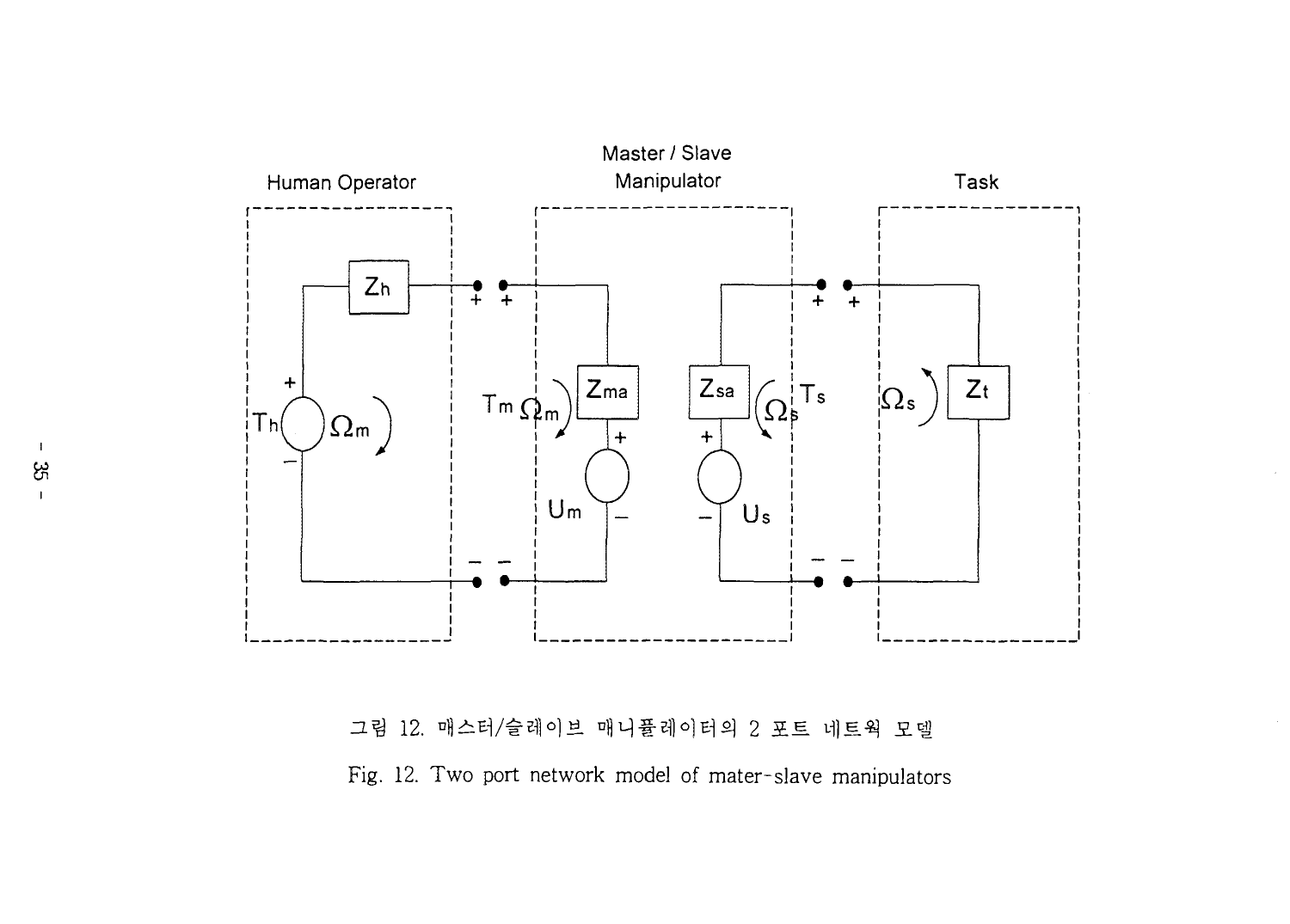

그림 13. 임피던스 제어 Fig. 13. Impedance control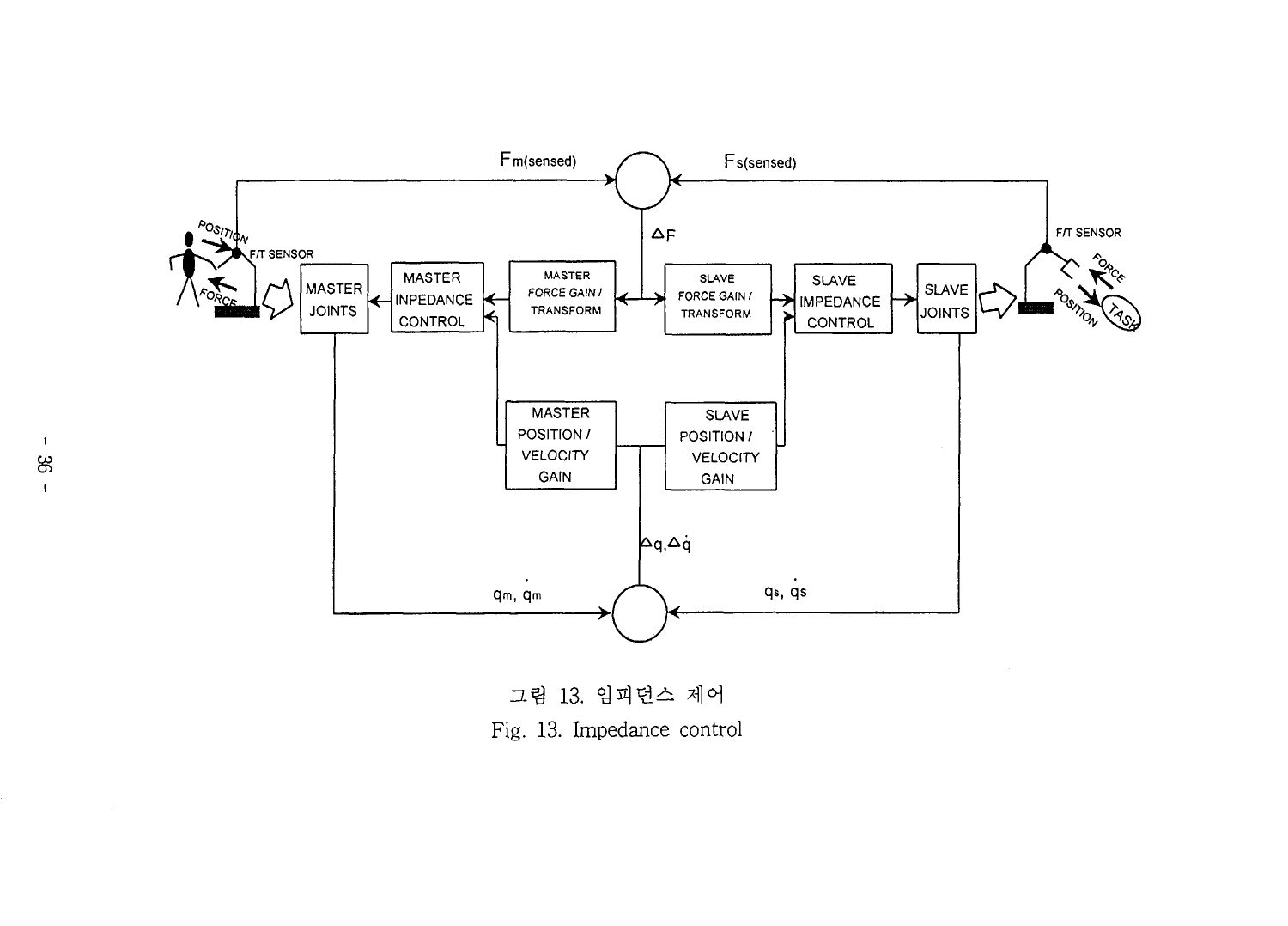Ωm과 Ωs의 종속함수로 표시된다. 임피던스 Ζma는 매스터와 매스터 액츄 에이터의 동역학을 나타내며, Zsa는 슬레이브와 슬레이브 액츄에이터의 동 역학를 나타낸다. 따라서 조작자, 매스터, 슬레이브, 작업대상 물체를 포 함하는 통합 네트웍 모델에 제어 입력토크를 고려할 때 조작자에게 보여 진 매스터 포트 임피던스 Zm는 Zma, Zsa, K, Z, 등의 함수로 표시되며, 또 한 작업대상 물체에서 본 슬레이브 포트의 임피던스 Z<sub>s</sub>는 Zma, Zsa, K, Zh 등의 함수로 표시된다. 조작자가 매스터 및 슬레이브 포트에서 원하는 임피던스 ( desired impedance )들을 명시하면, MSM의 매스터 및 슬레이 브 임피던스( Zm, Z。)들은 피이드백 이득 행렬의 각 요소들을 조종하므로 서 조정될 수 있다. 조작자가 임피던스를 조정할 수 있는 제어기는 Raju 에 의하여 제안되었으며, 2-port 네트웍모델과 1 dof 슬레이브를 사용하여 작업달성시간과 성공률(task completion time and success) 측면에서 힘 피이드백만이 유용하다는 것을 보였다. 또한 조작자가 매스터 포트에서 임피던스를 조정하는 것은 조작자의 피로도를 저감하고 지구력을 증대시 킬 수 있음을 주장하였다.

MSM의 양쪽에 설치된 힘/토크 센서 신호를 이용하는 GIC는 그림 13 에서 보여진다. 이러한 GIC는 PPC와 PFC를 조합한 제어구조로서 위치. 속도, 힘의 정보가 매스터와 슬레이브 양쪽 방향으로 서로 가로지른다.

일반적으로 GIC 구조는 조작자의 임피던스 변수들의 정확한 값들을 필 요로 한다. 그러나 조작자의 동역학은 매우 복잡하여 완전한 모델을 얻기 가 매우 어렵다.

#### 4. 콤플라이언트 제어(Compliant Control)

PPC와 PFC의 양방향 제어구조에서 슬레이브와 물체사이의 접촉력은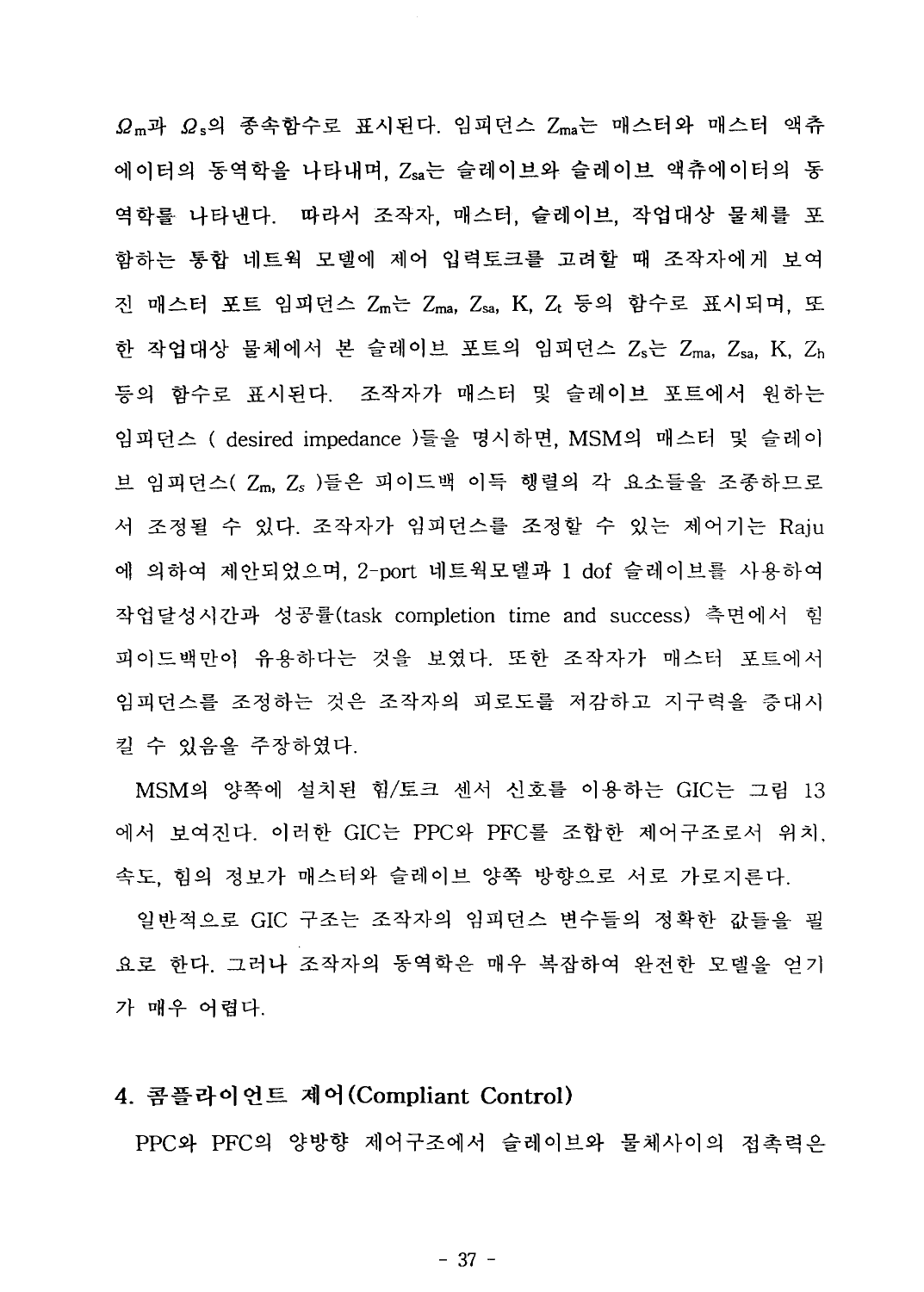자동적으로 제어되지 않는다. 슬레이브는 전적으로 조작자의 위치 지령명 령에 따라서 움직이며, 조작자는 매스터를 통하여 피이드백된 힘반향을 가지고 슬레이브와 물체사이에 발생하는 원치않는 접촉력을 줄이려고 노 력한다. 슬레이브 말단효과장치에 능동적인( active ) 콤플라이언스를 추 가하는 것은 말단효과장치와 물체 사이의 접촉작용을 부드럽게한다.

그림 14는 직각좌표 공간에서 서보 오차와 콤플라이언스를 토대로하는 범용형 매스터와 슬레이브의 양방향 제어구조를 보여준다. 양방향 위치제 어는 inner 루프( 슬레이브 오른 쪽 )의 피이드백에서 보여진다. 슬레이브 말단효과장치의 힘/토크센서 정보는 콤플라이언트 제어를 통하여 말단효 과장치의 위치와 자세 xcomp 로 변환되어 조작자의 입력명령( 매스터 핸드 그립의 위치 및 자세 )까지 피이드백된다. 위치제어 측면에서 볼 때 슬레 이브의 지령명령은 순수한 매스터 핸드그립과 슬레이브 말단효과장치의 위치 및 자세 오차가 아니라 수정된 직각좌표 위치 및 자세 오차이다. 수 정된 직각좌표 서보 오차는 슬레이브 역기구학을 통하여 슬레이브 조인트 위치로 변화되어 슬레이브 조인트 제어기에 지령명령으로 작용하다.

PPC와 PFC의 양방향 위치제어 구조에서 매스터와 슬레이브의 각 조인 트들은 단단한( stiff ) 위치 서보로 제어되므로, 조작자는 단단한 슬레이 브를 조종해야 한다. 따라서 단단한 슬레이브는 물체 또는 환경과 강하게 접촉하거나 충돌하는 경향이 있다. 그림 14와 같이 슬레이브 inner루프에 서 힘 피이드백은 단단한 말단효과장치를 유연하게 하므로 슬레이브와 물 체 사이의 접촉성과 안전성을 개선할 수 있으며, 조작자는 유연한 말단장 치를 가진 슬레이브를 조종하는 효과를 갖는다.

조작자에게 피이드백되는 힘반향은 매스터와 슬레이브의 직각좌표 서보 오차( 매스터 해드그립과 슬레이브 말단효과장치의 위치 및 자세 오차 )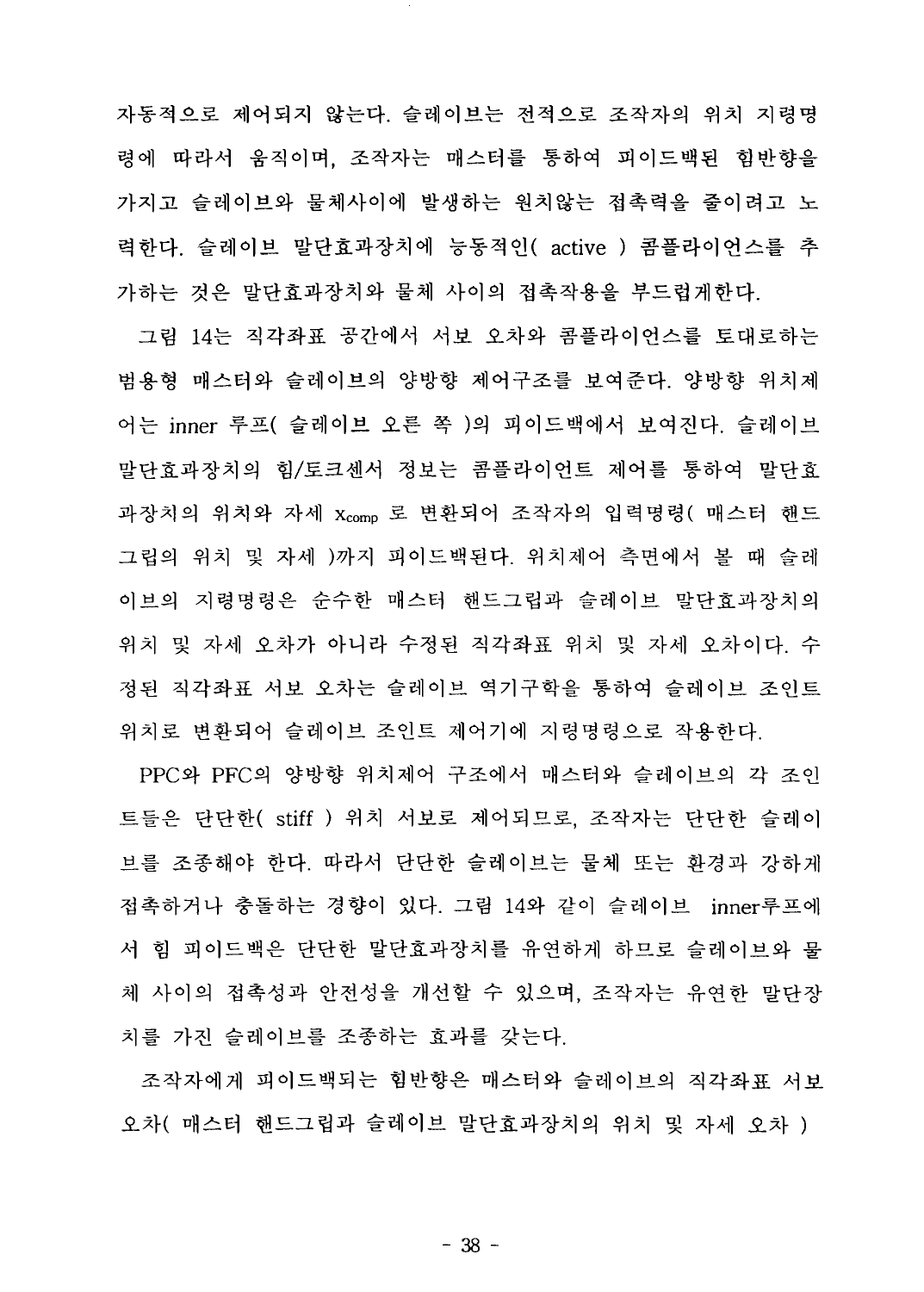

Fig. 14. Compliant control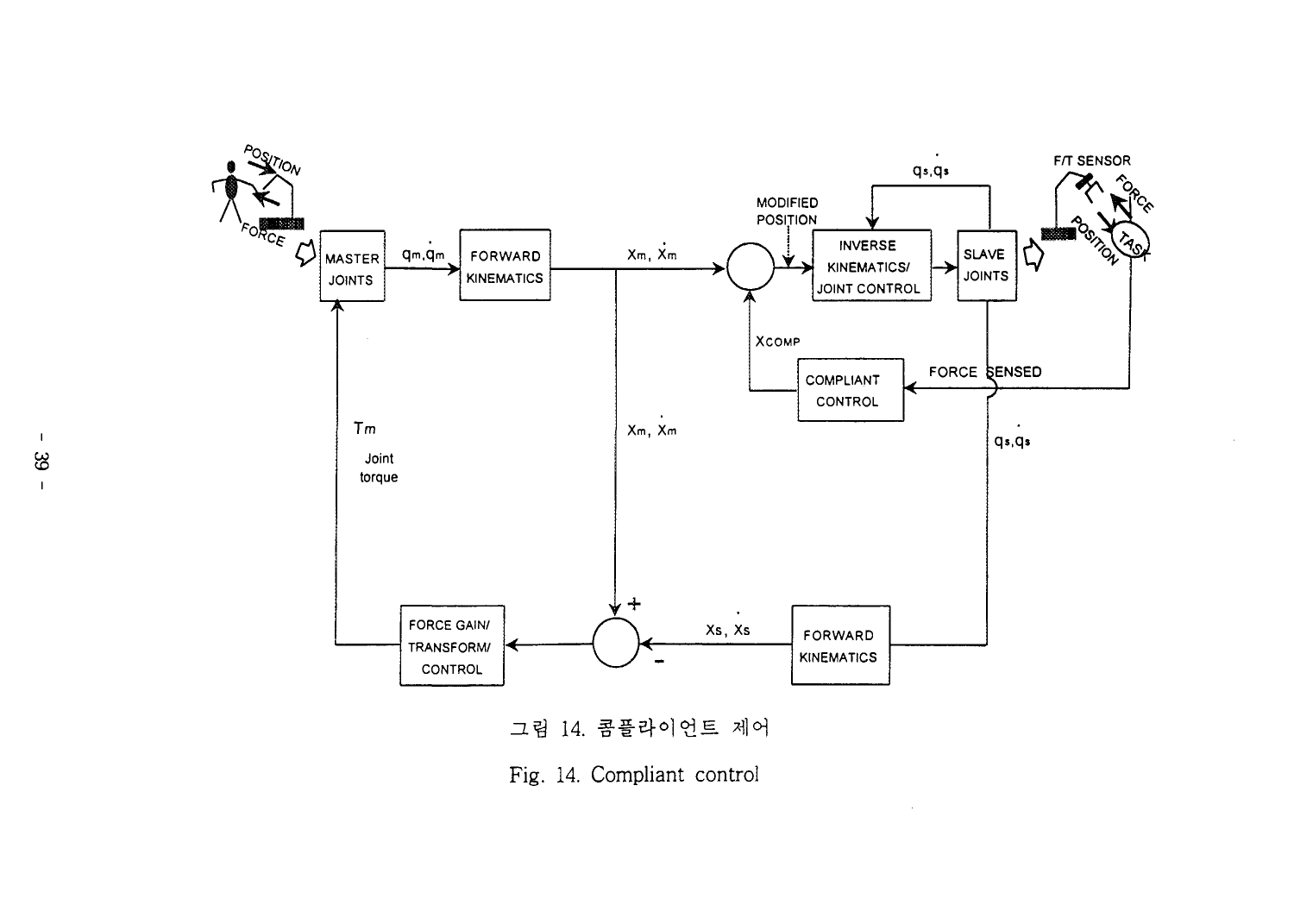에 의하여 이루어진다. 직각좌표 서보오차는 매스터 자코비언 전치를 통 하여 상응하는 매스터 조인트 토크로 변환되어 매스터 조인트 모터를 구 동한다. 매스터의 강성은 매스터 핸드그립과 슬레이브 말단효과장치의 직 각좌표 위치 오차의 함수로 표시되며, 위치오차가 크면 클수록 매스터의 강성은 더 커지므로 결과적으로 매스터와 슬레이브 사이에 주파수 대역( frequency bandwidth )을 증대시킨다. 반면에 슬레이브 말단장치와 물체 또는 작업환경 사이에 실제 힘 상호작용은 슬레이브의 local 루프에서 콤 플라이언트 제어를 통하여 자동적으로 조정된다. 이와 같은 힘반향 구조 는 제어시스템의 안정성을 유지하면서, 힘/토크 센서 정보를 매스터에 직 접 피이드백하는 방식( 그림 9 및 그림 10 )보다 더 우수한 힘 감도( sensitity )를 제공한다.

### 5. 관리 제어(Supervisory Control)

워격조작에서 조작자는 실제 이미지가 아니라 TV 이미지 또는 모니터 이미지를 통하여 워격지에서 작업을 하는 슬레이브의 움직임을 감시하고 조종한다. 우주에서 작업을 수행하는 슬레이브를 지상에서 조종하는 경우 에 지상과 우주사이의 상호통신전달 체계에서 피할수 없는 신호 전담의 지연 때문에 지금까지 언급한 양방향 제어 방식들은 적용이 어려운 점이 있다.

관리제어방식은 시간지연의 영향이 지대한 매스터/슬레이브 시스템에서 적용된다. 슬레이브 쪽에 지역 자율성( local autonomy )를 부여하는 관리 제어에서 조작자는 단순히 힘 또는 운동궤적 등의 입력을 지령하는 것 보 다 더 높은 상위 수준( higher level )에서 슬레이브에 지령을 보내다. 관 리제어를 실행하기 위해서 슬레이브는 하위수준( lower level )의 지능을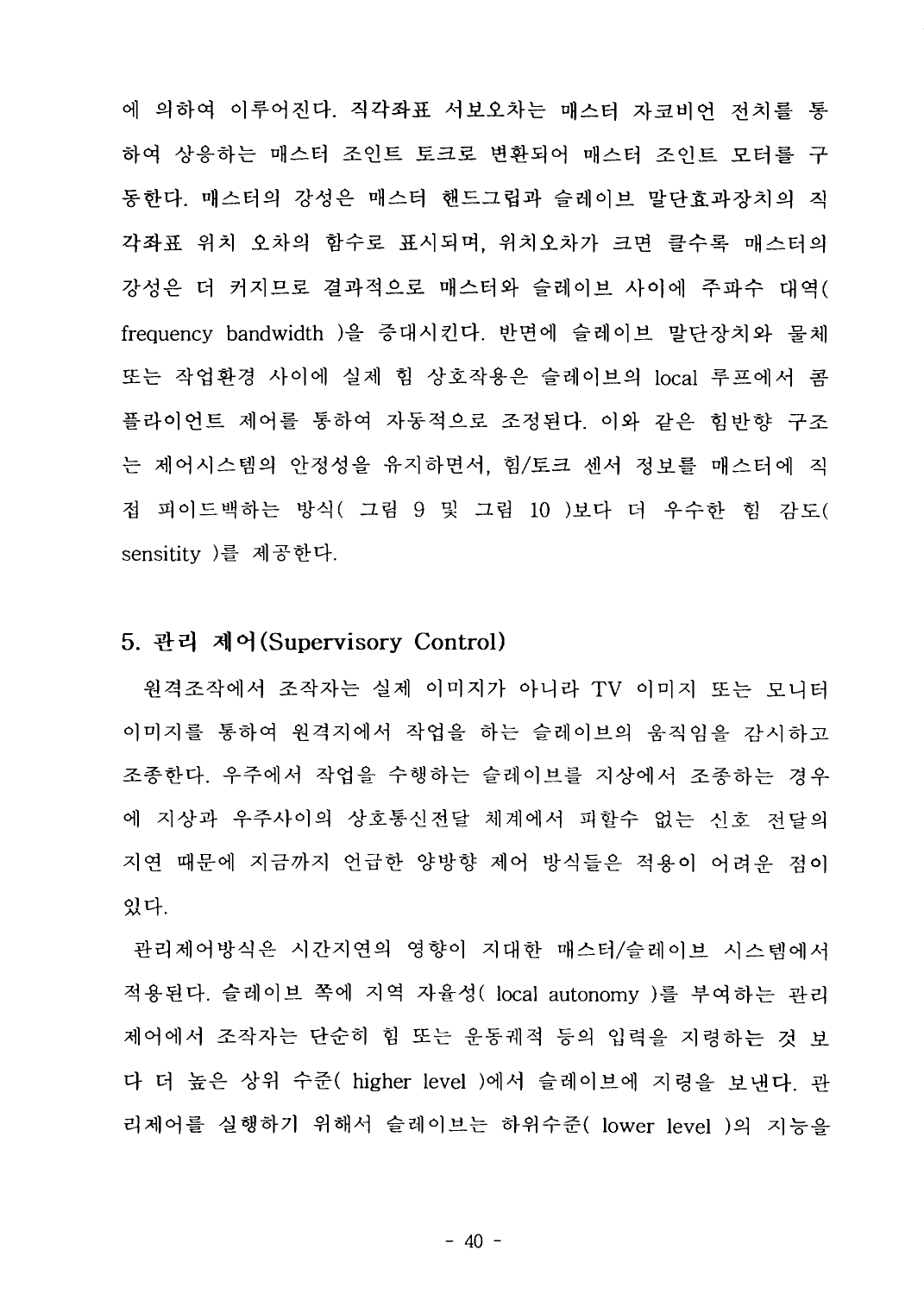보유해야하며, 조작자는 수행 중인 작업을 감시하고 재프로그래밍한다. 관 리제어에서 어느정도의 명령은 조작자에 의하여 직접이루어지며, 반면에 나머지 명령은 자동 모듈에 의하여 이루어지므로 shared 제어라 불러지 다.

관리제어방식은 조작자의 피로도를 저감시키며, 예기치 않은 상황의 저 개시 빠르게 대응할 수 있으며, 시간지연에 덜 민감하며, 위치, 힘, 콤플라 이언스, 임피던스 제어 방식의 정확도를 증대시킬 수 있다. 원자력 환경에 서 사용되는 널리 사용되는 매스터/슬레이브 시스템의 양방향 신호전달에 서 일어나는 시간지연은 무시할만 하지만 관리제어방식을 적용하므로서 시스템의 성능을 고양시킬 수 있다.

### 6. 가상힊 제어( Virtual Force Control)

원격작업을 만족할 만한 수준까지 달성하기 위하여 조작자는 매스터와 상호작용을 하면서 상황에 따라서 여러 가지 센서 및 인식 입력. 기능들 의 적절한 통합을 필요로 한다. 또한 조작자의 작은 조작 실수는 슬레이 브에 과도한 힘을 생성시켜 슬레이브와 작업환경에 큰 손상을 끼침 수 있 다. 조작자의 매스터 조작능력과 원격작업 성취도는 조작자의 휴려정도로 서 평가할 수 있으므로 비정형 환경에서 작업을 수행하는 슬레이브를 조 종하는 조작자를 훈련시킬 수 있는 시스템의 필요성은 꾸준히 증가하고 있다. 본 절에서는 그래픽을 활용하는 조작자 훈련시스템의 구조와 가상 힘반향을 실현하는 제어방식에 대하여 기술한다.

가. 조작자 그래픽 훈련시스템( Operator Training System Using Graphics, OTSUG)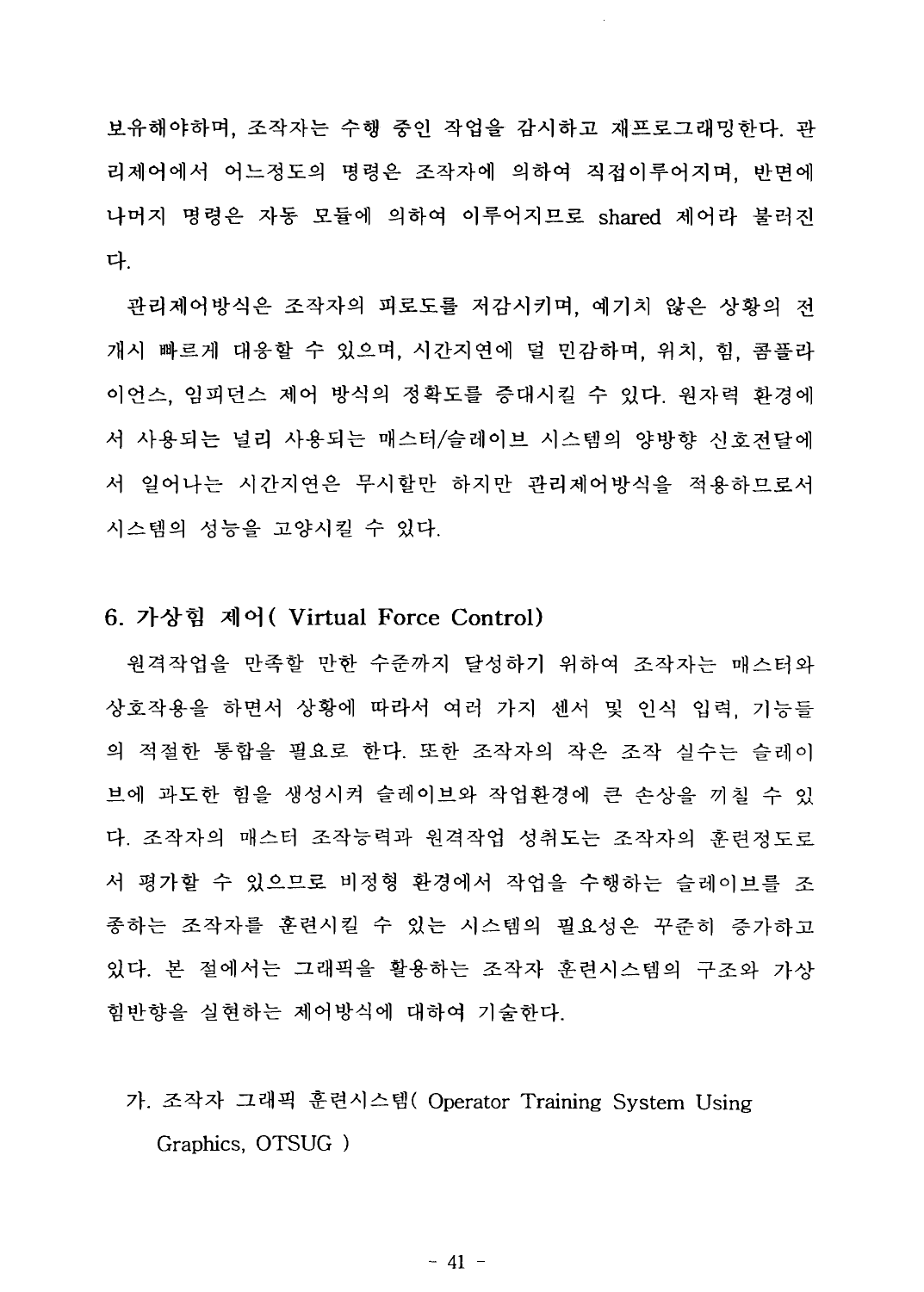조작자 훈련시스템( OTSUG )은 실제 슬레이브의 그래픽 모델( 이하 '가상 슬레이브'라 함 ). 물체와 작업환경의 그래픽 모델( 이하'가상환경' 라 학 ). 실제 매스터( 이하 '매스터'라 함 )로 구성된다 ( 그림 15 ). OTSUG의 목적은 실제 슬레이브를 실제 작업화경에 투입하여 실제 작업 을 수행하기 전에 조작자가 그래픽으로 재현한 가상 슬레이브와 가상 화 경으로 구축된 가상통합화경에서 심제작업을 그래픽 시뮬레이션으로 여습 하므로서, 조작자의 조종 능력을 배양하고 매스터와 슬레이브 시스템에 익숙케하여 실제 상황에서 조작자의 실수를 줄이고 작업의 효율성을 증대 시키는데 있다.

OTSUG를 실현하기 위해서 가상 슬레이브와 가상환경 모델을 그래픽 적으로 통합하고, 이들의 상호작용을 매스터와 연결하여 조작자에게 저담 해야 한다. 조작자는 매스터를 통하여 가상환경에 있는 가상 슬레이브를 조작하면서 가상 작업을 수행한다. 가상 슬레이브의 현실감을 증대시키기 위하여 실제 슬레이브의 완전한 기구학 및 동역학적 특성이 그래픽 모델 링에 포함되며, 가상환경은 컴퓨터의 제한된 능력때문에 실제화경( 중요 한 물체 및 작업환경만을 고려함 )을 근사한다.

OTSUG에서 조작자는 매스터 핸드그립에 힘과 모멘트를 인가하며 인 가된 힘과 모멘트는 상응하는 슬레이브 조인트공간 토크로 변화되어 가상 슬레이브에 적용된다. 결과적으로 조작자가 힘을 작용하는 방향으로 가상 슬레이브를 움직이게 한다. 이와 같은 힘의 전달은 작업공간( task space )의 공간매핑의 형태로서 조작자의 손 움직임( 조작자와 매스터 핸드그림 )과 작업대상( 가상 슬레이브와 작업환경에 있는 물체 ) 사이에 공간상 일치감( spatial correspondence )을 요구하므로 주로 범용형 매스터와 가 상 슬레이브가 사용된다. 범용형의 경우에 가상 슬레이브 작업영역의 특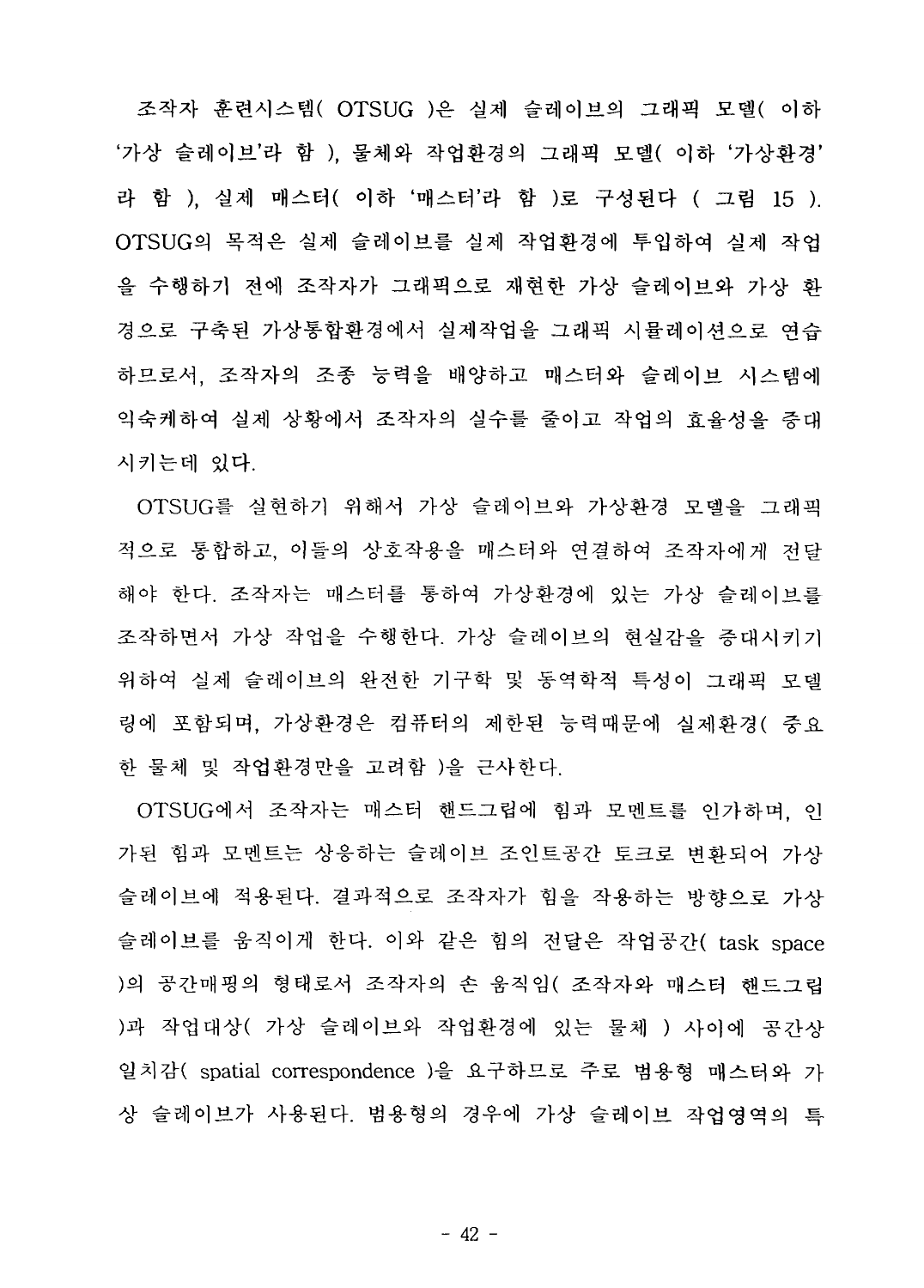이성은 매스터 작업영역에 있는 특이성과 다른 위치에 존재하므로 매스터 의 비특이성( singularity free ) 작업영역을 가상 슬레이브의 비특이성 작 업영역 보다 크게 확대하므로서 특이성 문제를 해결할 수 있다.

나. 가상힘 제어구조

워격조작시스템에서 매스터는 조작자가 다양한 작업을 수행하기 위하여 보다 익숙하고 편안하게 느끼면서 조작하는 도구이며, 조작자는 매스터를 통하여 축척된 가상 슬레이브 동역학을 느낀다. 조작자가 느끼는 힘은 가 상 슬레이브 말단효과장치와 매스터 핸드그립의 끝점을 연결하는 가상 스 프링( virtual spring )에 의하여 실현된다. 가상 스프링은 매스터가 조작 자에 인가하는 힘을 결정하는 메카니즘으로서, 조작자에게 피이드백된 힘은 가상 슬레이브가 가상 환경에 있는 물체와 상호작용할 때 발생하는 가상 접촉력이다. 가상접촉력은 가상 스프링에서 생성되어 매스터를 통하 여 조작자에게 전달된다. 매스터 핸드그립과 가상 슬레이브 말단효과장치 의 끝점은 병치( collocation )하므로 매스터와 가상슬레이브 사이의 힘은 동일한 공간에서 전달된다. 가상 슬레이브가 자유 공간에서 움직일 때 어 떤 힘도 조작자에게 피이드백되지 않지만, 가상환경 또는 가상물체와 접 촉할 때 조작자는 가상 접촉힘을 느낀다. 그러나 만약 동역학 효과가 가 상 슬레이브 모델에 포함되면, 자유공간에서 움직일 때에도 가상 슬레이 브를 원하는 방향으로 가속시키기 위해 필요한 동역학적 힘이 조작자에게 피이드백되다.

조작자의 움직임은 조작자가 매스터에 부가하는 조작력( operational force )이며, 이 힘은 가상 슬레이브 조인트 토크로 변환되어 조인트 액츄 에이터에 인가된다. 따라서, 조작력은 궁극적으로 원하는 운동을 얻기위하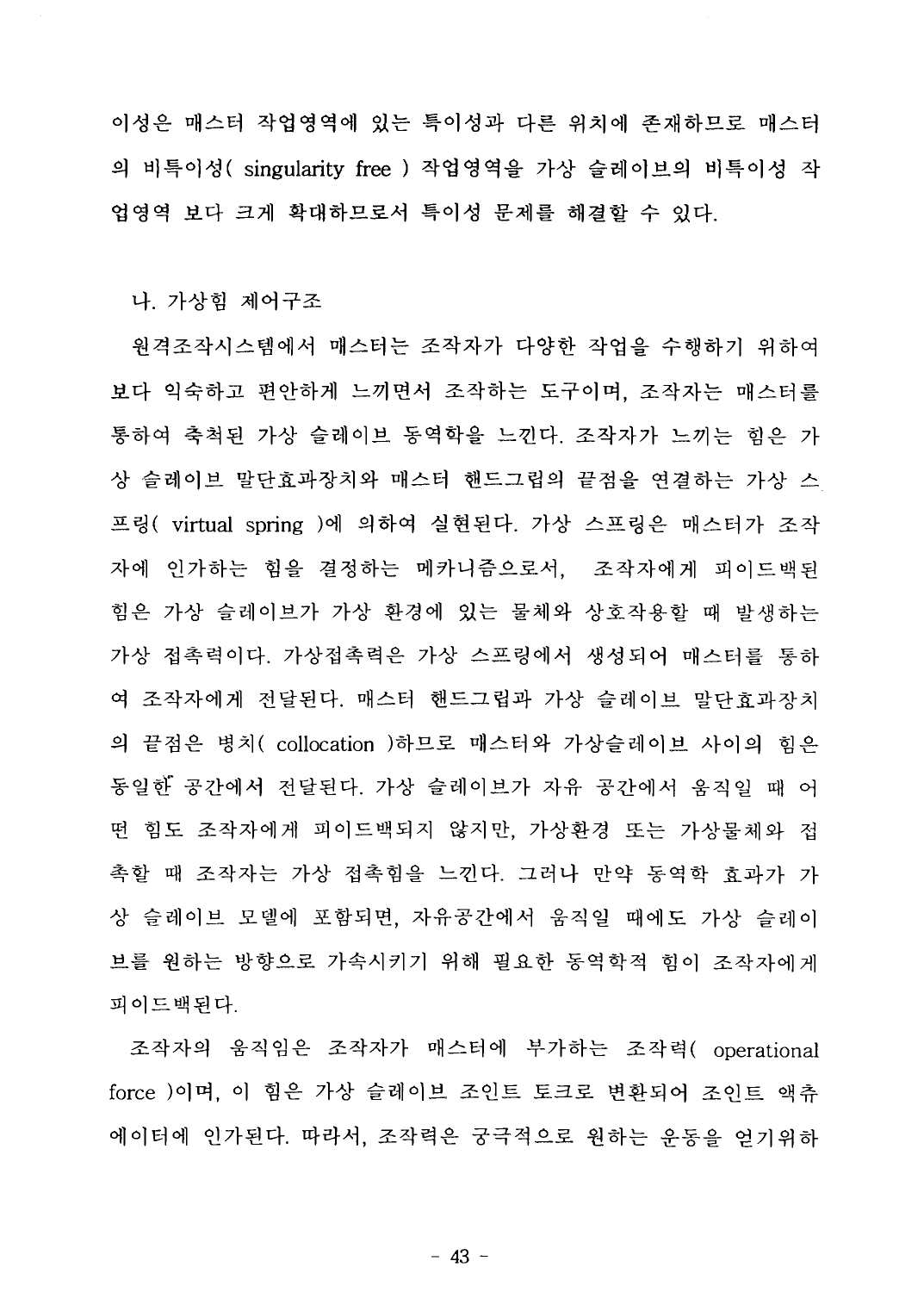여 가상 슬레이브 말단효과장치에 부가된 힘으로 간주할 수 있다. 실제로 조작자가 자신이 조작하는 매스터의 무게를 예측하여 이를 보정하는데 익 숙해지면 매스터에 가해지는 외부 힘( 가상 슬레이브 말단효과장치에 작 용하는 힘 )에 능동적으로 반응하면서 스스로 조작력을 능란하게 조절함 수 있다.

그림 15는 이와 같은 조작력의 개념을 토대로한 매스터와 가상 슬레이 브의 양방향 제어구조를 보여준다. 매스터에서 가상 슬레이브에 전달되는 정보는 힘의 증분( incremental force )이다. 즉, 조작자는 매스터를 통하 여 위치의 변화가 아니라 힘의 변화( 조작력의 변화 )를 슬레이브에 보내 다. 매스터 핸드그립과 슬레이브 말단효과장치의 끝 점들이 작업공가에서 병치된 상태에서 조작자가 매스터 핸드그립을 움직이면 직각좌표 위치 오 차  $X_m - X$ , 가 발생한다.  $X_m$ 와  $X \rightleftharpoons Y$  각 매스터와 가상 슬레이브의 정기구학을 통하여 구해진다. 매스터는 직각좌표 서보오차에 기인한 힘  $F_m = G_1 (X_m - X_s)$ 을 조작자에게 피이드백 시키기 위하여 조인트 모터를 구동한다. 동시에 가상 슬레이브 말단효과장치에 부가될 힘  $F_s = G_2 (X_m - X_s)$ 이 구해지며, 이 힘은 자코비언 전치를 통하여 가 상 슬레이브를 구동할 조인트 토크  $T_s = J^T F_s$  로 변환된다. 이것은 개념적으로 조작자가 가상 슬레이브의 말단효과장치를 직접 움직이는 것 과 같다. 이러한 효과는 가상 슬레이브의 정동역학을 이용하여 각 조인트 의 가속도, 속도, 위치를 구함으로서 구현된다. 가상 슬레이브의 새로운 직각좌표 위치 및 자세는 가상슬레이브 정기구학을 통하여 구해지며 매스 터 위치 및 자세까지 피이드백된다. 이득 G<sub>1</sub>은 매스터 구동모터에 대한 힘율변수(force scaling parameter )로서 가상 슬레이브의 말단효과장치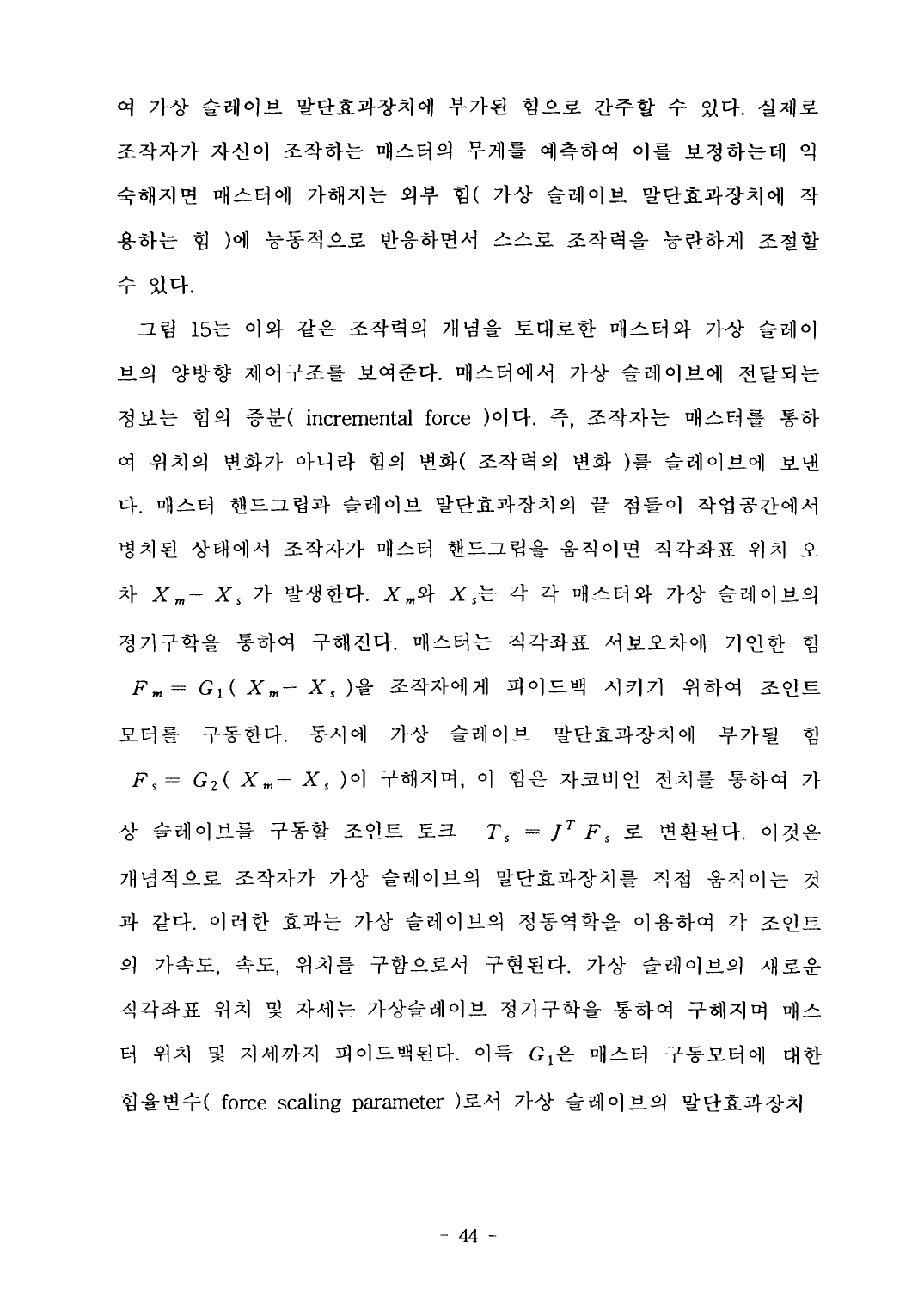



끝에 부착된 가상 스프링의 강성이다. G1이 크면 클수록 매스터와 가상 슬레이브 사이에 Transparency를 증대시키므로, 조작자가 마치 가상 슬레 이브의 말단효과장치를 직접 조작하는 느낌을 증대시킨다. G<sub>2</sub>는 조작자 가 느끼면서 발휘하는 힘의 크기를 조절하는 변수로서 가상 슬레이브에 공급되는 조인트 토크의 크기와 관련한다. 작은 G<sub>2</sub>는 가상 슬레이브의 조인트에 작은 토크를 인가하므로 조작자가 느끼는 힘을 감소시키는 역할 을 한다. 작은 G<sub>2</sub>로 구동되는 가상 슬레이브는 매우 무겁고 느리게 느껴 진다. 반면에 G<sub>2</sub>가 크면 클수록 큰 토크가 조인트에 공급되므로 가상 슬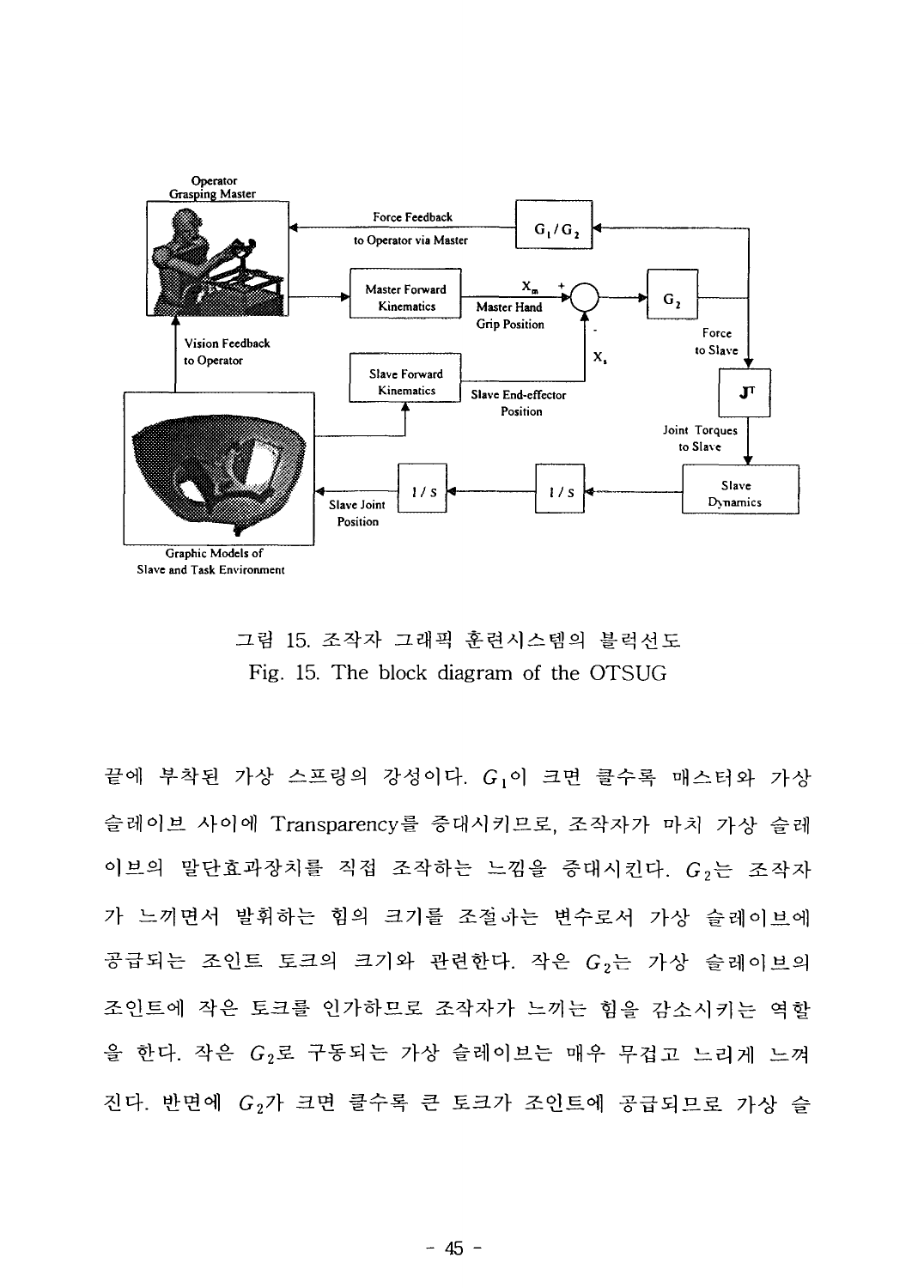레이브는 보다 가볍고 빠르게 느껴진다. 따라서 조작자는 자시의 조작능 력과 기술을 스스로 인지하여 주어진 원격작업을 수행하는데 필요한 힘감 도를 얻기위해서 시스템의 안정성과 응답성을 고려하면서 최적의 G<sub>1</sub>과 G<sub>2</sub> 를 선정할 수 있다.

본 절에서 기술한 바와 같이 가상통합환경( 가상 슬레이브 및 가상 환 경 )과 연결된 실제 매스터의 양방향 제어방식에서 지령의 흐름 정보( 조 작자로부터 가상 슬레이브 또는 가상 슬레이브로부터 실제 매스터 )는 가 상 슬레이브와 실제 매스터의 직각좌표 위치 및 자세 서보 오차를 토대로 한 힘의 변화이다. 조작자는 가상 슬레이브의 위치 및 자세를 자시이 워 하는 방향으로 조종하기 위하여 힘의 변화를 활용한다. 또한 제어구조를 실현하는데 있어서 역기구학과 역자코비언의 계산을 요하지 않으므로 이 들로 인해 일어나는 조인트 위치들의 여러개의 해답과 특이성의 뮤제를 해결할 수 있다.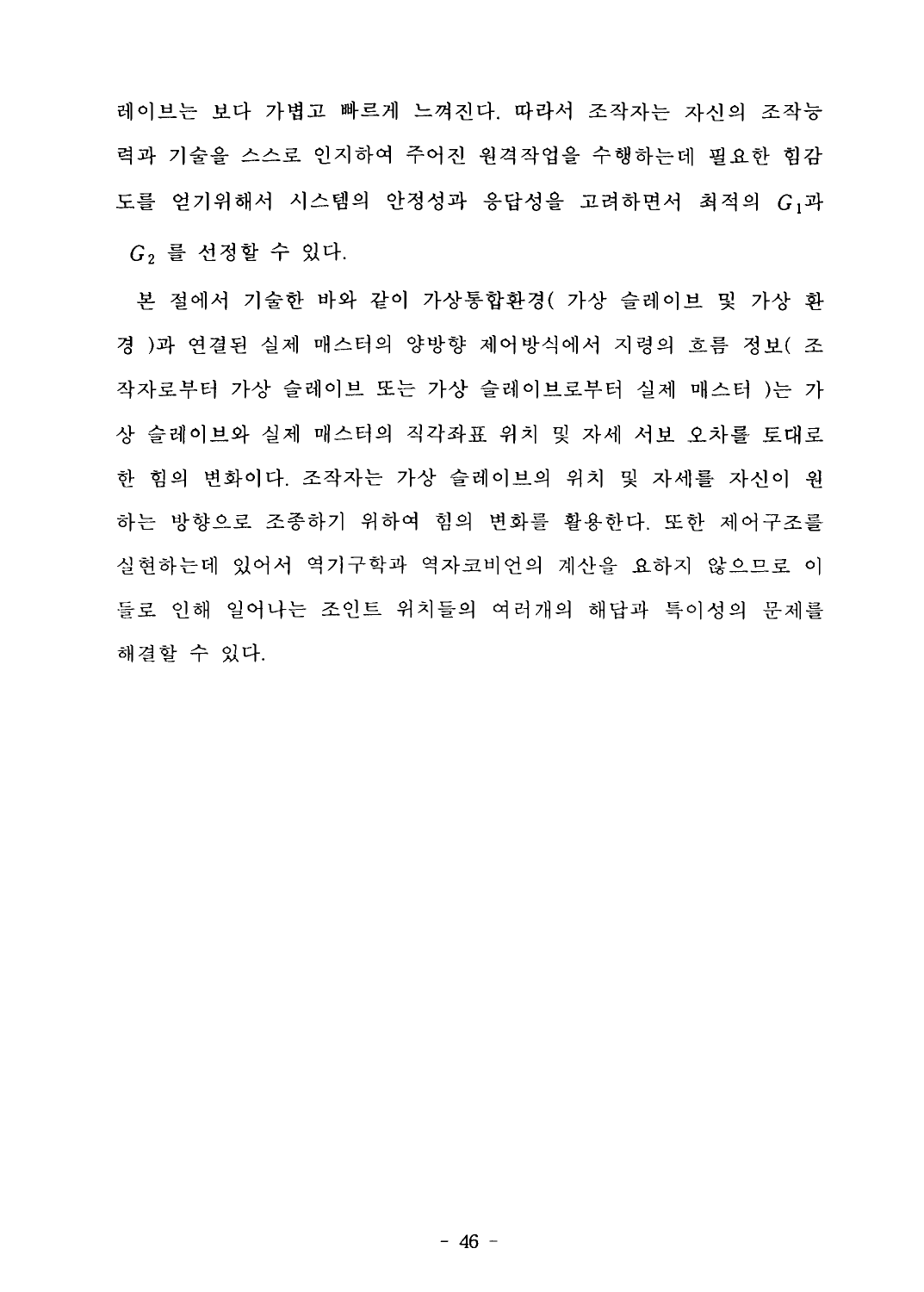### IV 겸 언

본 보고서에서는 원자력 발전소의 시설물 또는 Hot Cell 등과 같이 작 업자의 접근이 극히 제한되는 고방사선 지역에서 절대적으로 요구되는 매 스터 및 슬레이브 매니풀레이터 시스템( 또는 원격조작시스템 )에 관하여 기술하였다. 조작자의 입력장치로서 현재 사용되고있는 매스터의 종류와 형태를 비교 및 검토하였으며, 기하적 구조의 상이성에 기인한 매스터의 차이 및 특징을 정량적으로 분석하였다. 조작자와 작업환경( 또는 작업 물체 )사이의 Transparency를 극대화하기 위하여 범용형 매스터 메카니 즘의 설계에 필요한 설계조건들을 마련하였으며, 이를 증기발생기 보수작 업에 활용될 슬레이브( Titan 메니퓰레이터 )를 조종할 매스터의 설계에 적용하였다.

슬레이브가 외부작업환경과 상호작용할 때 발생하는 접촉력을 조작자에 게 피이드백 시킬 수 있는 다양한 방식의 양방향 제어구조를 비교 및 분 석하였다. 매스터와 슬레이브에서 이용가능한 위치, 속도, 힘 등의 세서정 보를 활용하는 힘 반향 제어방식에 관하여 기술하였으며, 매스터와 슬레 이브 쌍의 구조적인 형태의 차이에 따른 조인트 공간 또는 직각좌표 공간 상에서의 제어구조의 특성을 해석하였으며, 또한 가상 힘 생성 및 전달에 관한 양방향 제어방식을 분석하였다.

본 보고서에서 명시한 기술들을 활용함으로써 원격작업이 불가피한 화 경에서 사용되는 원격로봇 시스템 또는 매스터/슬레이브 메니퓰레이터 시 스템의 성능, 생산성 및 안전성을 고양시킬 수 있으며, 특히 당실에서 개 발중인 원전용 로봇에 적용함으로써 기능을 고도화할 수 있을 것으로 기 대된다.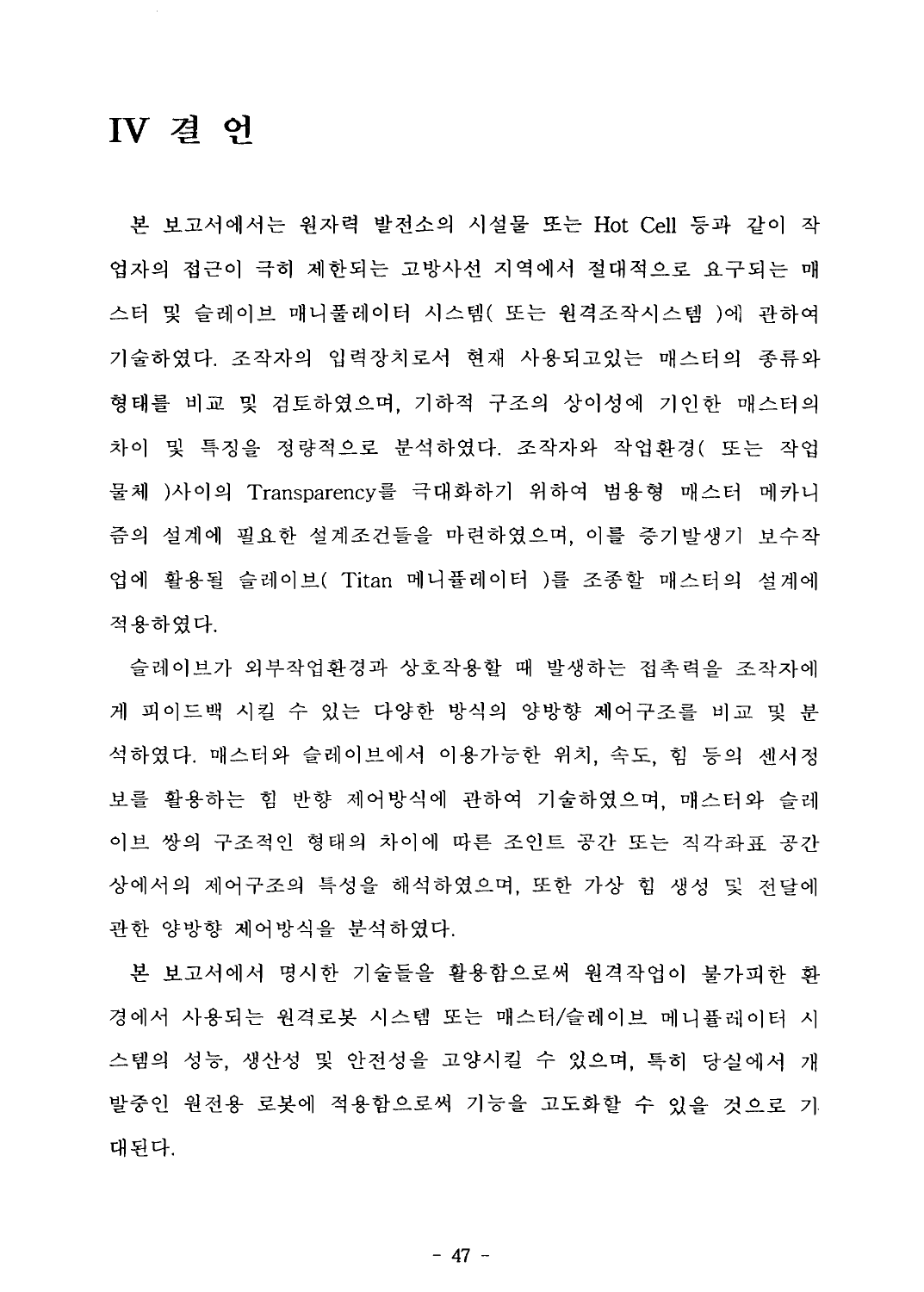### 참고문헌

- [1] "A Compact 6 Degree of Freedom Force Reflecting Handcontroller," *Cybernet Product Catalog,* 1996.
- [2] Anderson, R. J. and Davies, B., "Using Virtual Objects to Aid Underground Storage Tank Teleoperation," *Proc. IEEE Int. Conf. Robotics and Automation,* pp. 1421-1426, 1994.
- [3] Anderson, R. J. and Spong, M. W., "Asymptotic stability for force reflecting teleoperators with time delay," /. *of Robotics Research,* pp. 135-149, 1992.
- [4] Anderson, R. J, "Dynamic damping control'- Implementaion issues and simulation results," *Proc. IEEE Int. Conf. Robotics and Automation,* pp 68-77, 1990.
- [5] Anderson, R. J. and Spong, M. W., "Hybrid impedance control of . robotic manipulator," *Proc. IEEE Int. Conf. Robotics and Automation,* pp. 1073-1080, 1987.
- [6] Bejczy, A. K. and Handykken, M., "Generalization of bilateral force-reflecting control of manipulators," *Proc. 4th Symposium Theory and Practice robots and Manipulators( RoManSy )*, pp. 242-255, 1981.
- [7] Bejczy, A. K. and Handykken, M., "Experimental results with a six-degree-of-freedom froce-reflecting hand controller," *Proc. 17th Annual Meeting pm Manual Control,* pp. 465-477, Los Angeles,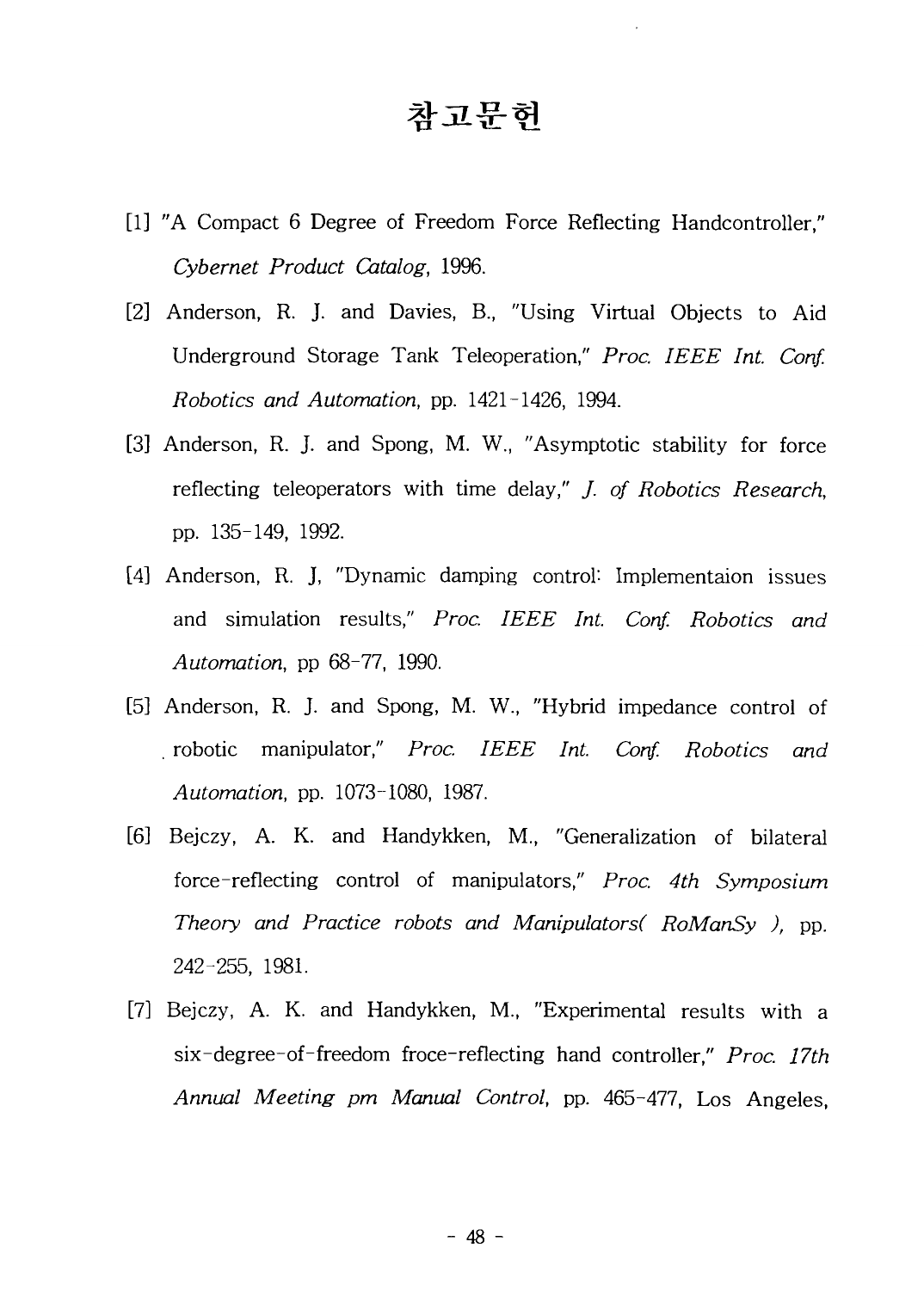1981.

- [8] Bejczy, A. K. and Salisbury, J. K., "Kinesthetic Coupling Between Operator and Remote Manipulator," *Proc. ASME Computer Technology,* pp. 197-211, 1980.
- [9] "Bilateral Stewart Platform," *System Manual, AEA Technology,* 1994.
- [10] Brooks, T. L., "Telerobotic response requirements," *Proc. IEEE Int. Conf. Robotics and Automation,* pp 113-120, 1990.
- [11] Chan, T. F. *et ai,* "Generalized bilateral control for dissimilar kinematic teleoperators and application to D&D type tasks," *ANS Topical Meeting Robotics and Remote Systems,* pp. 281-284. 1995.
- [12] Chapel, J. D., "Performance limitations of bilateral force reflection imposed by operator dynamic characteristics," *Proc. NASA Conf. Space Telerobotics,* pp. 91-100, 1989.
- [13] Christensen, B. K., "Graphical Model Based Control for Robotics," *Image VI Conference,* July, 1992
- [14] Corliss, W. R. and Johnsen, E. G., "Teleopeator controls An AEC-NASA technology survey," *NASA SP-5070,* 1968.
- [15] Colgate, J. E., "Roboust impedance shaping telemanipulation," *IEEE Trans, on Robotics and Automation,* vol. 9, no. 4, pp. 374-384, 1993.
- [16] Colgate, J. E., "Power and impedance scaling in bilateral manipulation," *Proc. IEEE Int. Conf. Robotics and Automation,* pp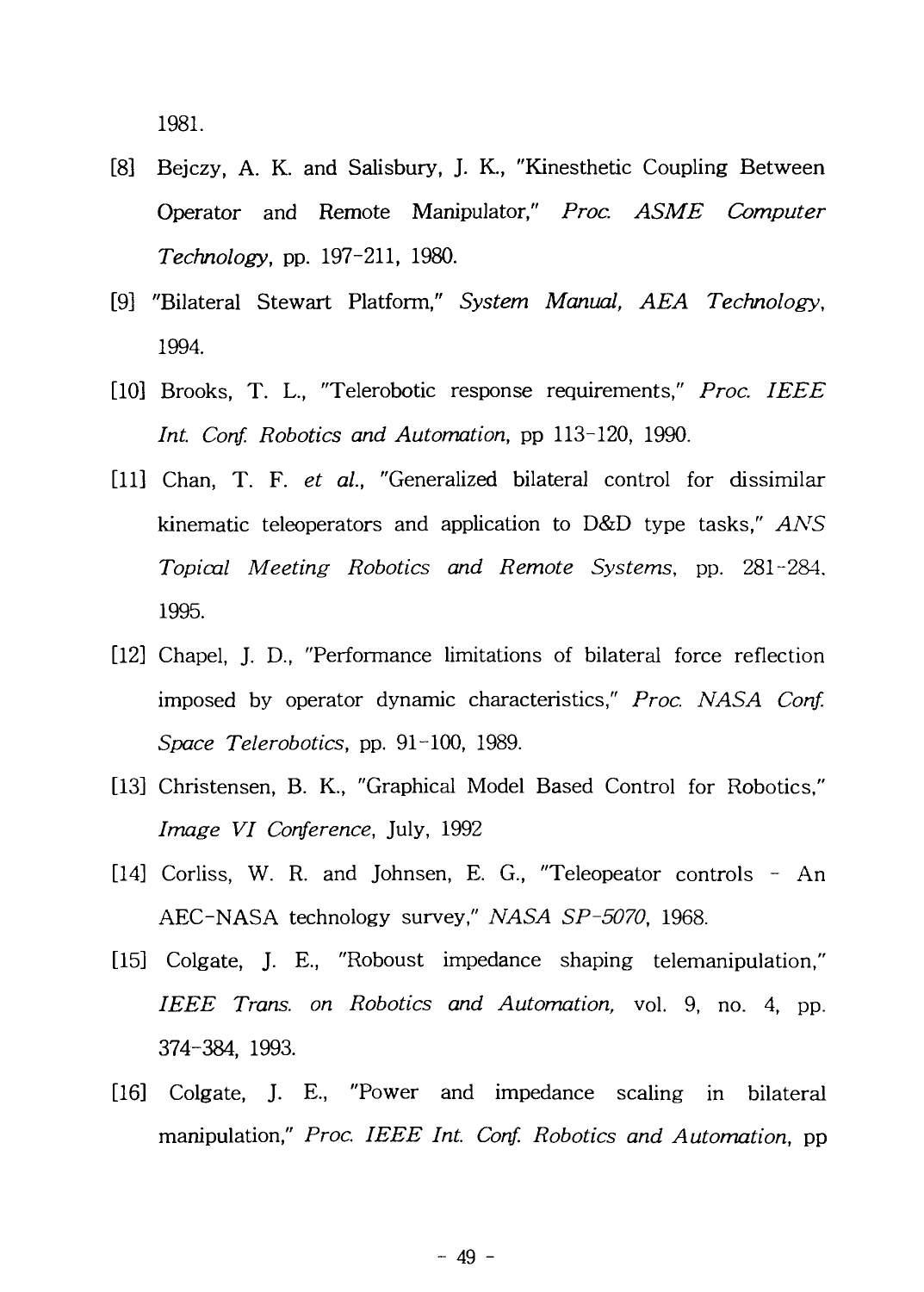2292-2297, 1991.

- [17] Dudragne, J., *et al, "A* generalized bilateral control applied to master-slave manipulators", *Proc. 20th ISIR,* pp. 435-442, 1989.
- [18] Das, H. *et al,* "Operator performance with alternative manual control modes in teleoperation," *Presence,* vol. 1, no.2, pp. 201 - 217, 1992.
- [19] Eppinger, S. D., "Modelling robot dynamic performance for endpoint force control", *PhD. thesis, MIT,* 1988.
- [20] Eppinger, S. D. and Steering, W. P., "Understnading bandwidth limitations in robot force control," *Proc. IEEE Int. Conf. Robotics and Automation,* pp 904-909, 1987.
- [21] Fiorini, P., *et al.*, "Integrated interface for advanced teleoperation," *Proc. IEEE Control Systems,* pp. 15-20, October 1993.
- [22] Fraisse, P., *et al,* "Virtual environment for robot force control," *Proc. IEEE Int. Conf. Robotics and Automation,* pp 219-224, 1993.
- [23] Furuta, K., *et al.,* "Master-slave manipulator based on virtual internal model following control concept," *Proc. IEEE Int. Conf. Robotics and Automation,* pp 567-572, 1987.
- [24] Goertz, R.C. *et al.,* "ANL Mark E4A Electric master-slave manipulator," *Proc. 14th Conf. Remote Systems Technology,* pp. 115-123, 1966.
- [25] Johnsen, E. G. and Corliss, W. R., "Human factors applications in teleoperator design and operation," *John Wiley & Sons, Inc.* 1971.
- [26] Handlykken, M. and Turner, T., "Control system analysis and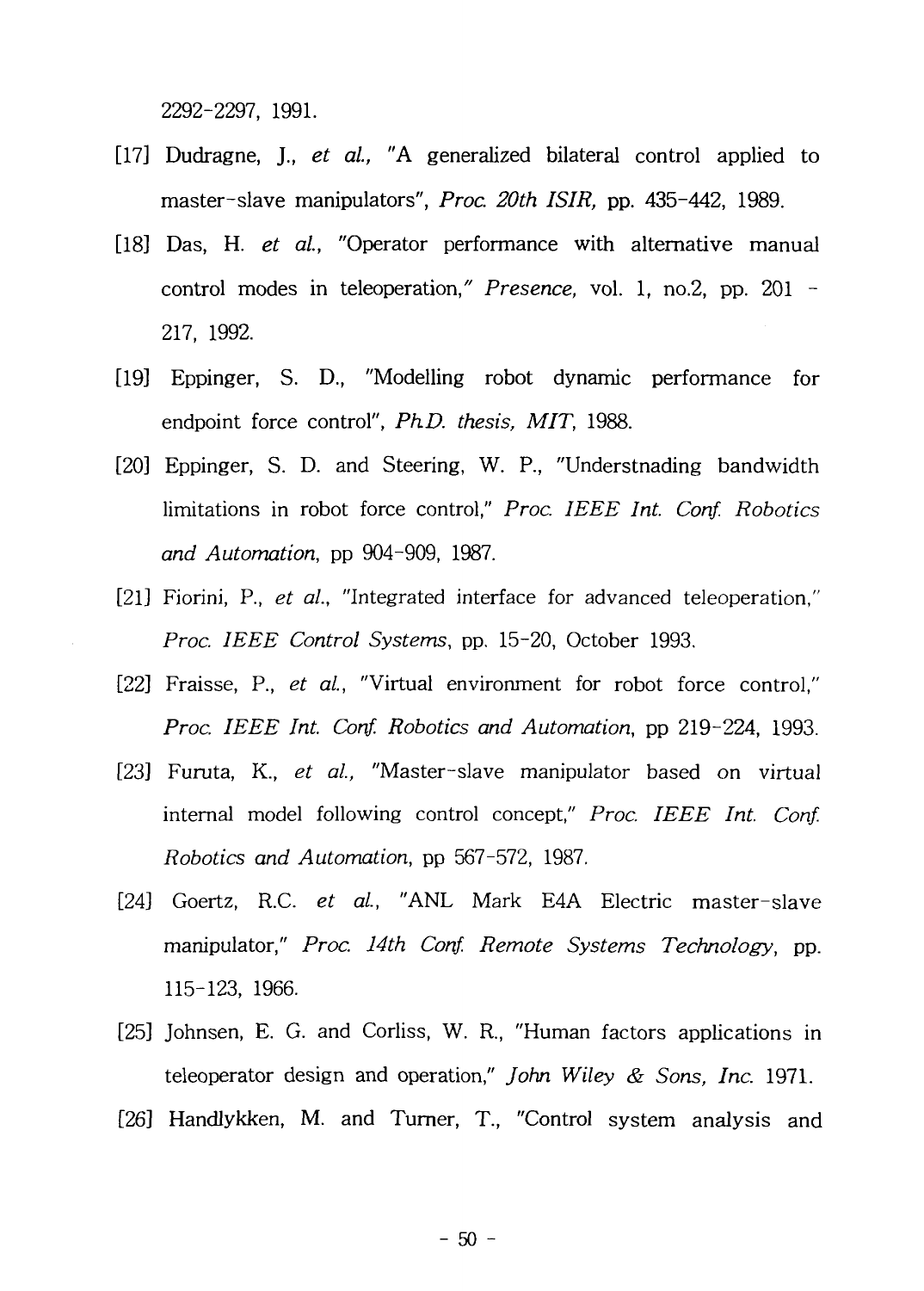synthesis for a six dof universal force-reflecting hand controller," *Proa IEEE Int. Conf. Decision and Control,* pp. 1197-1205, 1980.

- [27] Hannaford, B. and Fiorini, P., "A detailed model of bilateral teleoepration," *Proa IEEE Int. Conf. Robotics and Automation,* pp 117-121, 1988.
- [28] Hannaford, B., "Experimental and simulation studies of hard contact in force reflecting teleoperation," Proc. IEEE Int. Conf. *Robotics and Automation,* pp 584-589, 1988.
- [29] Hannaford, B., "Stability and performance tradeoffs in bi-lateral telemanipulation," *Proc. IEEE Int. Conf. Robotics and Automation,* pp 1764-1767, 1989.
- [30] Hannaford, B., "A design framework for teleoperators with kinesthetic feedback," *IEEE Trans. Robotics and Automation,* vol. 5, no. 4, pp. 426-434, 1989.
- [31] Herbst, L., "Robot specification tradeoffs for specific applications," *Proc. Conf. Robots 9,* pp. 16(1)-16(9), 1984.
- [32] Hirai, S. and Sato, T., "Advanced master-slave manipulator augmented with world model," *Proc. 15th ISIR,* pp. 137-144, 1985.
- [33] Hirzinger, G., *et al,* "Control structures in sensor-based telerobotic systems," *Proc. IEEE Int. Conf. Robotics and Automation,* pp 267-276, 1991.
- [34] Hogan, N., "Impedance control: An approach to manipulation, Part I, II, III," *Trans. ASME J. Dynamic Systems, Measurement, and Control,* vol. 107, pp. 1-24, 1985.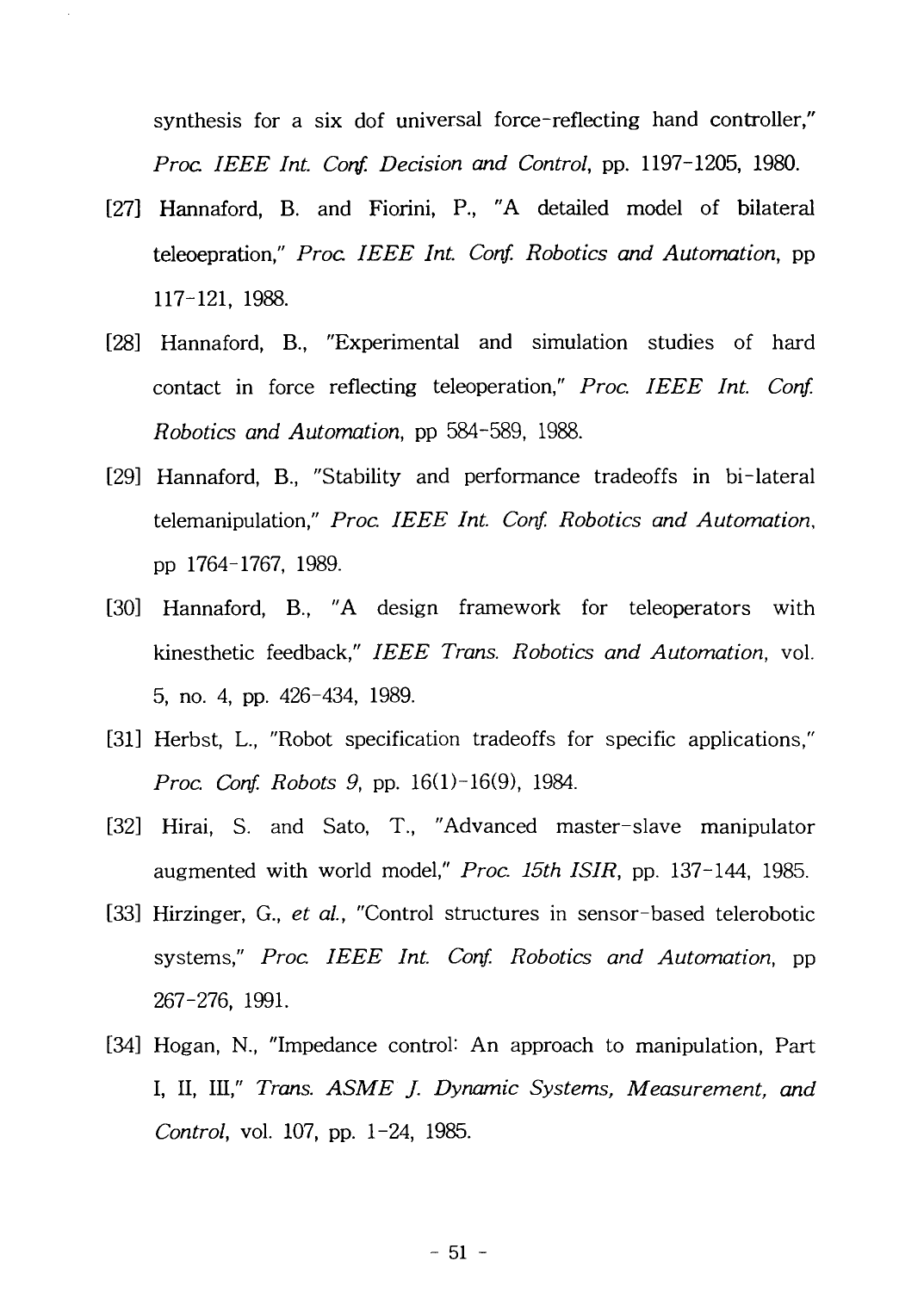- [35] Kazerooni, H. and Her, M. G., "A virtual exercise machine," *Proc. IEEE Int. Conf. Robotics and Automation,* pp 232-238, 1993.
- [36] Kankaanranta, R. K. and Koivo, H. N., "Dynamics and simulation of compliant motion of a manipulator," *IEEE J. Robotics and Automation,* vol.4 no. 2, pp. 163-173, 1988.
- [37] Khatib, O., "A unified approach for motion and force control of robot manipulators," *IEEE J. Robotics and Automation,* vo. RA-3, pp. 43-53, 1987.
- [38] Kim, W. S., "Graphical Operator Interface for Space Telerobotics," *Proc. IEEE Int. Conf. Robotics and Automation,* pp. 761-768, 1993.
- [39] Kim, W. S., "Developments of new force reflecting control schemes and application to a teleoperation training simulator," *Proc. IEEE Int. Conf. Robotics and Automation,* pp. 1412-1419, 1992.
- [40] Kim, W. S., *et al,* "Force-reflection and shared compliant control in operating telemanipulators with time delay," *IEEE Trans. Robotics and Automation,* vol. 8, no. 2, pp. 176-185, 1992.
- [41] Kirlik, A., *et al.,* "Supervisory control in a dynamic and uncertain environment: A process model of skilled human-environment interaction," *IEEE Trans. Systems, Man, and Cybernetics,* vol. 23, no. 4, pp. 929-952, 1993.
- [42] Khosla, P. K. and Kanade, T., "Experimental evaluation of nonlinear feedback and feedforward control schemes for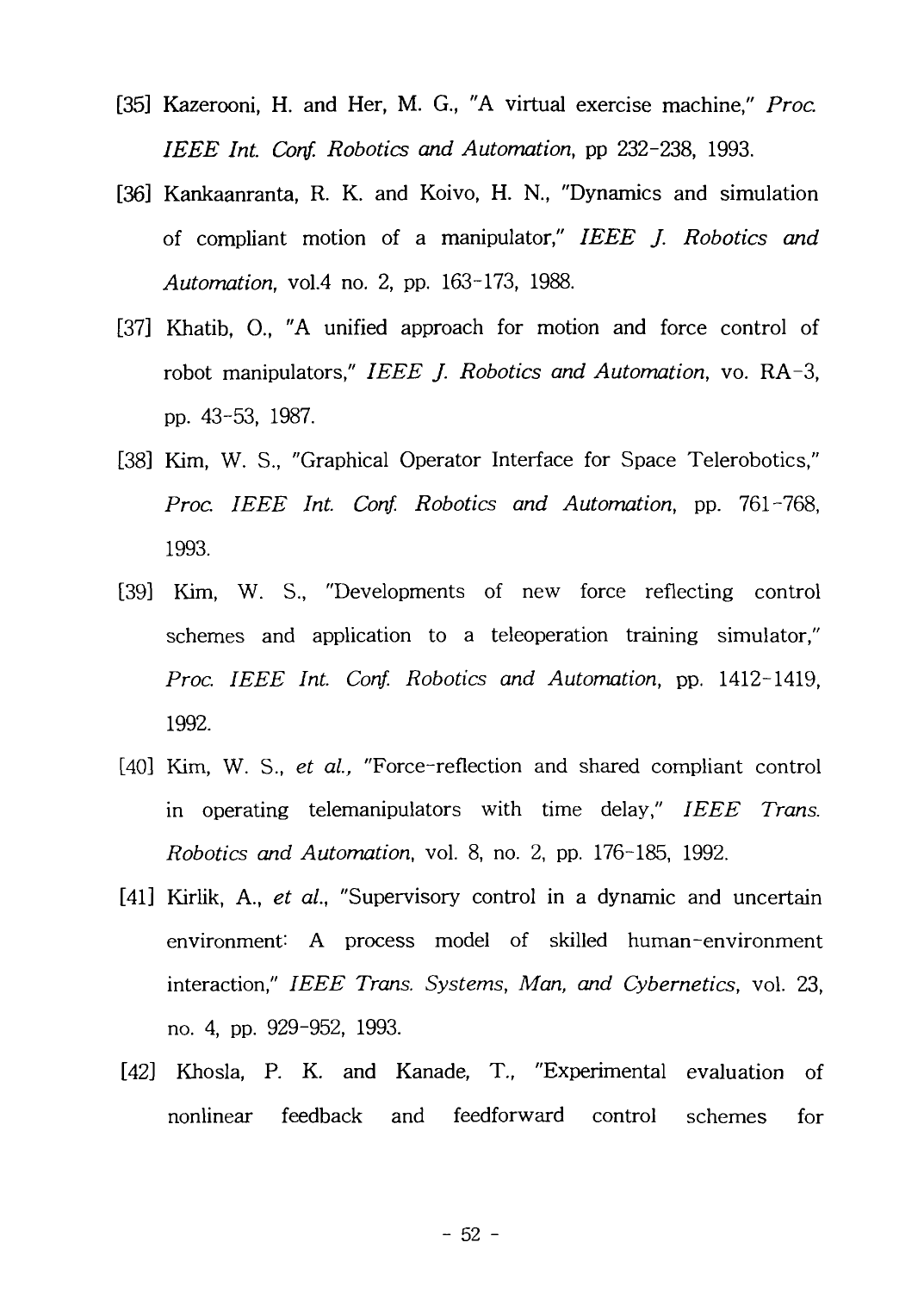manipulators," *Int. J. Robotics Research,* vol. 7, no. 1, pp. 18-27, 1988.

- [43] Komada, S., *et al,* "Hybrid position/force control of robot manipulators based on acceleration controller," Proc. IEEE Int. *Conf. Robotics and Automation,* pp. 48-55, 1991.
- [44] Kosuge, K., *et al.,* "Mechanical system control with man-machine-environment interactions," *Proc. IEEE Int. Conf. Robotics and Automation,* pp. 239-244, 1993.
- [45] Kotoku, T., *et al.,* "A force display system for virtual environments and its evaluation," *Proc. IEEE Int. Workshop Robot and Human Communication,* pp. 246-251, 1992.
- [46] Kotoku, T., *et al.,* "A robot simulator with force generating function -Configuration space approach-," *Proc. Int. Symposium Measurement and Control in Robotics,* pp. 805-810, 1992.
- [47] Kuban, D. F. and Perkins, G. S., "Dual arm master controller concept," *Proc. National Topical Meeting Robotics and Remote Handling in Hostile Envionments,* pp. 433-437, 1984.
- [48] Lawrence, D. A., "Stability and transparency in bilateral teleoperation," *IEEE Trans. Robotics and Automation,* vol. 9, no. 5, pp. 624-637, 1993.
- [49] Lee, S. and Lee, H. S., "Modeling, design, and evaluation of advanced teleoeprator control systems with short time delay," *IEEE Trans. Robotics and Automation,* pp. 607-623, 1993.
- [50] Lumelsky, V. "On human performance in telerobotics", *IEEE*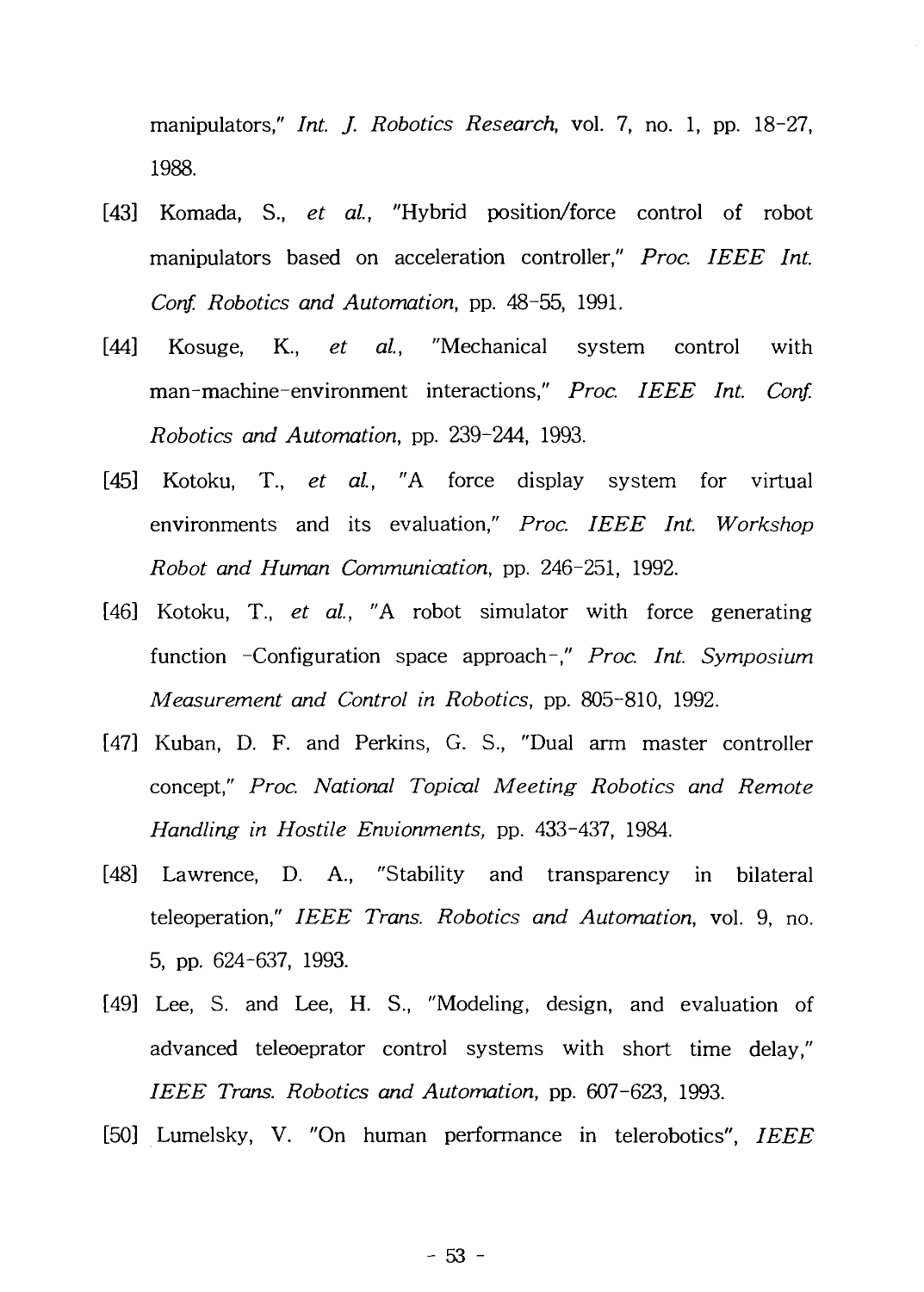*Trans. System, Man, and Cybernetics,* vol. 21, no. 5, pp. 971-982, 1991.

- [51] Luh, J. Y. S., *et al,* "Resolved acceleration control of mechanical manipulators," *IEEE Trans. Automatic Control,* vol. AC-25, pp. 195-200, 1980.
- [52] Luo, Z. and Ito, M., "Control design of robot for compliant manipulation on dynamic environments," *IEEE Trans. Robotics and Automation,* vol. 9, no. 3, pp. 286-296, 1993.
- [53] Mason, M. T., "Compliance and force control for computer controlled manipulators," *IEEE Trans. Systems, Man, and Cybernetics,* vol. SMC-11, no. 6, pp. 418-432, 1981.
- [54] Matsuhira, N. *et al.,* "Development of A Multipurpose Hand Controller for JEMRMS," *Proc. 24th Aerospace Mechanisms Symp.,* pp. 105-120, 1990.
- [55] McAfee, D.A. and Ohm, T., "Teleoperator Subsystem/Telerobot Demonstrator: Force Reflecting Hand Controller Equipment Manual," *JPL D-5172,* 1988.
- [56] Miner, N. E. and Stanfield, S. A., "An Interactive Virtual Reality Simulation System for Robot Control and Operator Training," *Proc. IEEE Int. Conf. Robotics and Automation,* pp. 1428-1435, 1994.
- [57] Niemeyer, G. and Slotine, J. J., "Transient shaping in force-reflecting teleoperation," *Proc. IEEE Int. Conf. Robotics and Automation,* pp. 261-266, 1991.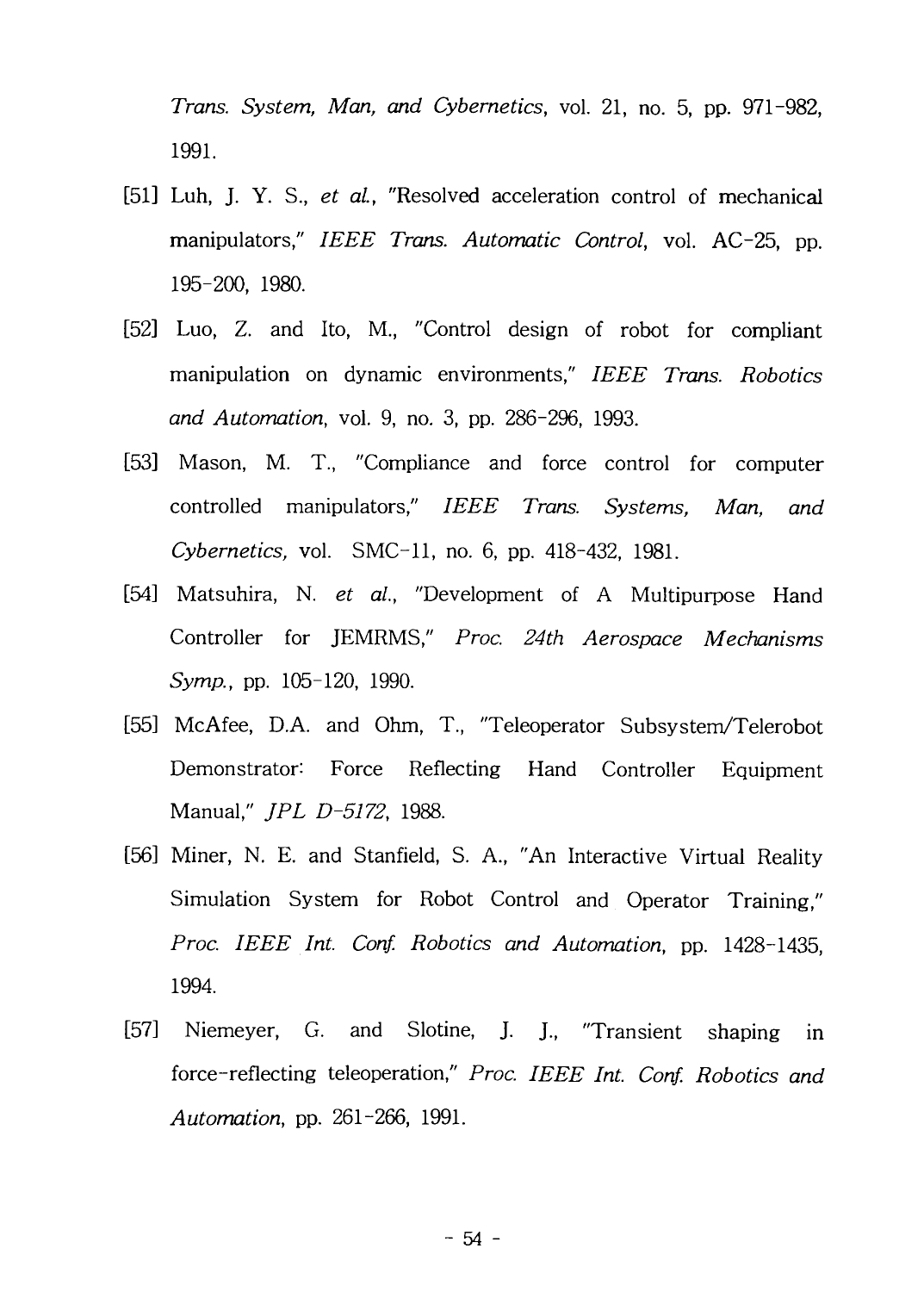- [58] Raju, G. J. *et al,* "Design issues in 2-port network models of bilateral remote manipulation", *Proa IEEE Int. Conf. Robotics and Automation,* pp. 1316-1321, 1989.
- [59] Raibert, M. H. and Craig, J. J., "Hybrid position/force control of manipulators," *Trans. ASME J. Dynamic Systems, Measurement, and Control,* vol. 102, pp.126-133, 1981.
- [60] Rivin, E. I., "Analysis of structural compliance for robot manipulators," *Robotics & Factories of the Future,* pp. 262-269, 1984.
- [61] Sakari, T. and Tachi, S., "Impedance sacling of a tele-existence master-slave manipulation system by using similarity transformation," *Proc. Int. Symposium Measurement and Control in Robotics,* pp. 295-302, 1992.
- [62] Salisbury, J. K., "Active stiffness control of a manipulator in cartesian coordinates," *Proc. IEEE Conf. Decision and Control,* pp. 95-100, 1980.
- [63] Sheridan, T. B., "Telerobotics," *Automation,* vol. 25, no. 4, pp. 487-507, 1989.
- [64] Sheridan, T. B., "Telerobotics, automation, and human supervisory control," *MIT Press,* 1992.
- [65] Siva, K. V., *et al.,* "Development of a general purpose hand controllers for advanced teleoperation", *Proc. Int. Symposium Teleoperation and Control,* pp. 277-290, 1988.
- [66] Siva, K. V., *et at,* "The development of a bilateral input device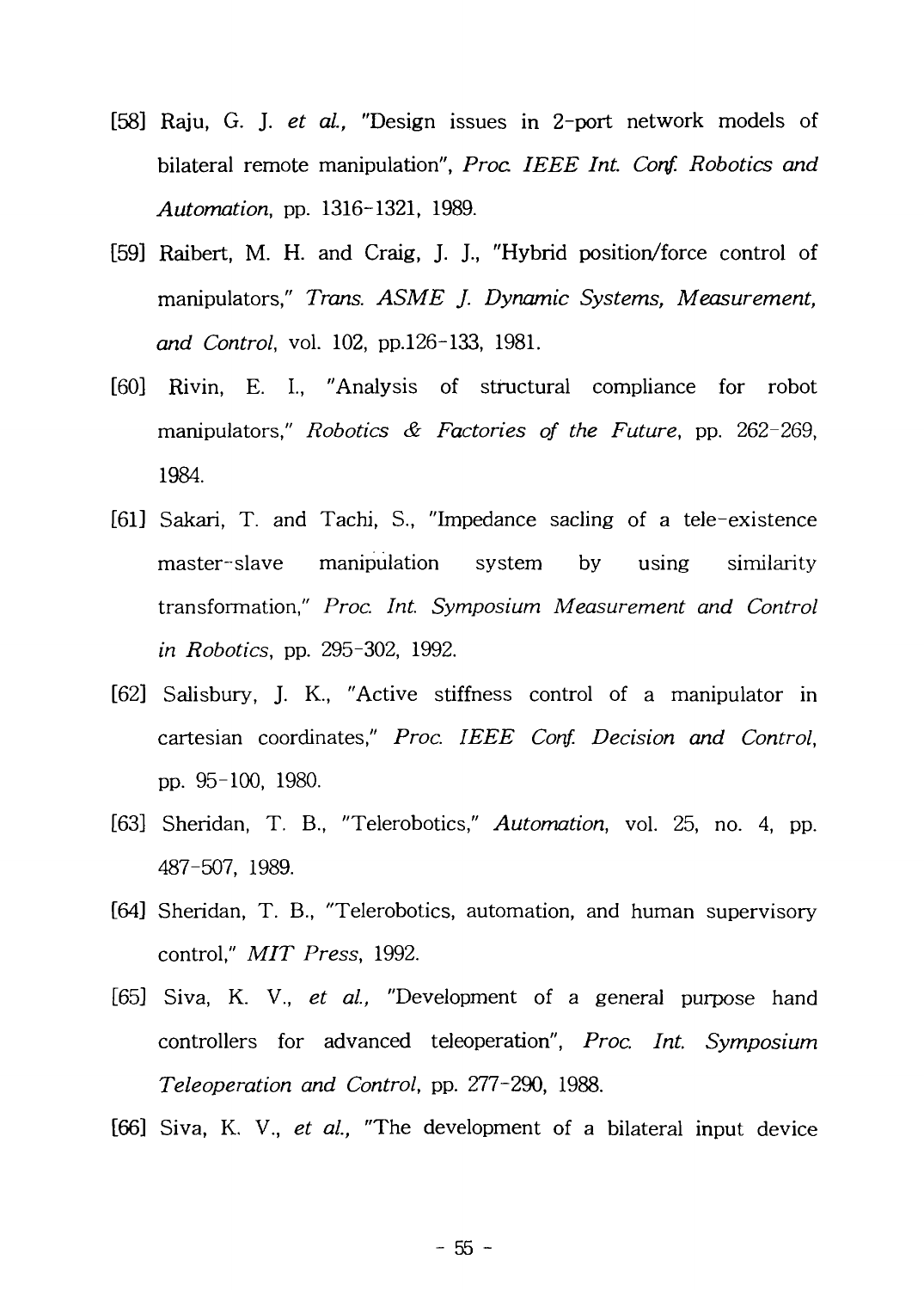for use in teleoperation", *Proc ANS Topical Meeting Robotics and Remote Systems,* pp. 621-632, 1991.

- [67] Stein, M. R. and Paul, R. P. "Behavior based control in time delayed teleoperation," *Proc. Int. Conf. Advanced Robotics,* pp. 223-228, 1993.
- [68] Strassberg, Y. *et al,* "A new control scheme for bilateral teleoperating system: performance evaluation and comparison," *Proc. IEEE Int. Conf. Intelligent Robots and Systems,* pp. 865-872, 1992.
- [69] Sweet, L. M. and Good, M. C. "Redefinition of the robot motion-control problem," *IEEE Control Systems Magazine,* pp. 18-25, 1985.
- [70] Tanie, K., *et al.,* "Bilateral remote control with dynamic reflextion," *Proc. 7th Symposium Theory and Practice robots and Manipulator RoManSy 6),* pp. 296-308, Italy, 1988.
- [71] Uebel, M., *et al.,* "The effect of bandwidth on telerobot system performance," *IEEE Trans. Systems, Man, and Cybernetics,* vol. 24, nO. 2, pp. 342-348, 1994.
- [72] Vertut, J., *et al.,* "The MA-23 Bilateral Servomanipulator system," *Proc. 24th Remote Systems Technology,* pp. 175-187, 1976.
- [73] Vertut, J., *et al.,* "Advances in a computer aided bilateral manipulator system", *Proc. National Topical Meeting Robotics and Remote Handling in Hostile Envionments,* pp. 367-375, 1984.
- [74] Vertut, J and Coiffet, P., "Robot technology, Volume 3B,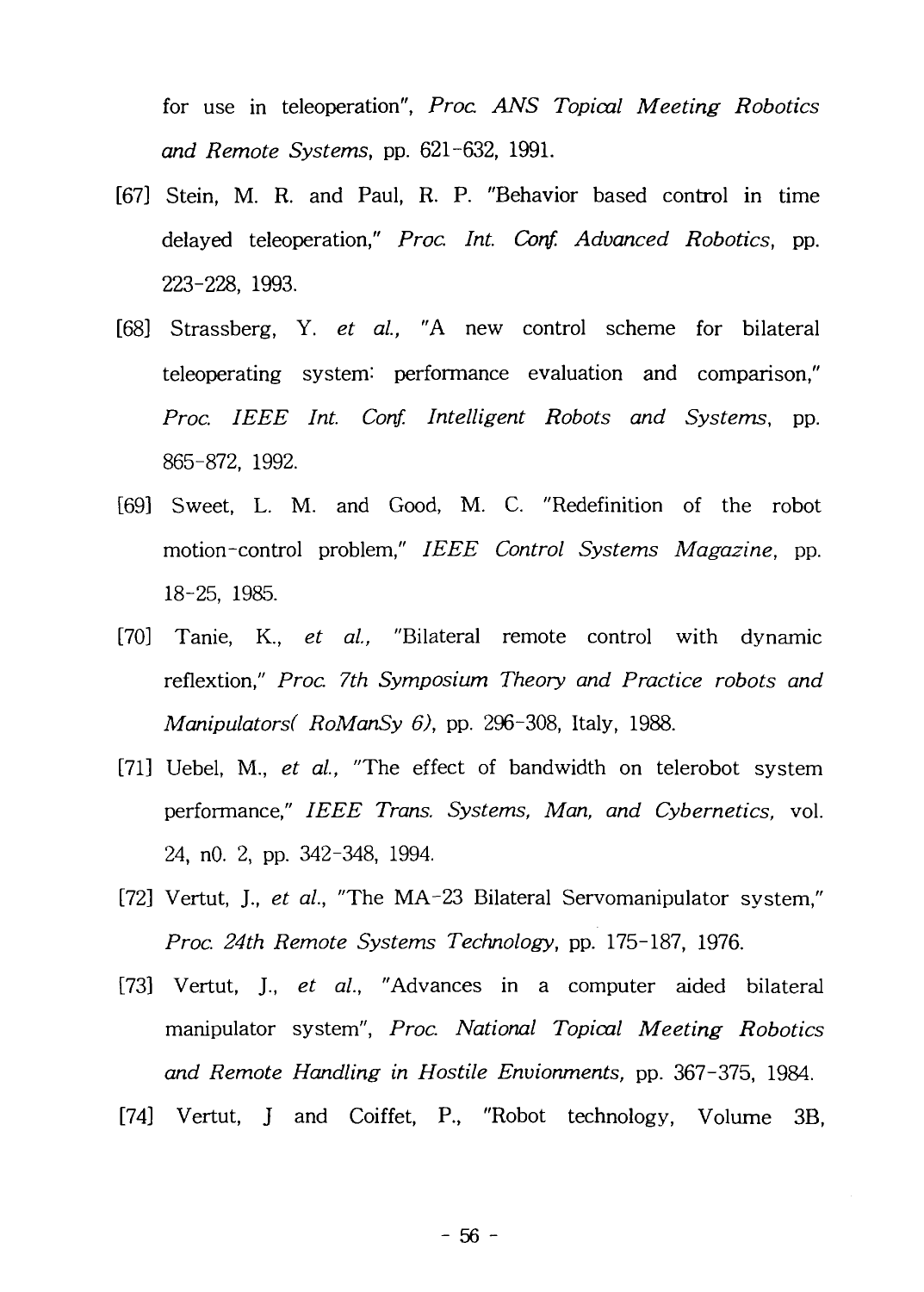Teleoperation and robotics", *Kogan Page,* London, 1985.

- [75] Vibet, C, "Design of robot controllers," *Advanced Robotics,* vol. 2, no. 1, pp. 9-20, 1987.
- [76] Whitney, D. E., "Force feedback control of manipulator fine motions," *ASME J. of Dynamic Systems, Measurement and Control,* vol. 99, pp. 91-97, 1977.
- [77] Whitney, D.E. "Historical perspective and state of the art in robot force control", *Proc. IEEE Int. Conf. Robotics and Automation,* 1985.
- [78] Wu, C, "Compliance control of a robot manipulator based on joint torque servo," /. *Robotics Research,* vol. 4, no. 3, pp. 55-71, 1985.
- [79] Wu, C. and Paul, R.P., "Resolved motion force control of robot manipulator," *IEEE Trans. Systems, Man, and Cybernetics,* vol. SMC-12, no. 3, pp. 266-275, 1982.
- [80] Yokokohji, Y. and Yoshikawa, T., "Bilateral control of master-slave manipulators for ideal kinesthetic coupling," *Proc. IEEE Int. Conf. Robotics and Automation,* pp. 849-858, 1992.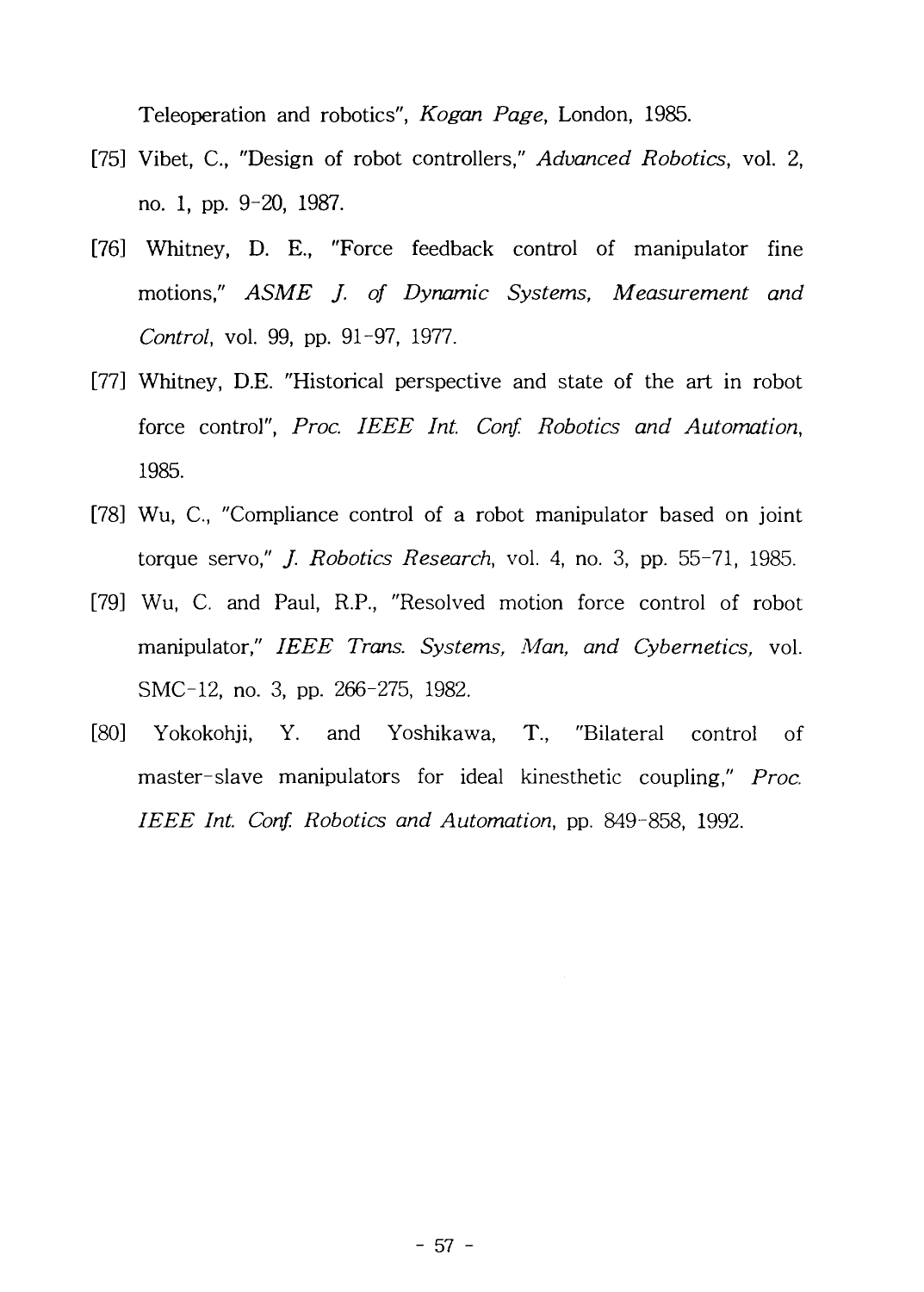|                                   |                        | 서 | $\mathbb{Z}$        | 정                   |  | 양<br>보っている いっしゃ | 식      |                                                        |  |
|-----------------------------------|------------------------|---|---------------------|---------------------|--|-----------------|--------|--------------------------------------------------------|--|
| 수행기관보고서번호                         |                        |   | 위탁기관보고서번호           |                     |  | 표준보고서번호         |        | INIS주제코드                                               |  |
| <b>KAERI/AR-488/98</b>            |                        |   |                     |                     |  |                 |        |                                                        |  |
| 제목 / 부제                           |                        |   |                     |                     |  |                 |        | 매스터/슬레이브 매니퓰레이터의 설계 및 제어 기술 현황                         |  |
| 연구책임자 및 부서명<br> (TR, AR 일 경우 주저자) |                        |   |                     | 김 기 호 (원자력 로보트 Lab) |  |                 |        |                                                        |  |
| 연구자 및<br>부서명                      |                        |   |                     |                     |  |                 |        | 김승호("), 김병수("), 김창회("), 정승호("), 황석용("), 서용칠("), 이영광(") |  |
| 출<br>관<br>- 지                     | 발행기관<br>전<br>대         |   |                     |                     |  | 한국원자력연구소        | 발행년    | 1998.3.                                                |  |
| 페<br>이 지<br>57                    |                        |   | 도<br>$\overline{H}$ | 유(o), 무()           |  |                 | 기<br>크 | $19 \times 26$ cm                                      |  |
| 참고사항                              |                        |   |                     |                     |  |                 |        |                                                        |  |
| 비밀여부                              | ' 공개(o), 대외비( ), _ 급비밀 |   |                     |                     |  | 보고서종류           |        | 기술현황분석보고서                                              |  |
| 연 구 위 탁 기 관                       |                        |   |                     |                     |  | 계약번호            |        |                                                        |  |
| 초록                                |                        |   |                     |                     |  |                 |        |                                                        |  |

극한환경에서 작업자를 대신할 수 있는 원격로봇 또는 원격기계장치에 대한 연구는 큰 관심과 주목을 받고 있다. 특히 매스터/슬레이브 매니퓰레이터는 엄격한 ALARA 규 정을 적용받는 원자력 산업에서 40년이상 폭넓게 사용되어왔지만, 복잡하고 다축자유도 로 형성된 시스템의 성공적 운용은 매우 미미하다.

매스터 매니퓰레이터는 한쪽에서는 조작자와 다른 한쪽에서는 슬레이브 매니퓰레이터 와 서로 인터페이스하는 입력장치이다. 양방향 힘반향제어는 매스터와 슬레이브 매니퓸 레이터의 성공적이고 능란한 운전에서 중요한 역할을 하며, 기계적 하드웨어를 잘 설계 하고 제어 방식을 적절하게 실현함으로써 매스터와 슬레이브 시스템의 성능을 고양시킬 수 있다.

본 보고서에서는 매스터와 슬레이브 매니풀레이터 시스템에서 인간과 기계의 인터페 이스 장치인 매스터 매니퓰레이터의 설계에 관한 문제를 기술하며, 유사형과 범용형 매 스터 매니퓰레이터를 설계하는데 있어서 중요한 설계변수들의 영향을 정량적으로 평가 하고, 이를 토대로 설계조건을 확립한다. 또한 매스터와 슬레이브 매니풀레이터에서 사 용되는 다양한 양방향 힘반향 제어방식을 고찰하며, 매스터와 슬레이브 매니퓰레이터 사이의 위치 및 힘 정보 흐름을 조사하며, 각 각의 제어 루프에 대하여 분석하고 이들 올 통합하여 실현시키는 방법에 대하여 기술한다.

주제명키워드

매스터 매니풀레이터, 슬레이브 매니퓰레이터, 양방향제어, 힘반향제어, 위치제어, 힘제어, 가상힘